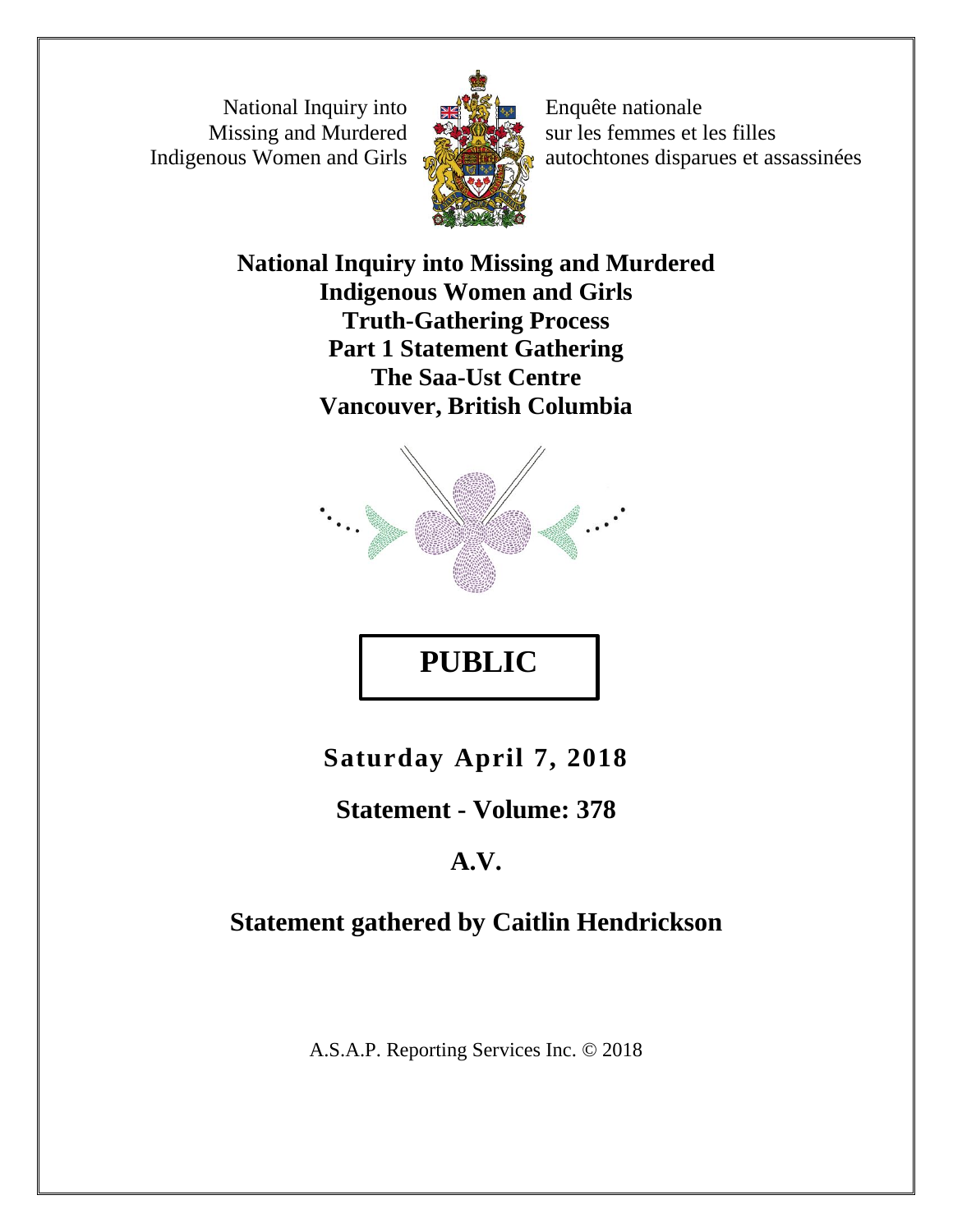**II ORDER**

Pursuant to Rule 7 of *Legal Path: Rules of Respectful Practice*, Chief Commissioner Marion Buller ordered that all names in this transcript and any related documents be rendered anonymous. This order was made April 18, 2018.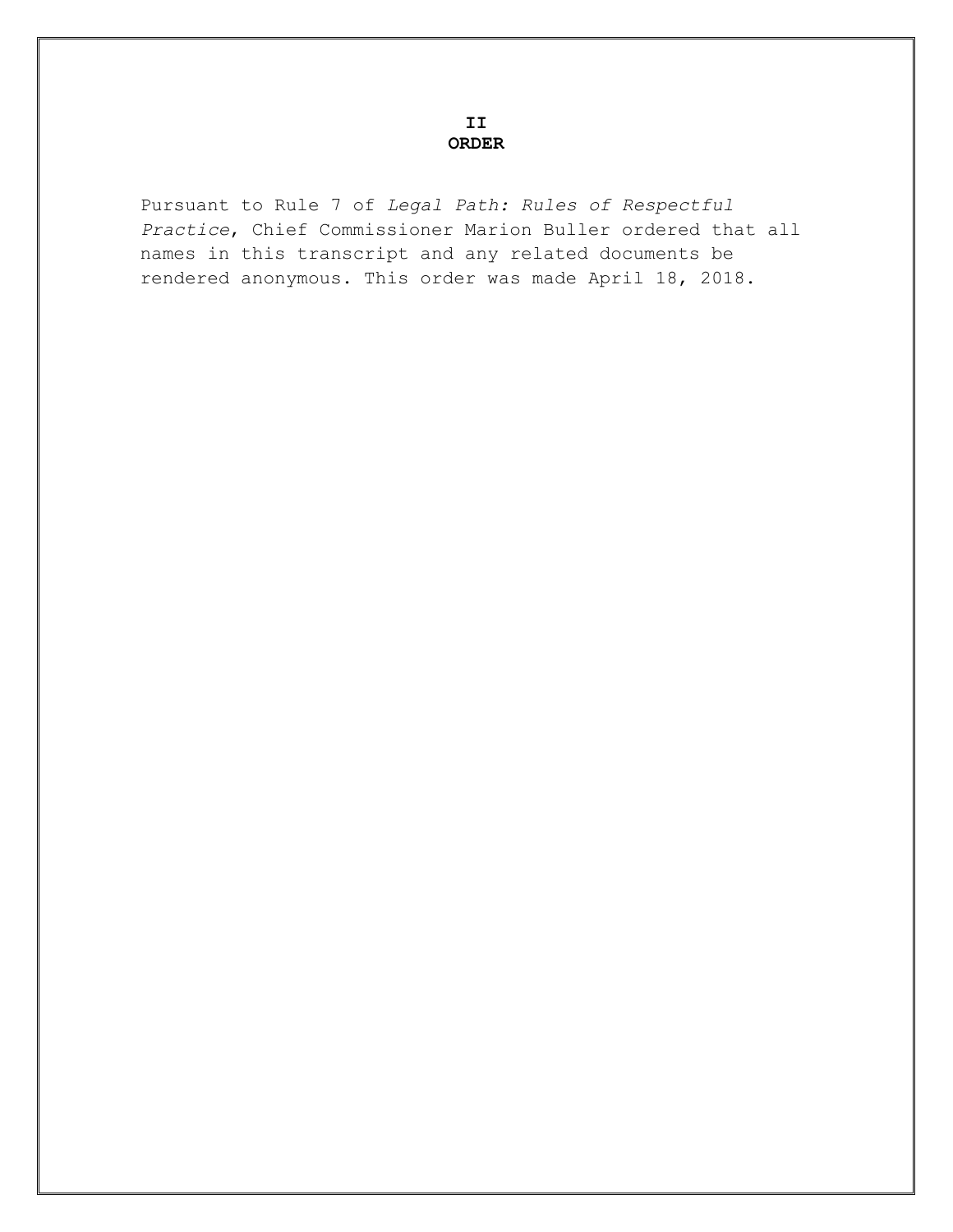#### **III TABLE OF CONTENTS**

| Statement Volume 378<br>April 7, 2018<br>Witness: A.V.<br>Statement Gatherer: Caitlin Hendrickson | <b>PAGE</b> |  |
|---------------------------------------------------------------------------------------------------|-------------|--|
|                                                                                                   |             |  |
| Reporter's certification. 67                                                                      |             |  |

**Documents submitted with testimony: None.**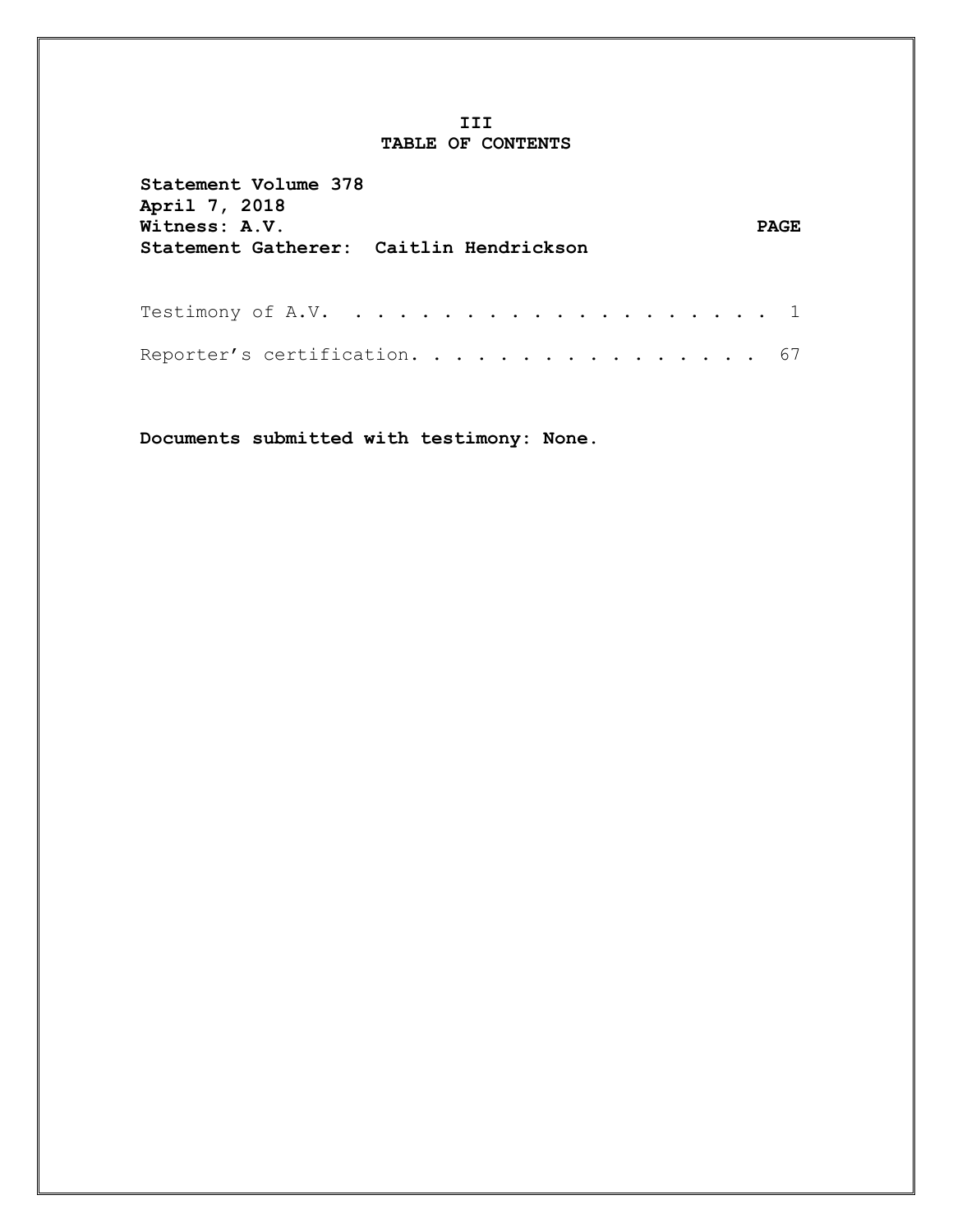$Statement - Public$  1 A.V.

 Vancouver, British Columbia --- Upon commencing on Saturday, April 7, 2018 3 at 4:01 p.m. MS. CAITLIN HENDRICKSON: Okay. So I'm just going to note that it's 4:01 p.m. It's Saturday, April 7, and we're at the Saa-ust Centre in the Downtown Eastside of Vancouver. 8 And I'll get you to introduce yourself, and if you could please just spell your name for the record. 11 MS. A.V.: Okay. MS. CAITLIN HENDRICKSON: And then from there I'll leave it open to you to share with me what you'd like the commissioners to know. 15 MS. A.V.: Okay. My name is A.V. That's spelled [*spells name*]. 17 And so I am an Indigenous woman, and I'm very grateful that this opportunity is being provided to me by the commissioners and the Government of Canada. I'm also an immigrant, and so it's been unique for me to be here because of my immigration status. I am a Canadian citizen, and growing up here, because I did grow up here since I was a child. It's been awkward. It's been awkward to be Indigenous, but a little bit excluded because I'm not First Nations from the Canadian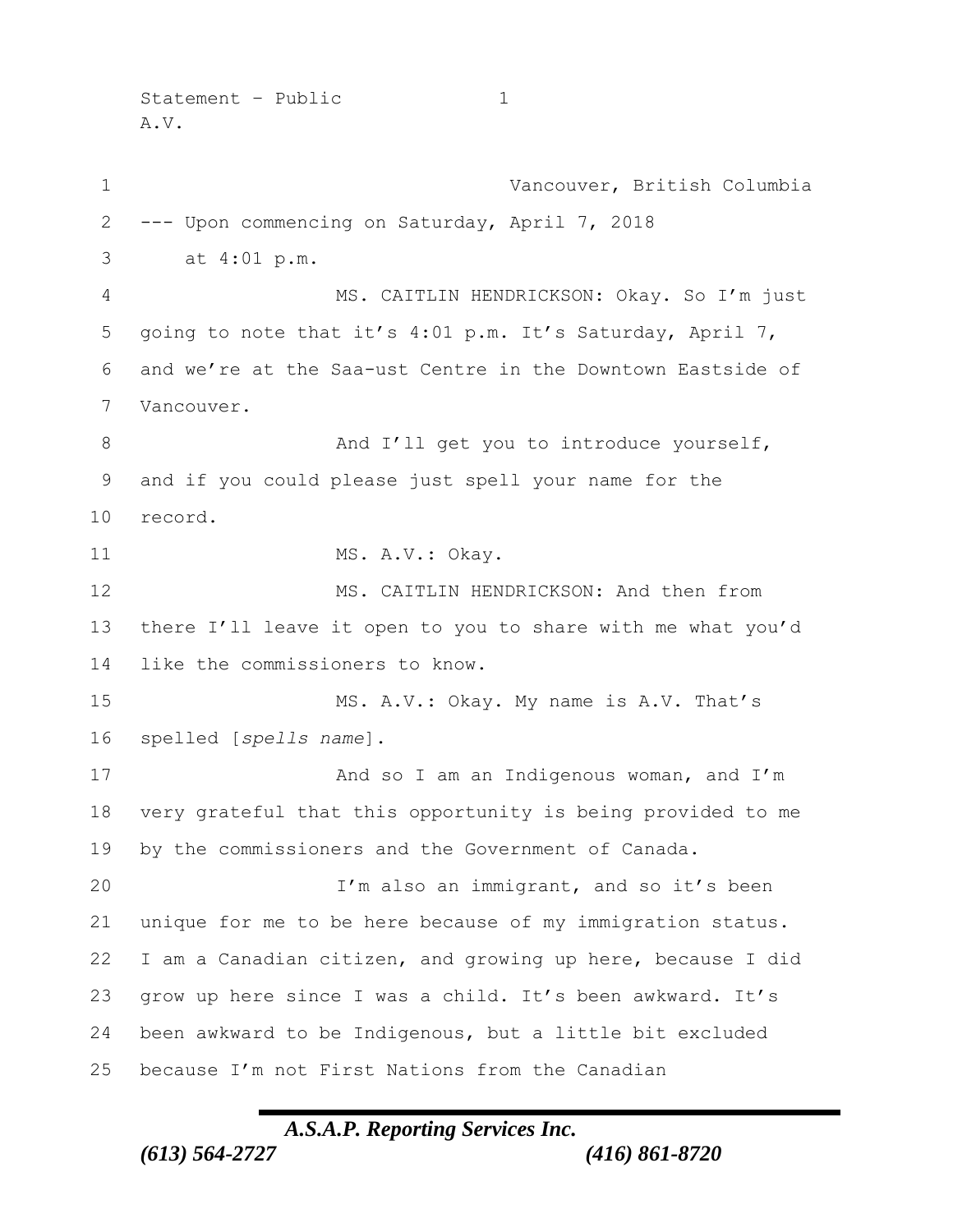Statement – Public 2 A.V.

perspective.

2 But nonetheless, the efforts that have been made in Canada through my life here, since the '80s, have helped me. I've sort of benefited from it in the whole, you know, decolonisation and reconciliation with my own Indigenous heritage so that there's a little bit less division within me because there is a lot of that and there's -- I've become very aware of the effects of colonization, and we call it conquest in [country where witness was born]. 11 So I'm very grateful, like I said, for the work that's being done here that I've been able to benefit from. The difficult parts have been and the 15 violence that I've experienced here, and the treatment of myself and my statements when I made them to the police. 17 And specifically the fact that I, when I made my statement to the police I brought them -- I brought forward a serial rapist, and because of their outright dismissal of my report, he was able to continue to rape at least another 20 women, and so their negligence and incompetence in dealing with my claims not only resulted in myself being injured emotionally and physically really because I lost my ability to do a lot of physical things because of my mental issues. There's pain. I got pain in my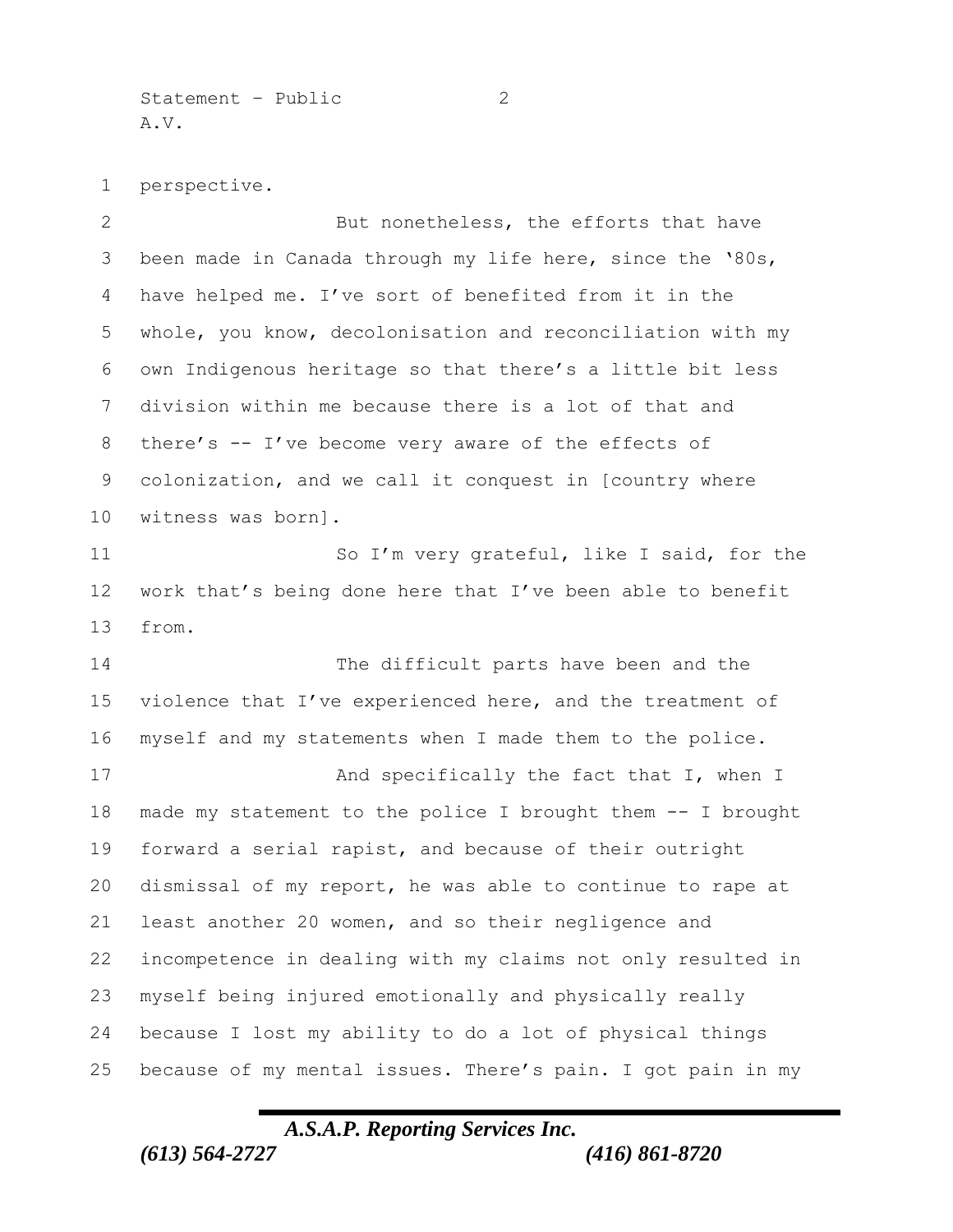Statement – Public 3 A.V.

body, everything.

2 And then the impact on my son as well and on my family. Like it's just -- it's like a wave. So not only, like I said, the impact to me and my family, but also the families of the women who were -- who went on -- who he went on to hurt.

 Eventually they did catch him and they did -- they did prosecute him. He was convicted and he's in the midst of being sentenced through an application for a dangerous offender. So I'm still waiting for my justice, and yet I find myself unable to access that justice because 12 of everything that I've lost since then.

13 I -- you know, I -- like I said, when I came here I graduated with honours, you know, from school and high school, and I went to post-secondary. I had, you know, I was a professional. I was a homeowner. I had a career. I was a sales manager at a medical device firm, a manufacturing firm. And my income, according to the numbers, was like in the top six per cent of Canada. But after the assault and after the way things were handled with the police, and also the way my workplace handled the aftermath of all of that, I ended up losing my job and I lost my home and I lost all of my savings, and I managed to sort of hold onto like whatever was left of my life through getting help from the government agencies that were out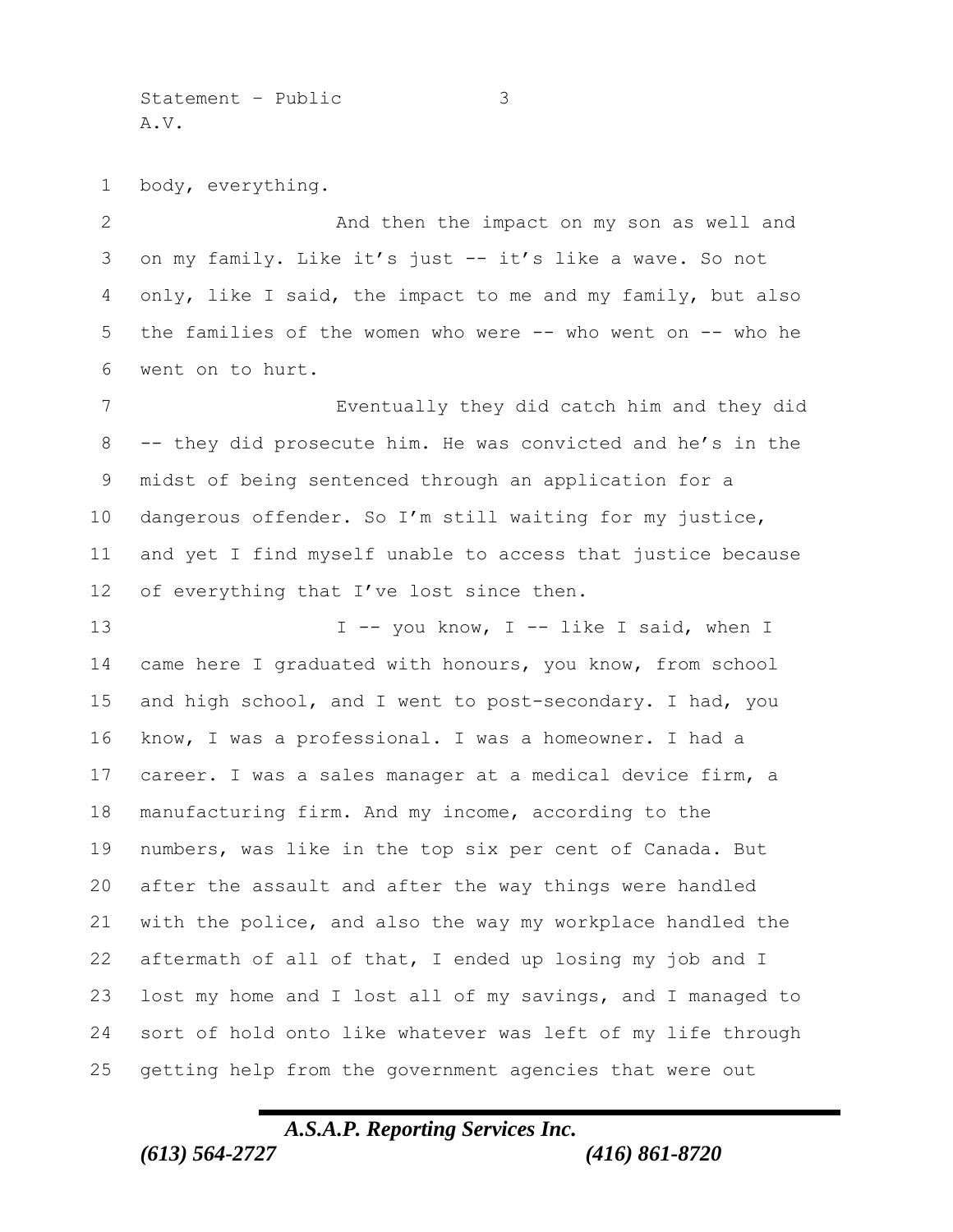Statement – Public 4 A.V.

 there that were able to provide help -- like you know, subsidized housing and income assistance -- but those, as grateful as I am for them because I am very grateful, were very difficult, very, very difficult to access. Cost again a lot of woundedness. And I sort of discovered sort of personally what they mean by the poverty trap. 7 MS. CAITLIN HENDRICKSON: Can you expand on that, on the poverty trap? MS. A.V.: Yeah. 10 MS. CAITLIN HENDRICKSON: From your point, what is that like for you? 12 MS. A.V.: Yeah, from my point of view it's the fact I had to sell my house, and I got a substantial amount of money, which I was allowed, so when I applied for disability benefits I was allowed to put that into a trust because that's what the sort of rules said that I could do and I could hold onto up to \$200,000 in that trust. 18 But when I applied for income assistance the process was so onerous and the people -- the lady that kind of initially took my call and my case, her lack of training and her threatening kind of behaviour scared me so much that it made it, made me -- it took longer for me to - - to deal with getting that trust set up. 24 And it turns out that my bank, which is the Royal Bank, had -- they had no idea how to set up such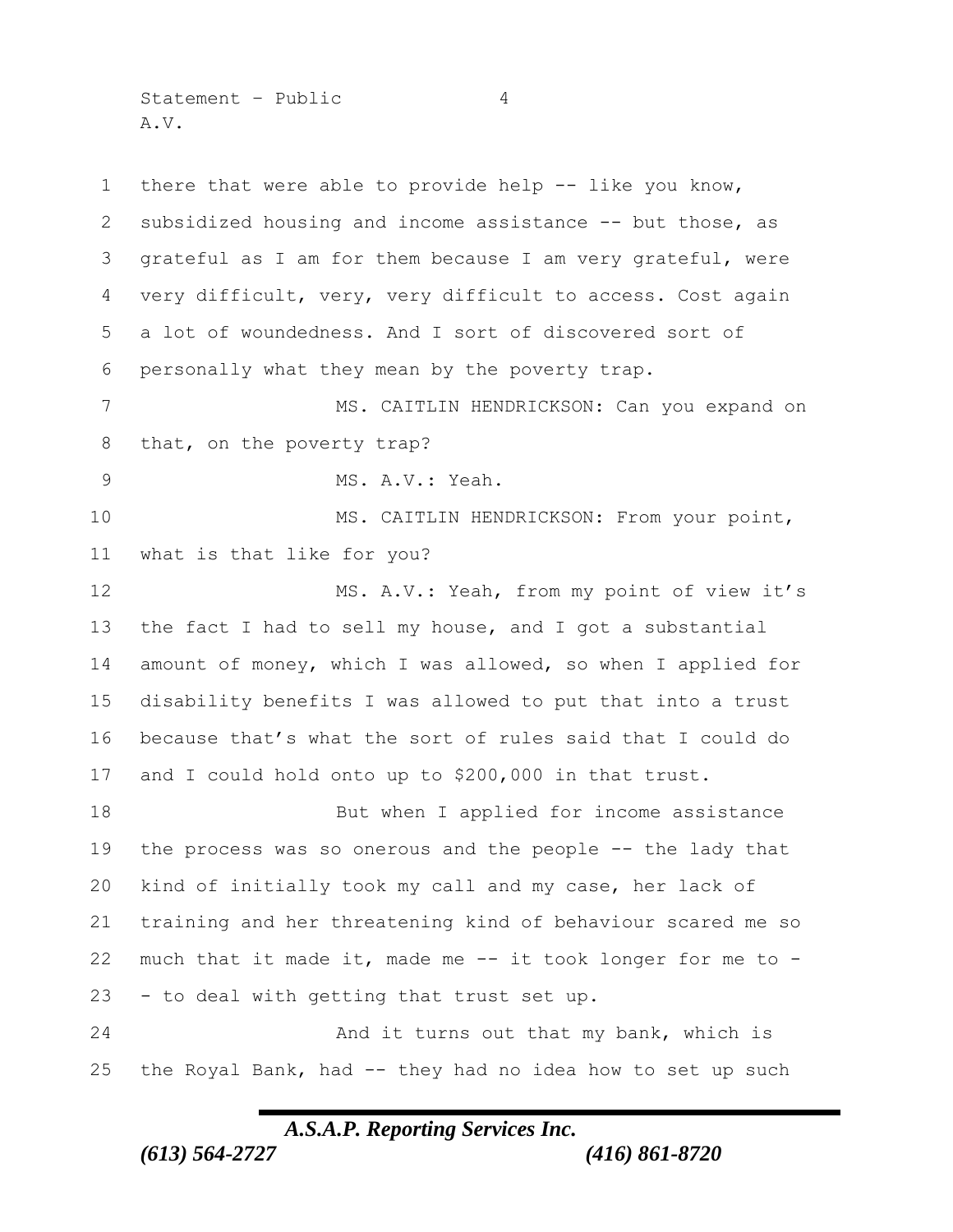$Statement - Public$  5 A.V.

 a trust. I was -- I had an advocate somewhere who gave me the phone or whatever of a notary who charged me \$100 or \$500 to set up the trust papers, but that whole process took six months. And by the time I got all that said and done, my initial application was closed and I didn't know. So then I was basically forced to reapply again, and there was a lot of avoidance of that.

8 Because of my own mental health perspective, I was scared again of dealing with the -- I thought that's how they all were, you know, because she was accusing me -- well not accusing me, but she was -- I was staying in a home, which right now I'm thinking was really cheap rent. It's like \$1,500 for a three-bedroom. And she's like, oh, you know, when they see how much you're spending on your rent they're going to think that you're hiding money. They're going to think this. They're going to investigate, you know, and she was really -- Like maybe in her mind she thought she was trying to help, but all she was doing is pressuring me to be afraid to get services. And then she used language like -- because

 my son's father is not paying any child support, she said the language like well, they're going to go after him, and I don't really care what they do to him, but just the way that she presented what the Ministry does by investigating, threatening, going after people, and things like that, it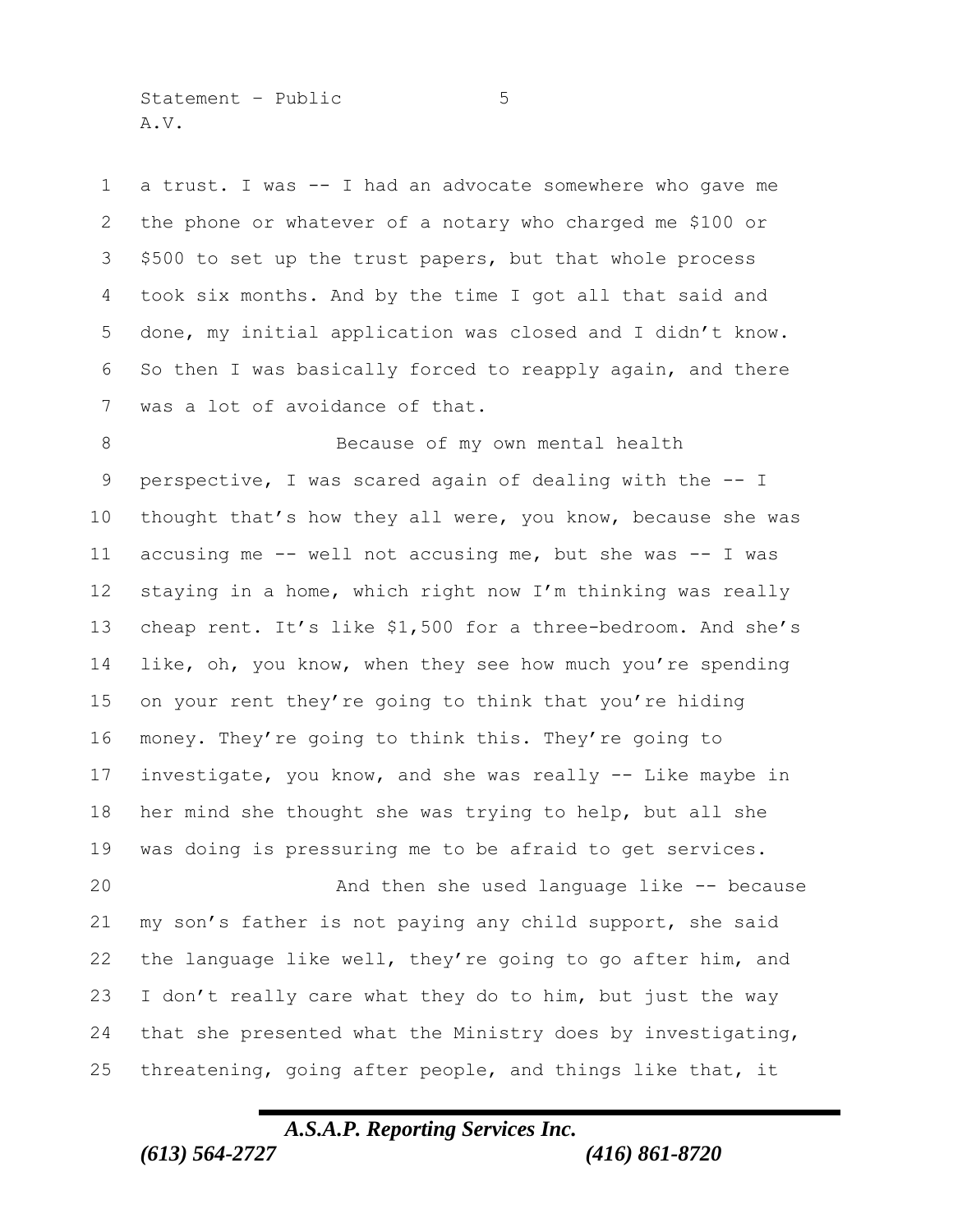$Statement - Public$  6 A.V.

 just, the entire impact of that was that it took me an entire year to get to the point where I could apply for disability benefits, and in that time my nest egg that I 4 had saved up for myself, or not the nest egg, but my equity, the only money that I had to help me out with things was spent on living, living expenses and health expenses.

8 And the fact that I couldn't cook for myself, I couldn't go get groceries, I relied a lot on expensive like junk food type things. So you know, people would -- that around me would all like criticize me that I spent my house money on pizza, and that was very hurtful. I mean, obviously not entirely true, because a lot of money on pizza, but that's the essence of selling your house to live off of it and then losing it all.

 So I also lost my RRSPs because I had to also cash them out and put them supposedly into the -- into the trust. But because, like I said, everything took 19 forever, and the benefits dragged on, I guess, for a year, I lost all of that too.

 So by the time that I finally was awarded disability benefits, I had nothing left, like zero money, like \$5,000, which I kept, which to me is like compared to the initial amount is nothing.

So it sits there in a trust, thinking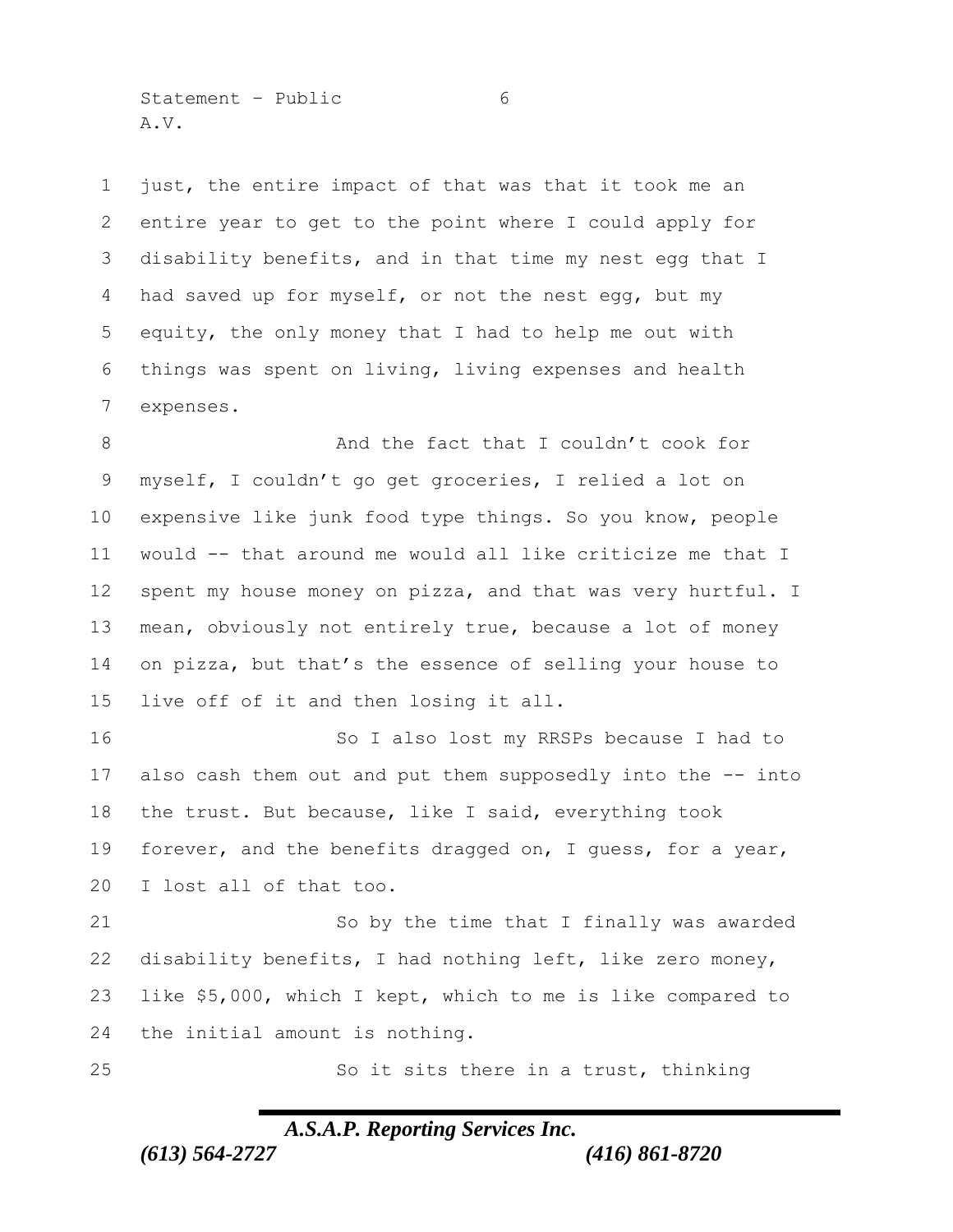Statement – Public 7 A.V.

 maybe one day I'll have money to put in there, because after all that work I'm thinking I am not going to let go of this trust. But -- the trauma and the hurt and the pain of having lost everything really put me in a very poor place to think about working again because like I said, I come from a professional background. I can work. I have skills. I have a ton of experience. But not being able to wake up in the morning, eat, basically sleeping all day, being bedridden with depression and triggers and PTSD and everything, how could I work? I mean, that's why I was accepted for disability.

12 I wanted to get better. I thought maybe I could get better. So I tried to look at how I could get help so that I could heal physically and mentally. And the only thing that I thought at the time could help me was maybe an occupational therapist because that's what they do. They work with people to help them get back to work.

18 Well, unless it's a Work B.C. issue nobody pays for it. I have no money for that. So how am I supposed to pay for a doctor to help me get back to work when I have no money? And I think everybody would want me to work, but without help how can I do that? It's not covered by MSB. It's not covered by the Ministry. It's not like income assistance, it's not covered. And the Work Safe B.C., I eventually found out, I didn't even know you could do this,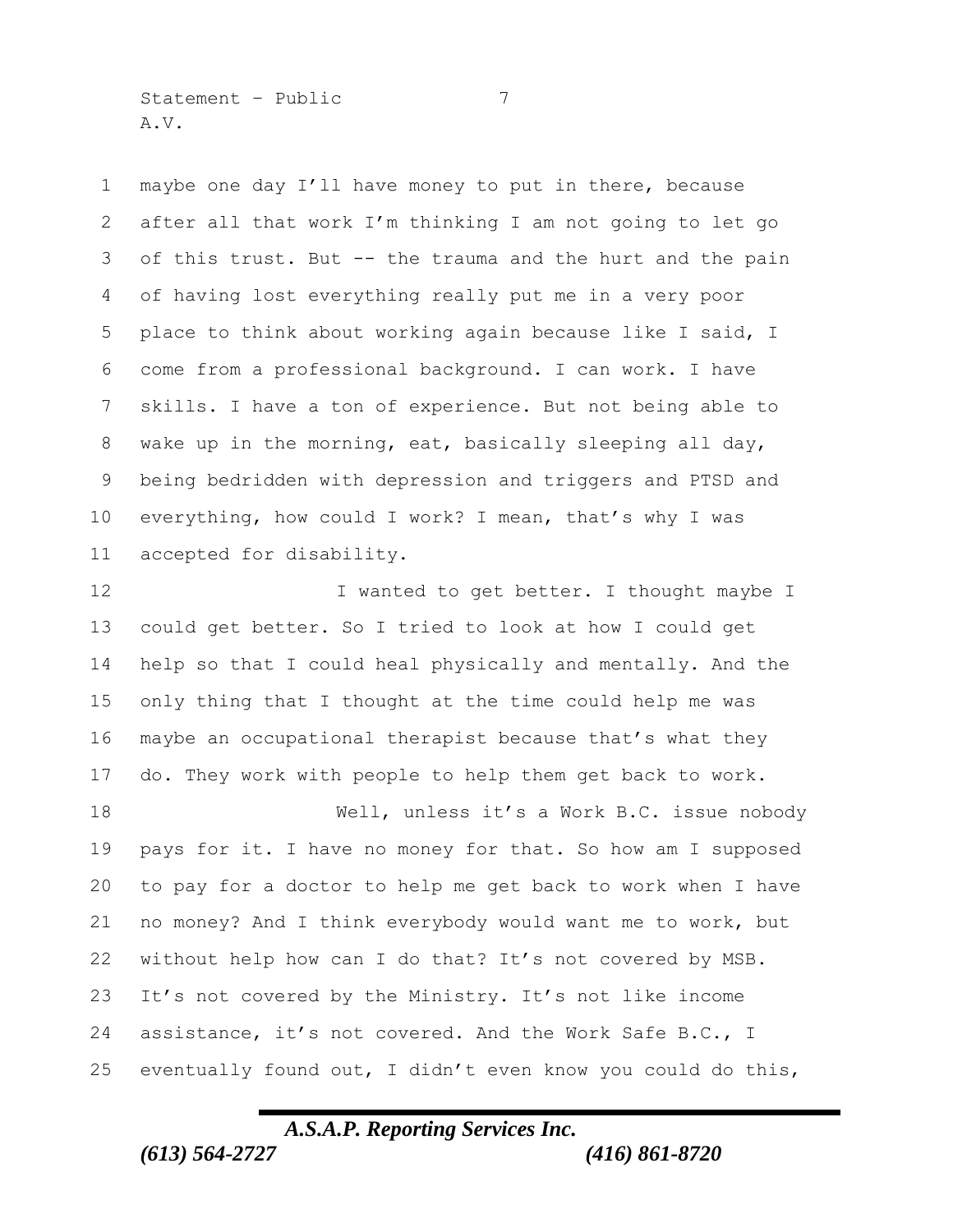$Statement - Public$  8 A.V.

 make a health, make a mental health bullying type claim for injuries and such.

 But because initially when I lost my job, which I did feel like my human rights were abused, the statute of limitations had passed, and the reason I decided initially not to pursue that is because I was so wounded. I had not a leg to stand on. There's no way that I could have -- I thought I wasn't strong enough to deal with both police, rape case, and a human rights case or a civil case, I couldn't fight everybody at the same time.

 So I prioritized the police thing and trying to get benefits from crime victims assistance. I got denied.

 That was the other issue. I got denied 15 that the first time. The second time I applied for it, they did accept me, but it took two years. And when I made a claim to get money for my lost job, they denied that. And their basis for denying it was what in my mind I thought was ridiculous. I could have fought it, but the injury was too much. I can't even go back and look at that because I haven't even healed from that yet, and that was eight years ago or seven years ago. How they twist everything around to make it look like -- they don't want to take responsibility. They want to be accountable. They don't want to put employers in a position of being the bad guys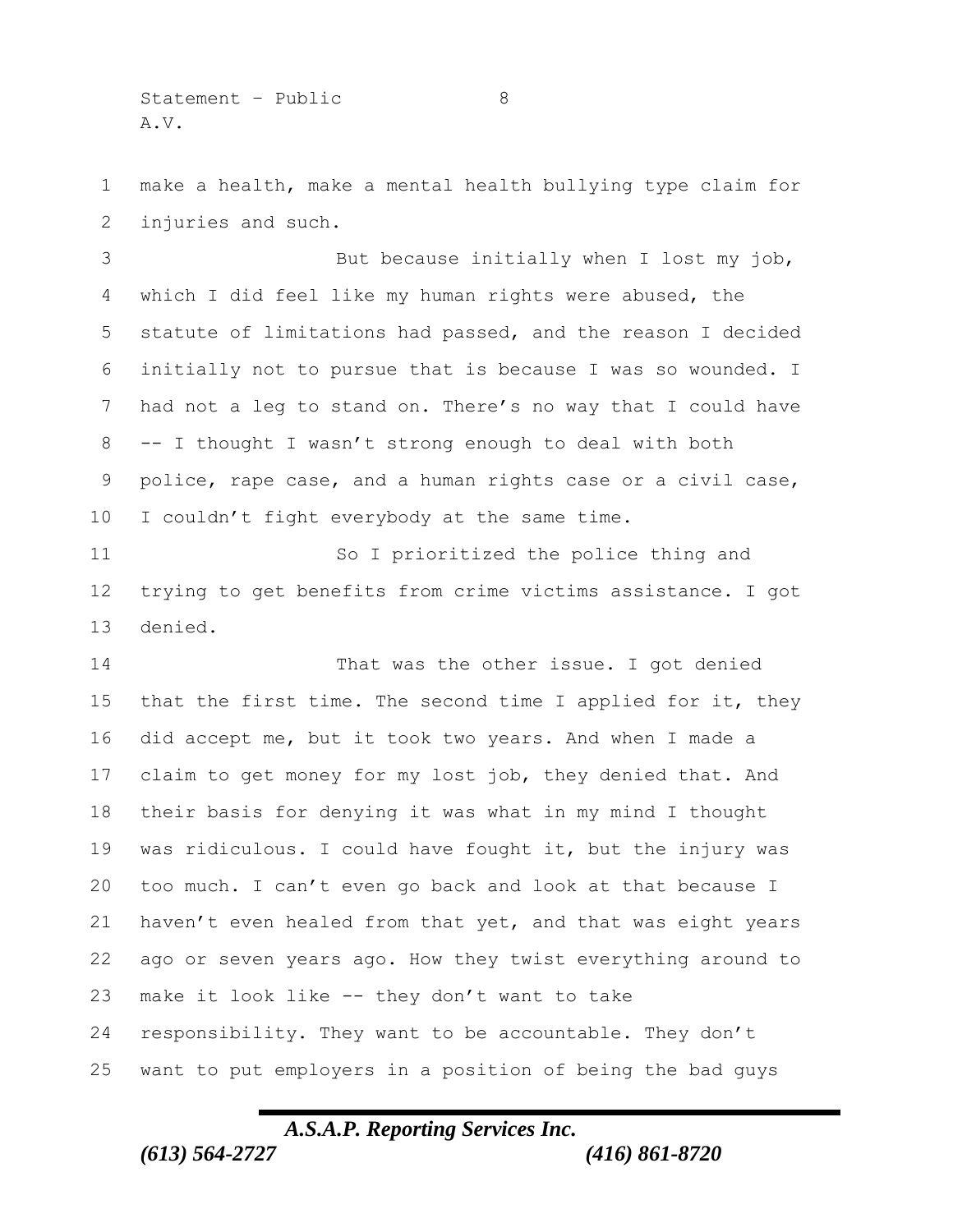Statement – Public 9 A.V.

 because then that's bad for business, right? And that's what matters. It's to keep the business afloat. So then me, who I'm a very capable and skilled and experienced person, I can't even get back to work or get help for it. But -- So there was that. There was the RCMP the way they handled everything. There was the Work Safe as well. When I tried to apply for that, they denied it as well.

9 The only help I got was from the not- profits, non-profit housing people. I got a house and I thought, well that's housing first. You know, how can I work if I don't even have a good place to live? And so that was my plan. I thought, I'll get myself on the disability 14 benefits. I'll get a house. I'll -- I'll therapize myself. I'll just do it, and I did.

 I am -- I thought I could do gradual entry back to work with a very low stress job that was beneath my skills so that because there was a trauma, because of the way my bosses treated me, they bullied me after they found out what happened to me. So I did that, and I worked part- time for two years. But then that job sort of dried out. And my son got into trouble because of the aftermath of all of this that happened to me affected him, affected his mental health. It affected my ability to me a mom to him, and he got sick. He got mental health issues.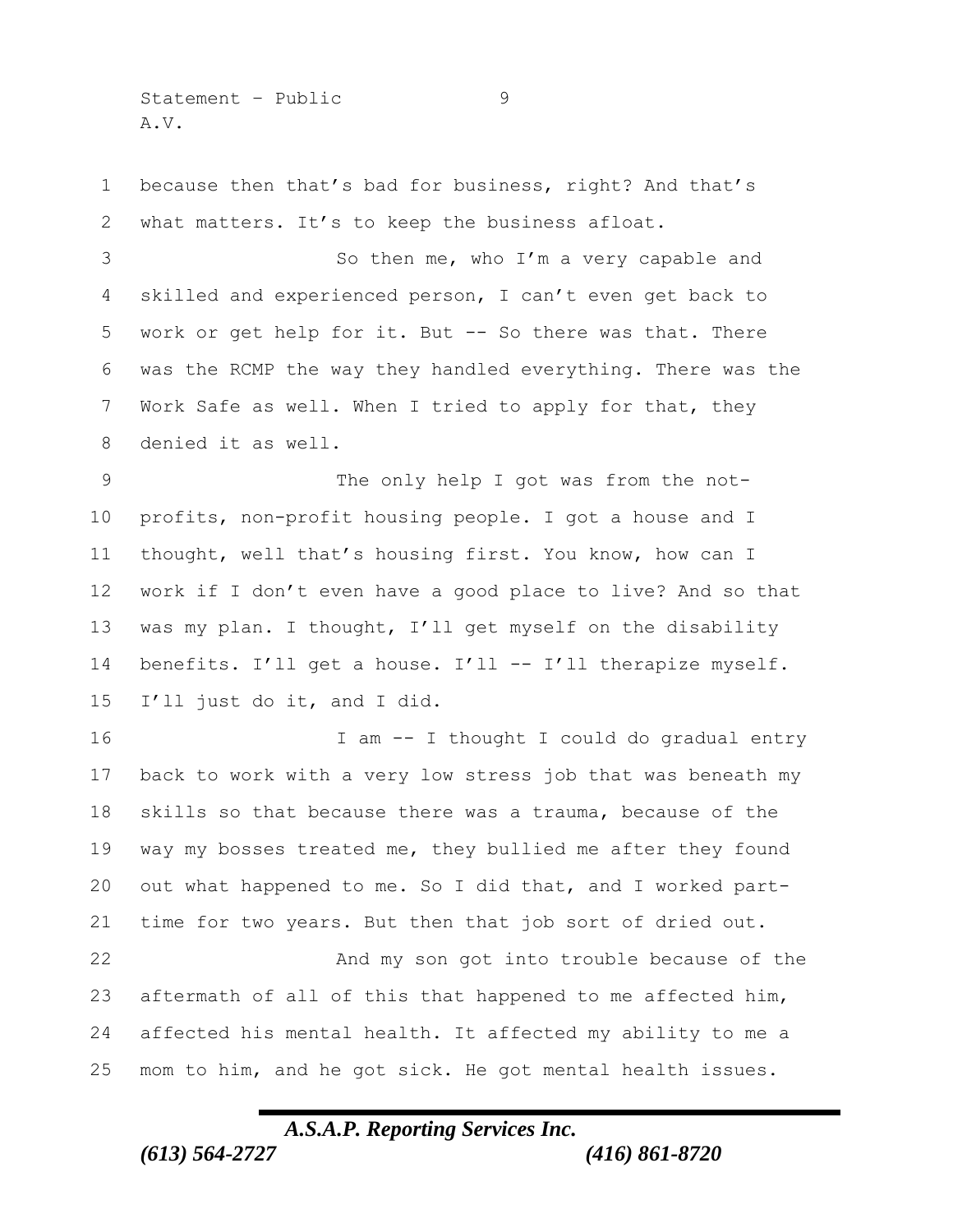Statement – Public 10 A.V.

 He got depressed. He became suicidal. And everything that I needed to -- I needed to turn my focus to him. So I stopped taking care of myself and I just took care of him. I stopped all my healing. I stopped all -- pretty much everything so that he could be good again. And between that and just life things, when last year I found out that the offender, the one that raped me in 2010, he had been convicted. That was a big blow to me. It was a big blow. **People thought well that seems validating,**  and I thought, no, it's not validating because it's not good news to find out that you were in the claws of a serial rapist. It's not. There's no -- there's no relief there. There's nothing there. There's only anger and rage against the police that were supposed to protect us and they didn't. I handed that to him. They had him and they let him go. **And then because all of that has been**  unhealed in all this time, the police aspect, I was really very, very, very vulnerable and triggered substantially. My vulnerability put me in a position to be raped again, and I was raped again by two men, separate men, separate incidences in one night in October of last year, so about six, five months ago.

I made a new police report. Again, not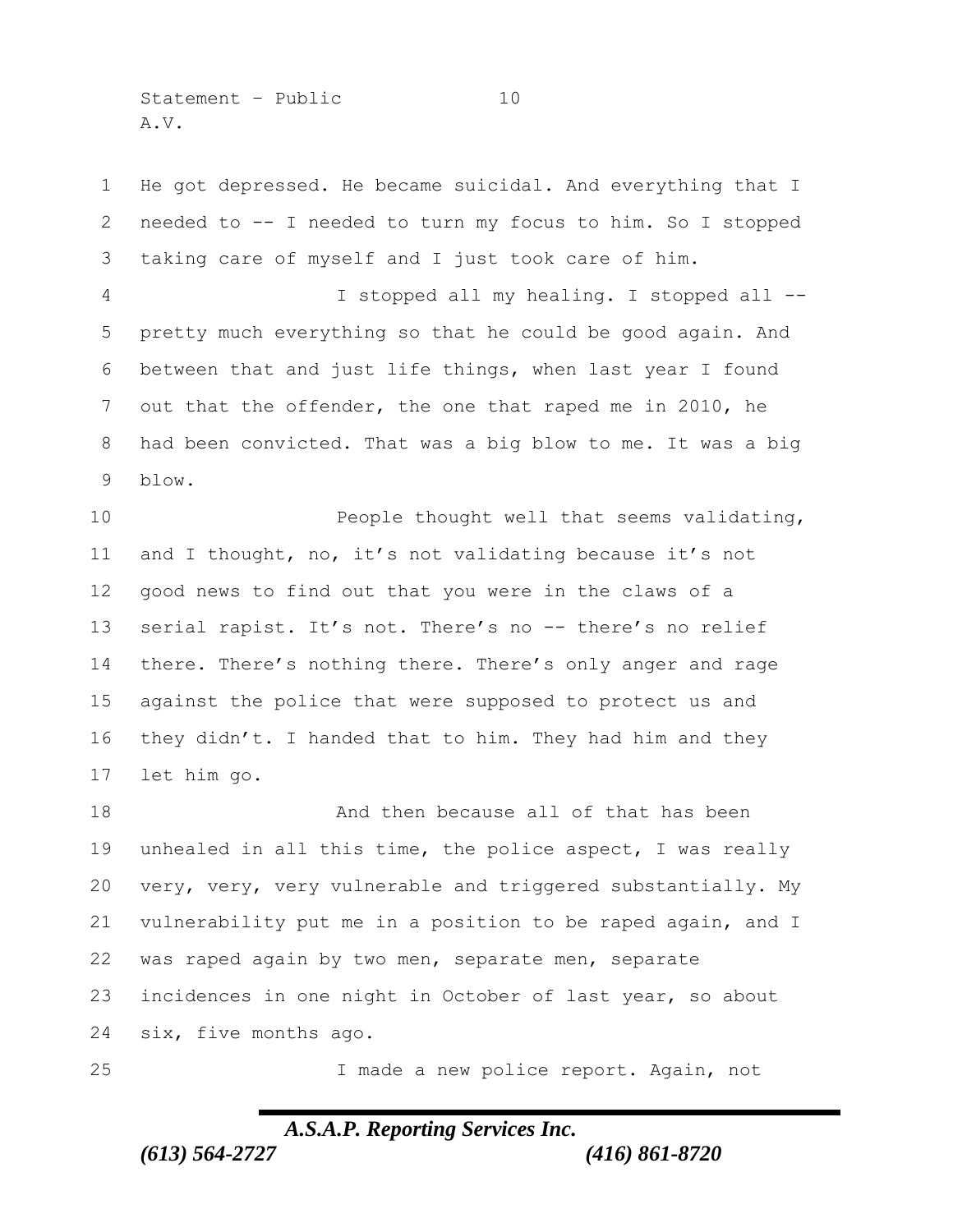Statement – Public 11 A.V.

1 because of me, because I have zero -- zero confidence that I would get justice for myself, but I just thought again, look, it's on them to protect women. It really is on them. And people who do this sort of thing -- and we already know this, there's no excuse -- there's -- they're not -- they don't rape just one person. They're serial rapists, most of them.

8 And that's what I did. I just put it back on them and just say, you need to protect women from these people.

**It's been six months and I haven't heard a**  word from the police. They said that they would get back to me. That is part of -- I believe legally they're supposed to come and tell me what has happened or transpired. Not one thing from them.

 So that, all of that is -- what I believe puts people in, and women specifically in danger, and children, not just girls, but children because the injustices, they compound, and one thing leads to another. And vulnerable people, because of their vulnerability, get re-victimized. And that's what happened to me. But instead of looking at that they just think, I mean I don't know what they think, but there's a lot of fear. I have a lot of -- I had a lot of fear in reporting again because I thought that they were going to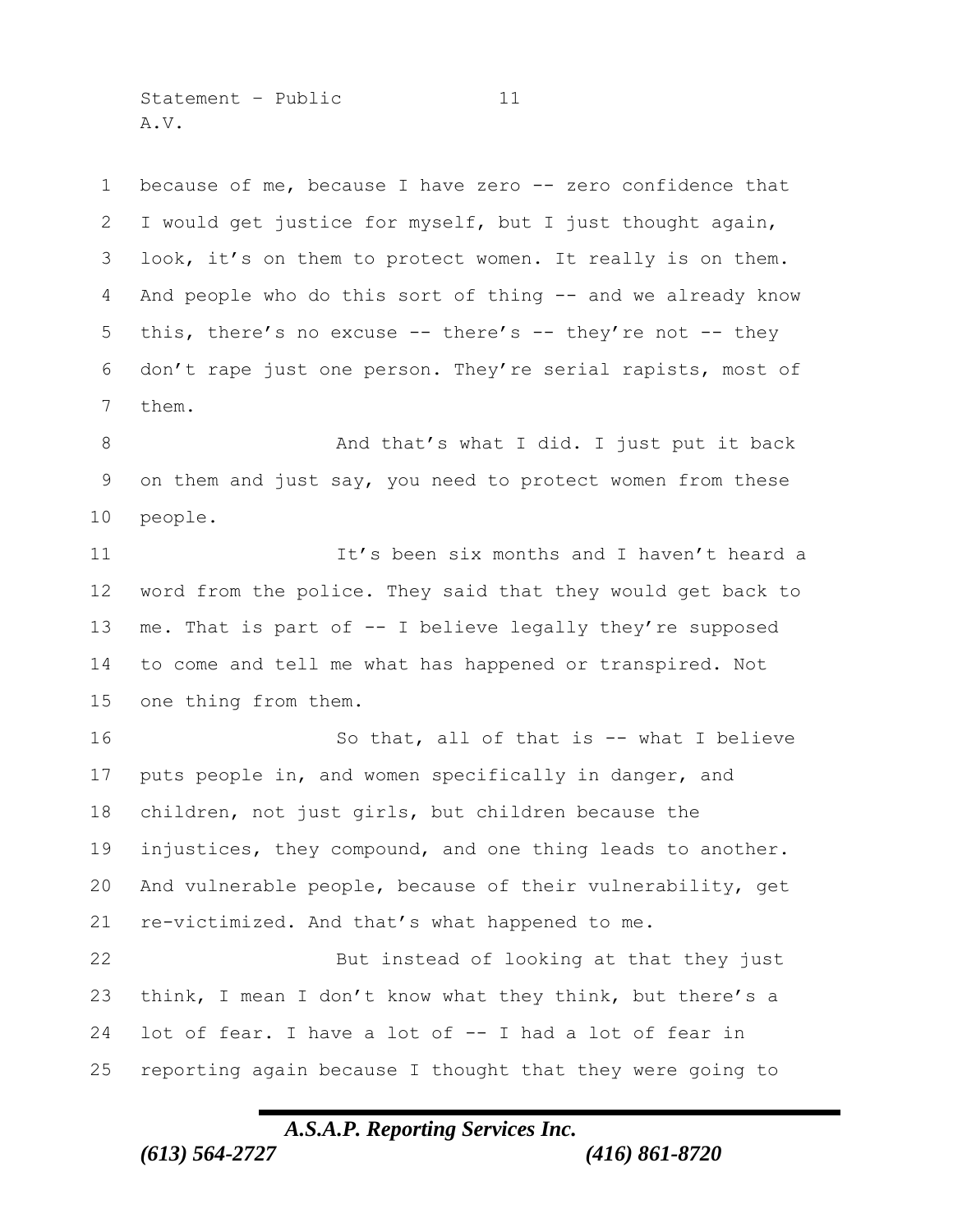Statement – Public 12 A.V.

 dismiss everything again and not do anything again. And from being there and witnessing what these men do to women, by how -- what they did to me, I know that they -- it wasn't just me that they did this to.

 I wanted access to a lawyer to help me make my statement, but there is nothing to help women with that because the police, the way -- they question, the way they question you, you're actually a suspect, and every suspect needs to have a lawyer present.

 Yet when men are treated like suspects de facto, and yet we don't have access to a lawyer to be there with us when we make our statements. And yes, I know we 13 have access to advocates, but they're emotional supports. But when you're making a police statement it's a legal issue. It's not an emotional issue. This might be an emotional issue, what we're doing here. I don't need a lawyer for this, but I do need it when I'm making a police statement.

19 The way they questioned -- the way they questioned me the first time and the second time with leading questions, with making me -- putting things -- putting questions in such a way that I could answer them in a way that's going to exonerate the man -- was a big thing that I found frustrating.

Also, me not knowing what some of the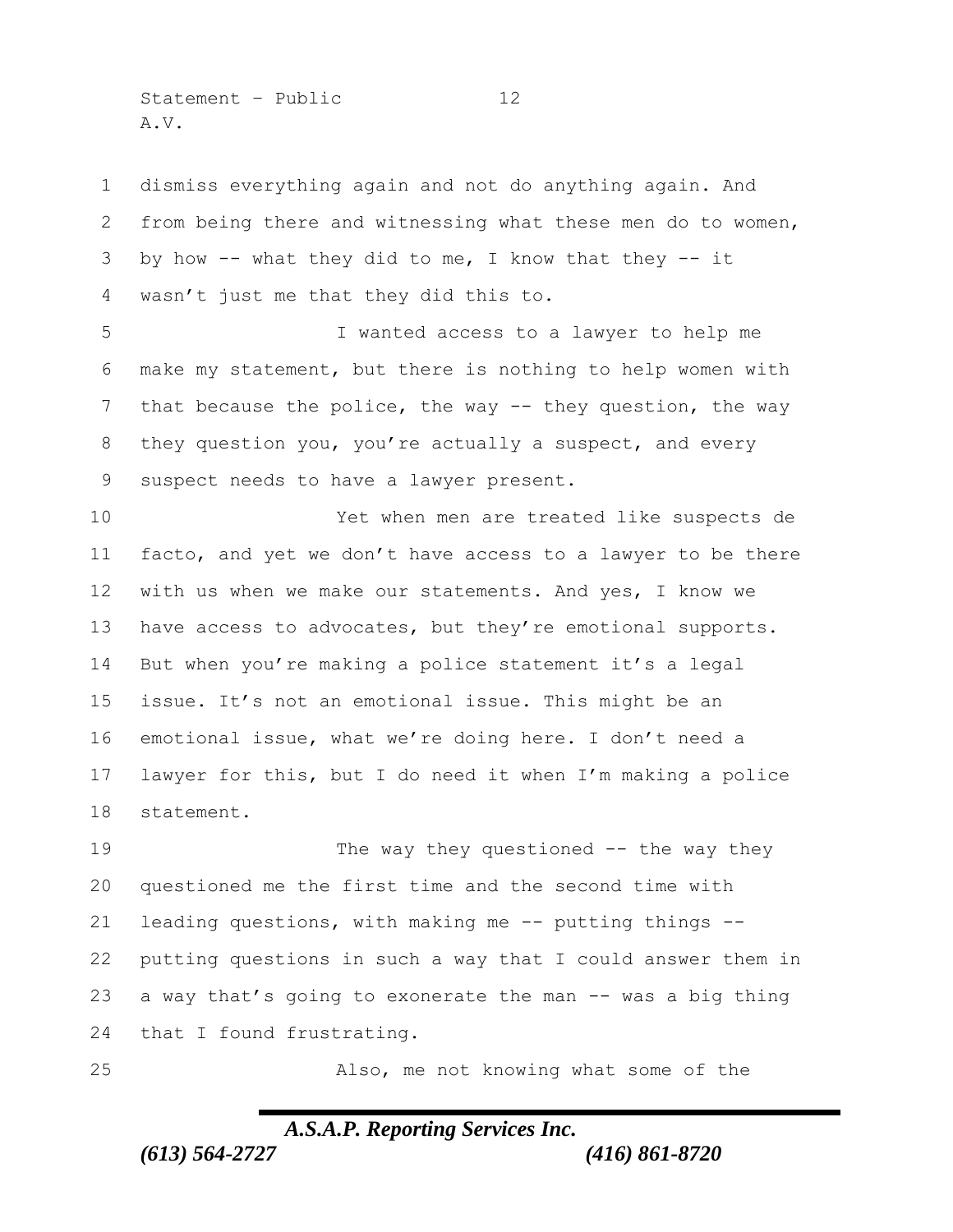Statement – Public 13 A.V.

 legal terms meant, like when they said did he use force? Did he use threat?, there's a colloquial meaning to that, but then there's a legal meaning, which is different. And me not knowing them made me answer wrongly. 5 But then if you go back and say, well wait a minute, now that I know the real truth, my answer's different. Well now they construe that as well you're changing your story. So now you can't be believed. MS. CAITLIN HENDRICKSON: Can I ask you a few questions about both of those incidences? So in both 2010 and 2017 were you taken for medical care? Was a rape kit done for either of those incidences? 13 MS. A.V.: The second one, yes. 14 MS. CAITLIN HENDRICKSON: Okay. 15 MS. A.V.: But not the first time. 16 MS. CAITLIN HENDRICKSON: And the police -- you haven't heard if they found anything from that. And I don't want you to share more than what you're comfortable with, but I'm wondering if you can walk me through a little bit about the first time in 2010 about what happened and what immediately happened after when you went to the police? MS. A.V.: Sure. So this was a man who used the Internet to meet people, or his victims. So he -- he came to me through Facebook, and the story of violence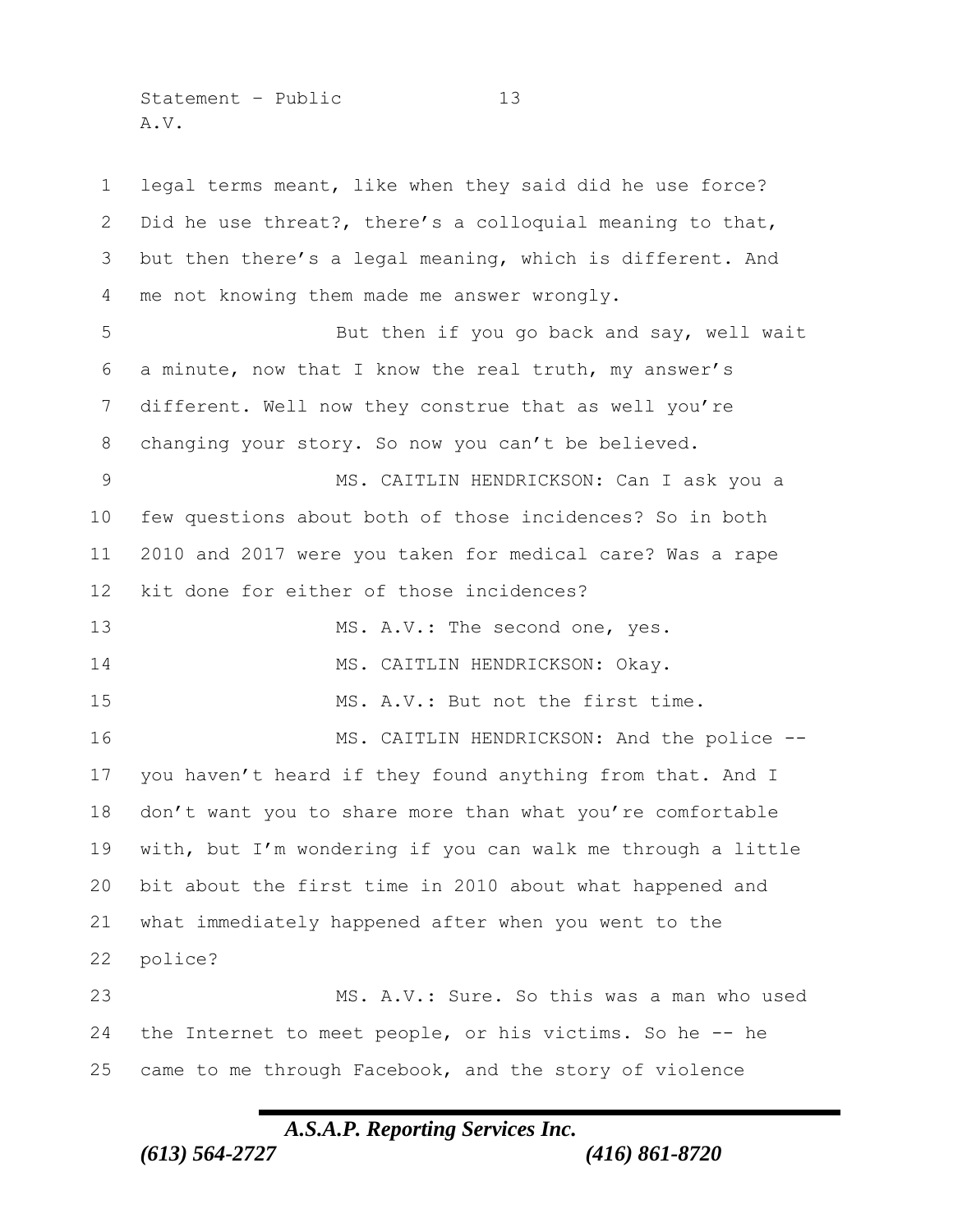Statement – Public 14 A.V.

 there is that I was involved in an abusive, toxic relationship and I couldn't escape it. And not having the skills or -- I had some support, but it wasn't what I needed because nobody identified the narcissistic type things that were going on. They just said: Leave him. But no -- I didn't get proper counselling, but I was in the care of doctors. But it wasn't the right kind of care, I guess, to help me actually leave. So I got it in my mind that if I met somebody else and I saw what a real person or a real man treated, the way a real man treated a woman, like in a nice way, would motivate me to leave the other person. So that was my motivation for accepting an invite from a stranger, from a strange man who said nice things. 14 And I'm Catholic. He was Catholic, so I

 thought, you know, people of faith have, you know, they're peaceful type people and, you know, I wasn't going to be dangerous. And I made it clear to him that I wasn't interested in anything sexual or romantic. It was just pure friendship, and I wasn't even trying to meet him in person. It was just -- but he sort of kept pushing to meet. Eventually we did. And even then I always told him that it was purely platonic and that I wasn't interested in anything with him.

24 And -- so we would hang out. You know, I went to his place a couple of times, and every single time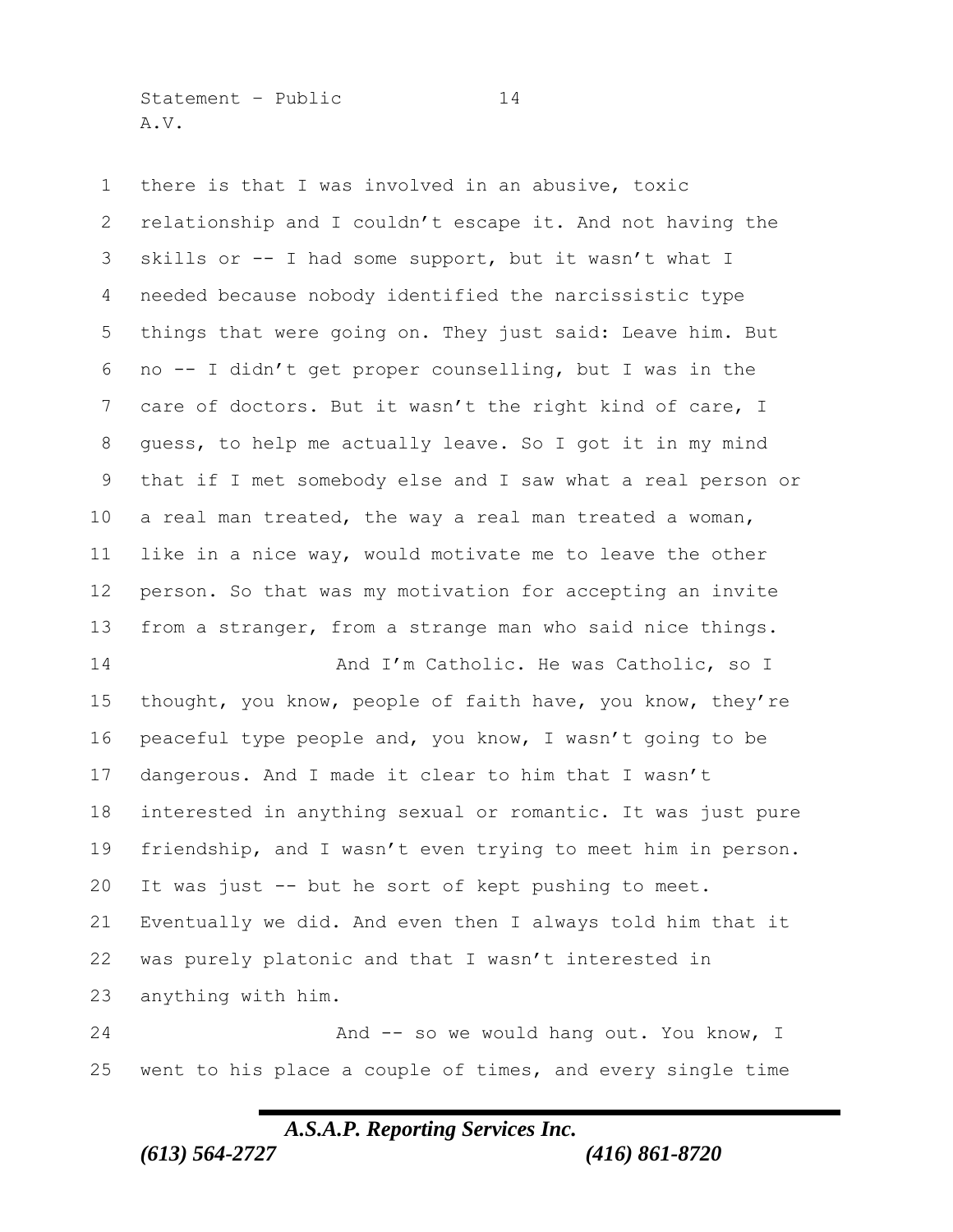Statement – Public 15 A.V.

 I had firm boundaries to not -- for him not to do anything to me, which he kind of, you know, abided by. So he gained my trust that way.

 But initially he did lie. He did say that his job was to be a modelling agent, and his pickup line was you look like somebody I just worked with, a model I just worked with. And right away I knew that was a lie because my self-esteem is too low, I know I don't look like a model, so it has to be a lie. But also it also sounds like what you say to somebody if you just picked them up. And I don't know. I just -- I just saw right through that.

12 But I guess just my own stupidity to not realize that a man who lies to you right off the bat is somebody you shouldn't keep talking to; but I did. And throughout some of our conversations I found him to be very pushy and a little bit toxic, the way he made me feel sometimes.

18 But, you know, it just seems like I 19 ignored all my -- all the red flags, you know, and that's part of what being vulnerable is, is that unless you've had the right kind of therapy or education or even training to be aware of what a red flag is and to know what to do about it, you know, you just see the stop signs and you just speed on through.

And anyway, so on one occasion he invited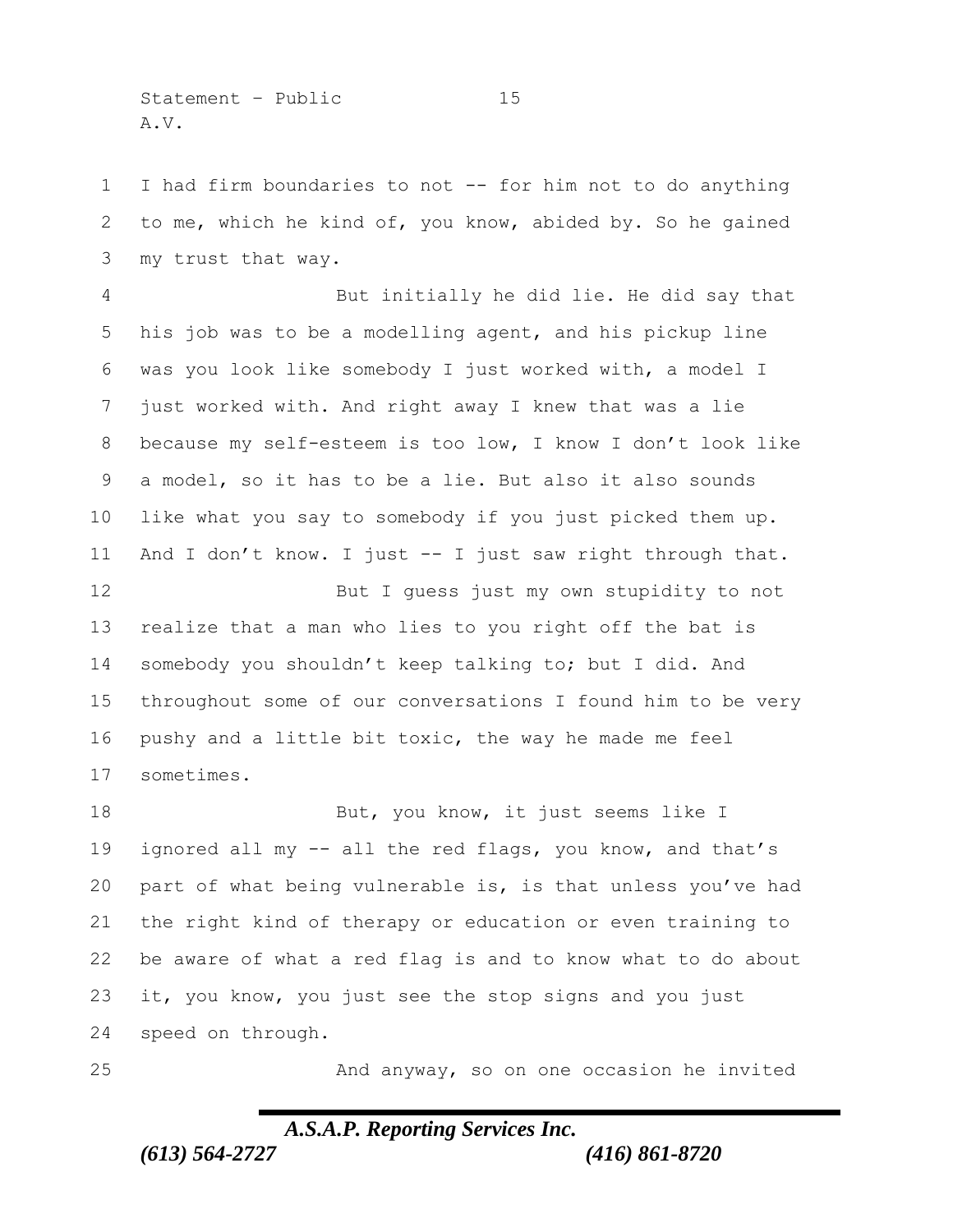Statement – Public 16 A.V.

 me over to watch a soccer game, and I -- immediately I said you know what you want is -- is to sleep with me. And that's why you're inviting me. And no, I don't want that. And specifically I don't -- I don't want you -- I don't want to be in your bed or -- that's all you want, and I said no. And he like, no, no, no, it's not like that. 7 And after some back and forth I just made it clear that if I went it wasn't for that. But the second I got there, that's all he did. So he -- the way he said hello to me with his hug, it was very sexual in nature. And I -- and that confused me and threw me off, off track. And from that point forward I was also triggered because I was not expecting that -- that contact, that kind of contact. I'd been raped in the past. I was abused as a child. And in fact not only had I been raped in the past, I've been raped multiple times in the past as well. So yes, it was triggering for me for him to do that to me. And I was confused and I froze and I didn't understand what was happening. I didn't understand where things went from we're 21 friends and all of a sudden it's sexual. And my previous history of trauma kind of put me at a disadvantage in defending myself because when I was abused as a kid I wasn't asked for consent. Things -- I was ordered to do things. So I learned to just obey, you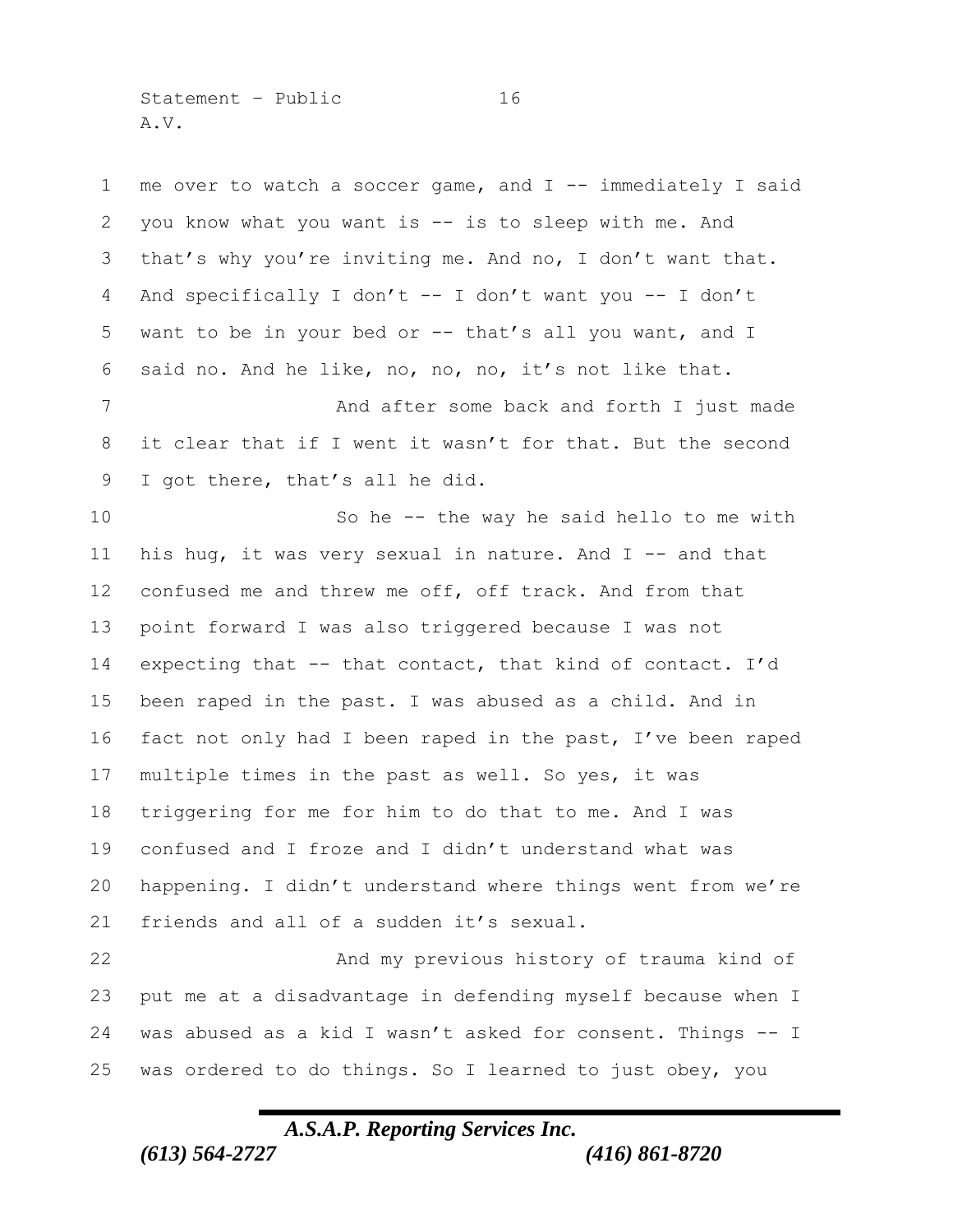Statement – Public 17 A.V.

 know, or comply. And it was by somebody with authority over me. So when I was 16 I experienced statutory rape, and that relationship was exploitative in nature. So when I said no it was not allowed, otherwise it would be sort of psychological silent treatments and mad and being mad and whatever, so on and so forth, so I really couldn't say no. 7 So I was conditioned to not -- to not have my no be dismissed, my feelings not being taken into consideration and my desires not being necessarily important or relevant in a sexual scenario. When I was 20 I was at a party with a co- worker, and even though we were sexual I was not intending on having sex with him. I ended up passing out in his bed because I was going to spend the night. I couldn't drive, and while I was unconscious he undressed me and started raping me, and the rape was so violent that I woke up in pain, and he was -- he was hurting me quite a bit. 18 And knowing his history of battery with his girlfriends, I was scared to fight or say no. I thought he would actually force me, and I knew I had zero chance, especially because I was so, so drunk, which I didn't even recall drinking that much either, so I was worried that I'd been drugged. And so the only thing I could do to make the pain stop was to literally act and pretend like I was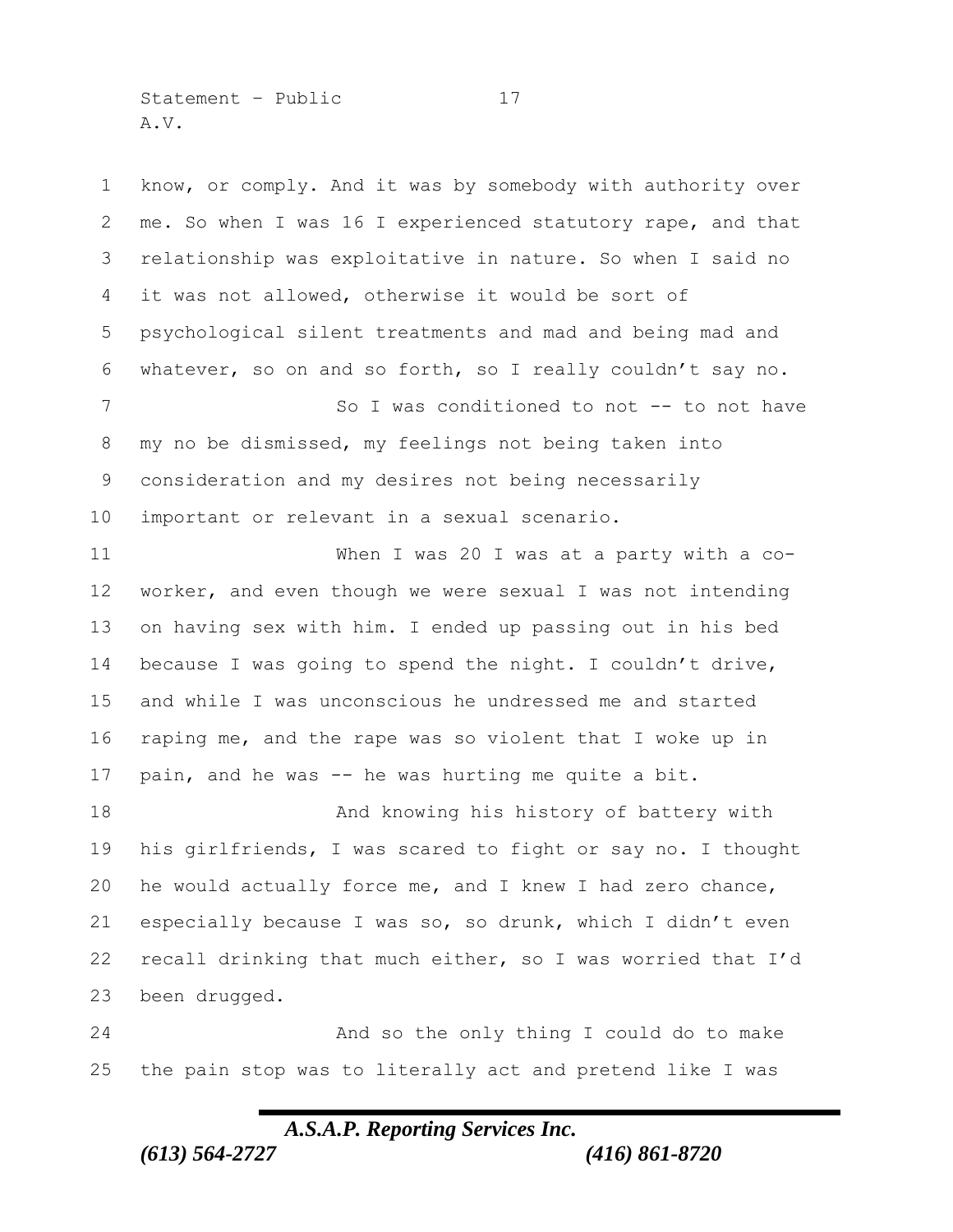Statement – Public 18 A.V.

enjoying it, so maybe it would be over sooner.

2 And between the trauma of that and the drunkenness of everything else, it actually stayed, it kind of programmed me to always act that way because later on that year when I was in an attempted rape situation, I did the exact same thing with the pretending to love everything at the same time when I was saying, let me go, because this person was holding me tight, and he looked at me like I was crazy because I was saying, no, I have to leave. I don't want this. Don't do this. Don't take my shirt off. Don't do this. Yet I'm sort of like acting like I'm enjoying everything. And it was just all trauma reaction, just from before. So you know, it happens again, and you know, there's other times, there's so many times of rape. My son was conceived in rape later after that, and I said no so many times again, and I was ignored. So when this time around came and I said no ahead of time, I said no, I couldn't figure out how to get him off of me. I couldn't figure out how to tell him to stop and to get away from me because the fact that he had his hands on me, he was all over me, that kind of prevented me from thinking properly. And I would say things like I don't think I'm ready for this because that's -- I remember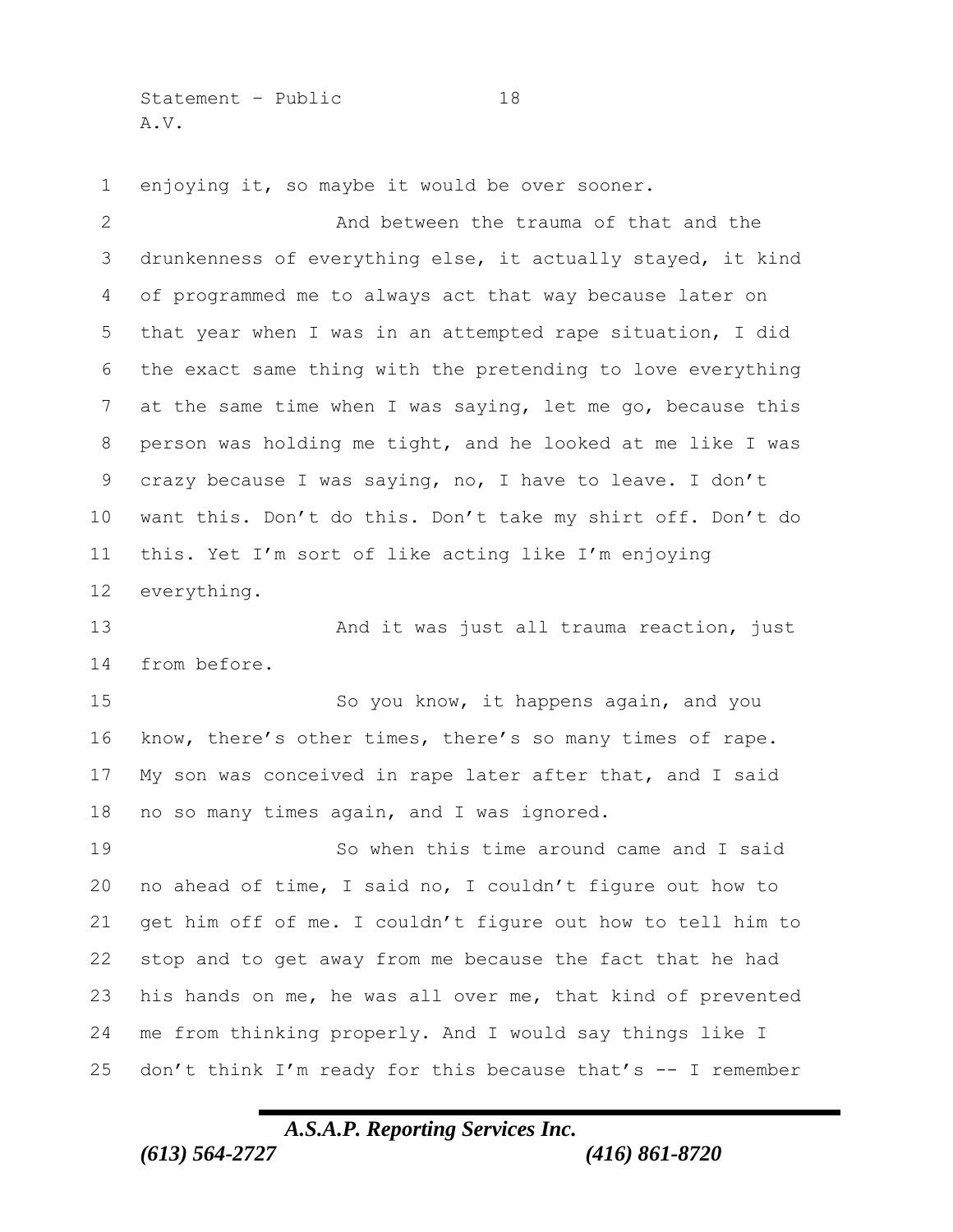Statement – Public 19 A.V.

that's something that worked once, and it didn't work.

2 Then I thought, well maybe if I get him to go get a condom he'll stop touching me and then I can just leave or, you know, get a break. Think, you know, just stop being around me or grabbing me. But he refused my requests for that as well.

7 When he -- he wanted to penetrate me, I kept saying, like I didn't say no, but I kept saying, wait. I don't know why I said wait instead of no, but that's all I could think of. And I blocked him with my body so he wouldn't be able to do that, but he kept trying and I kept blocking him till he finally managed to do it anyway.

 And then instead of saying -- because at 14 that point I was -- I was -- mostly just repeating myself. It was just like, you need a condom, you need a condom. That's all I could get out. That was my way of saying get away from me, like literally stop what you're doing, get away from me. I didn't really -- I didn't want to have sex, but it was just my way of getting him to be off of me. Because no, obviously it didn't work. I already told him I wasn't interested in sex. I already said I wasn't ready. You know, I already tried different things. And that never worked. He didn't care about what I wanted, so I thought well maybe if I say, you should protect yourself, maybe he'll care about himself.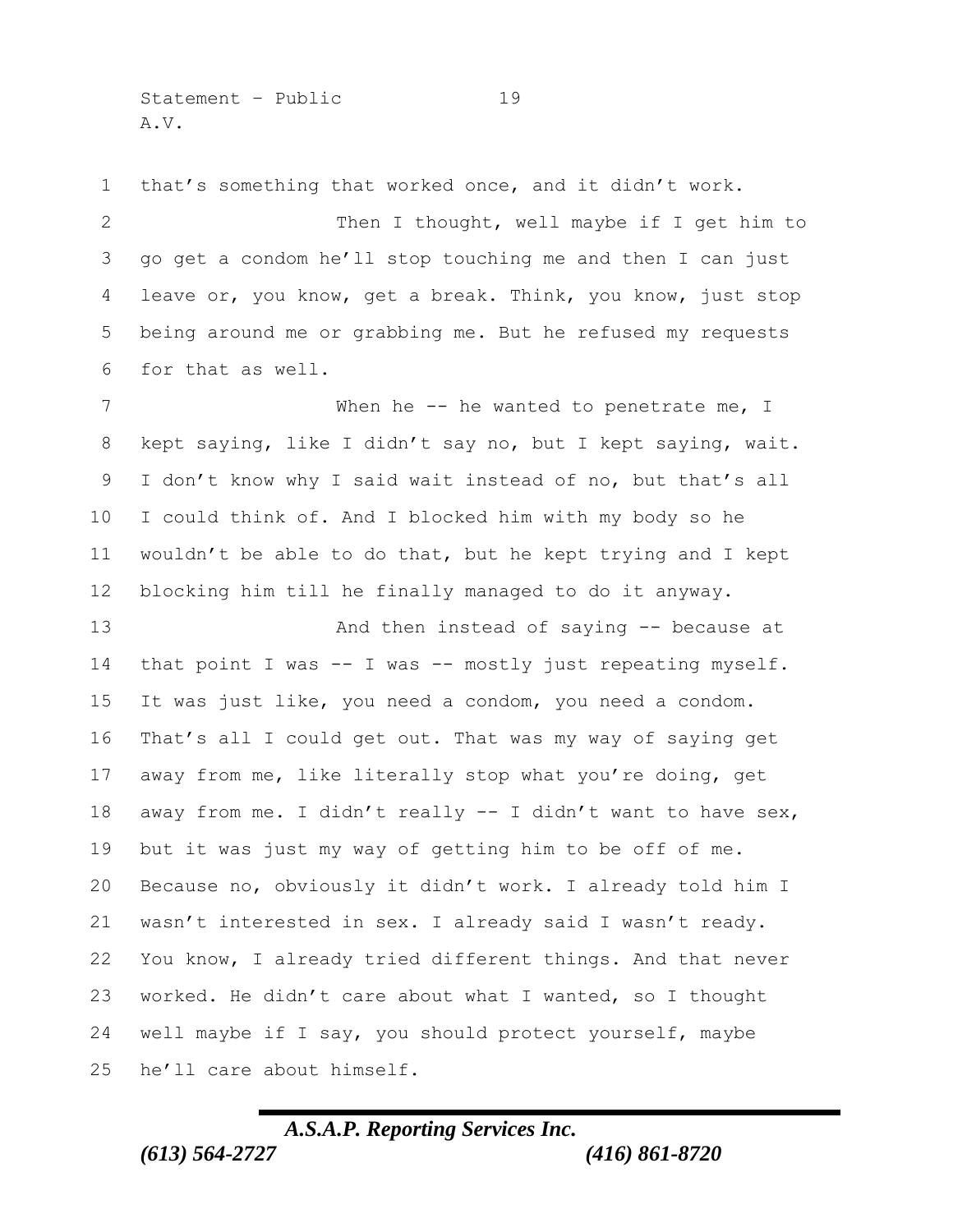Statement – Public 20 A.V.

1 But the police took that as oh no, that means consent because that lets him know that you want to have sex. I'm like, well, still he's not allowed to have sex with me without a condom if I'm saying you need a condom.

 The thing is is that when I kept saying that and he didn't get off of me I was getting ready to push him off of me, physically push him off of me. It was - - it's hard to know how long it lasted. It seemed like a minute. Maybe it was two or three. I don't know, but the point is is that he actually finished. He pulled out. He finished. And then to me that's a completion of the act.

 But the way the police said it's like well he did what you said. He got out. And I'm like, no, he didn't get out. He finished is what he did. So that made me really angry because he did not do what I asked. Instead he just finished what he was doing and he was done with it.

18 But the way they construed that is saying that he did what I asked, which wasn't -- which he did not do that.

21 Later he -- he wanted -- Oh I didn't know how to get out of the situation. I was -- I didn't understand. At the time I'd never had any rape counselling. I didn't understand anything about how rape worked, and being abused so many times I just thought that those things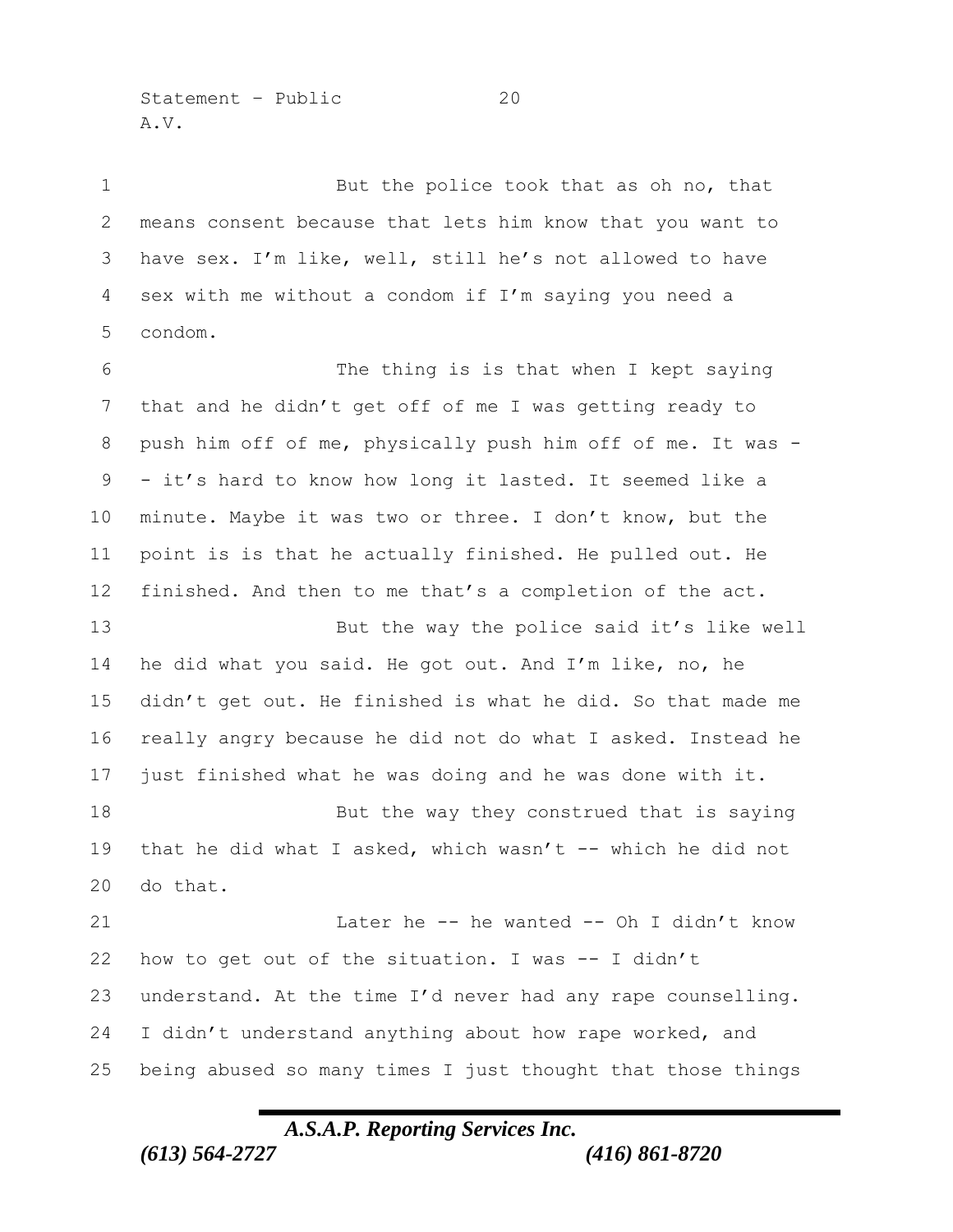Statement – Public 21 A.V.

 were normal. Like I had no idea about anything. I never reported a rape. I'd even thought I'd never been raped because every single experience I had, they all matched each other. So I'm thinking, this is how things are. I thought that rape was when somebody pulled you off of, you know, from the street and -- from the bushes and some random stranger came to you with a knife. I didn't understand what date rape was or intimate partner whatever. I didn't know any of that stuff. So I was confused, and I told the police that the whole thing confused me. But they took that as well I didn't know if I liked it, which that's not what I said. I said I didn't know why I wasn't fighting. I didn't understand. It took trauma counselling to understand why I didn't fight, why my actions were all pre-programmed from my previous experience. And I explained this to the police because I went back after a year because even back then they didn't tell me what -- after I left like 20 messages and had advocates left messages, they wouldn't even get back to us. 21 1 I made a complaint to the police that they would not call me back, and finally that's how I got a second interview to find out what happened. 24 And this is where they told me that they had dismissed everything, that they declared it unfounded,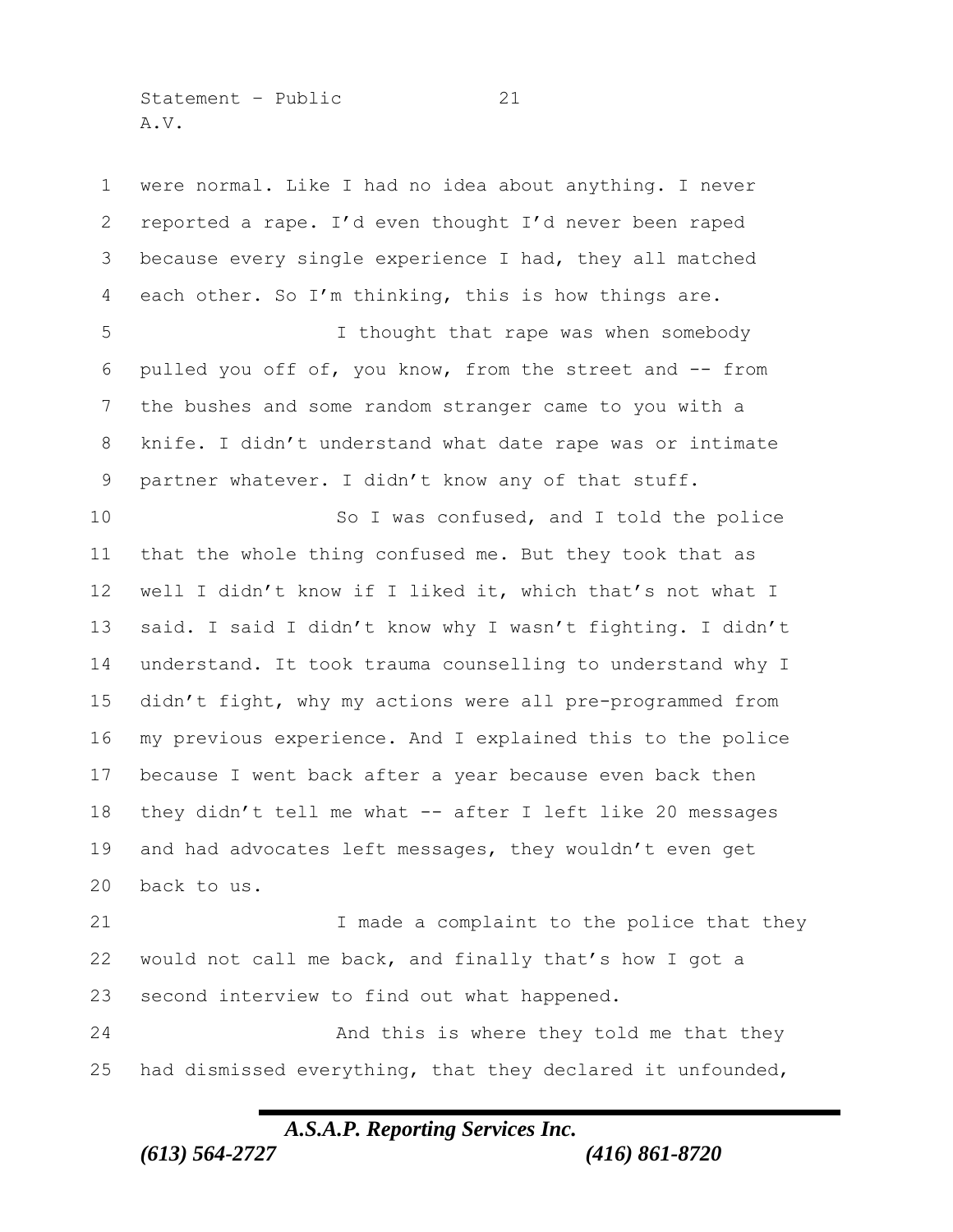Statement – Public 22 A.V.

 that it was all consensual. And that hurt because I thought if I couldn't get the guy or the police to believe me, how can I ever be safe? How can a no ever mean anything? So that second interview was extremely traumatic because the police decided to, reminded me a lot of my abusive relationship where things get twisted around. They do something that apparently looks like a nice thing that they're doing, but in reality what they're doing is the opposite. So the police would say, well I'm taking two hours of my time. Like I'm -- he would say I must or we are or I am, he called it a serious -- crime investigator or something like that. Serious crimes. So he was doing a nice thing. 15 Like he's saying he didn't even have to sit down with me and explain anything to me, but he was

 doing -- what he was doing was really nice. But then he turned around and said that this guy, what he did to me was -- made him maybe a jerk and that he wouldn't like it if his sister dated him, but what he did wasn't illegal. And he also said that even though they believed me, they also believed him, and that they thought that what he said to me is not what they wrote in the report. What he said to me was that there was not enough evidence to conclude that it was non-consensual, which in a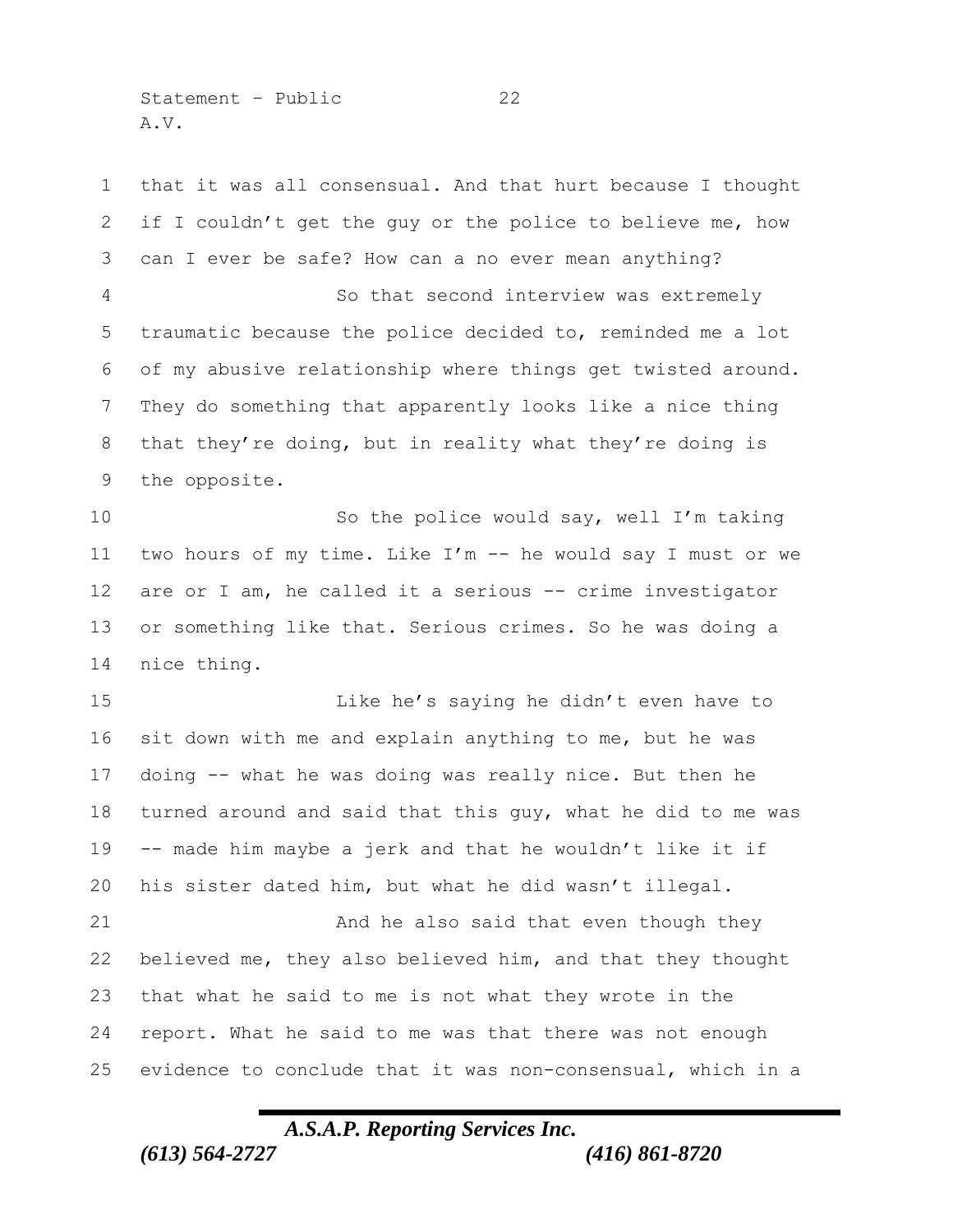Statement – Public 23 A.V.

way makes sense.

2 I'm thinking, all right, well you know, whatever. You do what you do and that makes sense. But in the report they wrote it was consensual. And that was a huge violation of me because, well just for so many reasons because that one thing gave me nightmares.

7 I would have nightmares that I was getting raped, and I would think in my dream, oh, I have to say specific words; otherwise the police won't believe I didn't want this. Like think other things, whether it's I don't want this or -- or wait or anything that seems hesitant, it's not enough. Like hesitancy is not -- no. And it 13 doesn't matter that it's not yes, but it's not no, and what they want is no.

15 But what I know now is that legally speaking, that doesn't even hold water in a court, the fact that you didn't say no. That you need is an affirmative 18 concern -- consent. But that's not the way they investigated things. Those were not the questions they asked me. They didn't say, how did you say yes? Or I bet you anything they didn't even ask the guy, how did you get her to say yes?, because I never said yes.

 MS. CAITLIN HENDRICKSON: Hmm-mmm. Well in that case too like -- you're saying what they want to hear is no, but they don't think about the danger that could put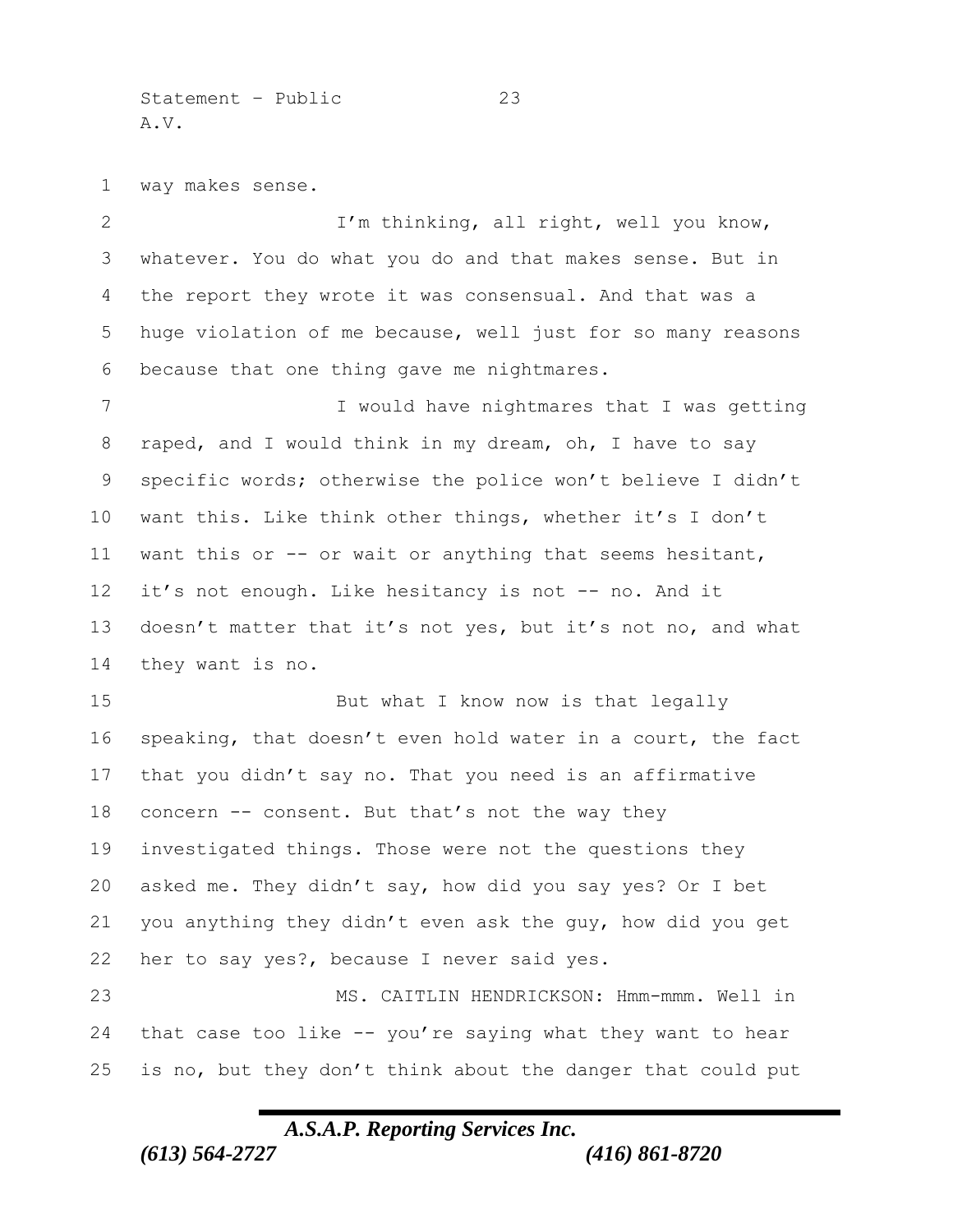Statement – Public 24 A.V.

 the woman in in saying no, in getting more violent. MS. A.V.: It's true. MS. CAITLIN HENDRICKSON: Like it sounded like you had some solid defence mechanism going because you've experienced before that you were trying to ease him off. And that's not consenting, that's protecting yourself from being more badly hurt. 8 MS. A.V.: And the thing is is that none of this defence is mental. Everything is all instinctual. And that's why when in the moment things are happening, I'm trying to think, and none of it makes sense. 12 Like when I was raped in October, I did feel that I couldn't run because it was late at night. I was wearing heels. I was drunk. He was strong. He would catch me. He wasn't drunk. How do I know that he's not going to freak out if I start saying stop, stop, stop, I don't want this or whatever? How do I know if I let it known that I think I'm getting raped, how do I know he's not going to freak out and kill me in a panic? Because men do that. 21 I actually read a recent court thing where they're sentencing somebody because that's exactly what he did. He wanted to have sex with a girl, but he didn't know how to do it. She freaked out and he killed her. It happens. So it's not -- it's not unbelievable to think that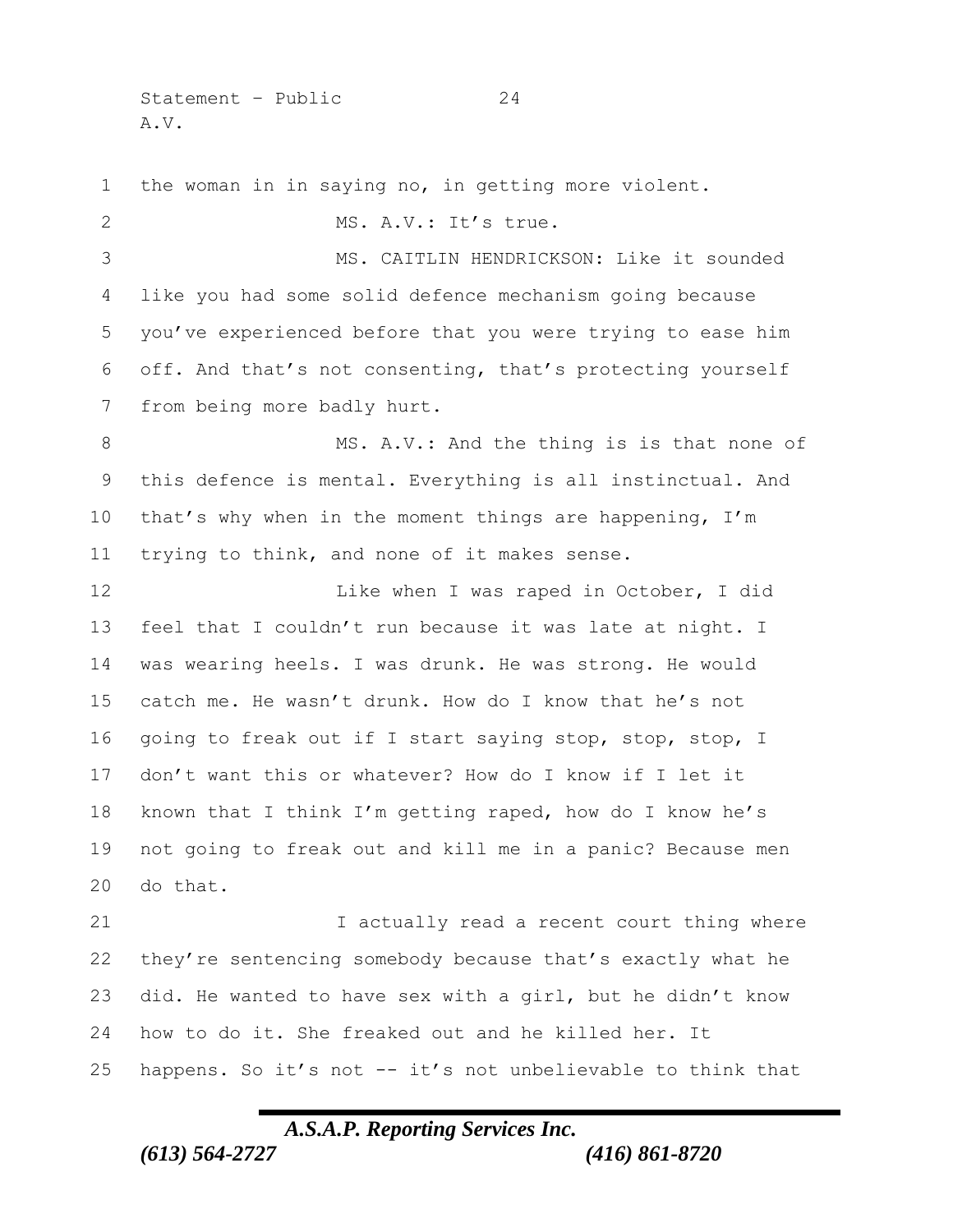Statement – Public 25 A.V.

 a woman in that situation might fear for her life or her safety.

 And it happened again when in October I was at a party, and this man who I'd never met in my life, I was even scared of him, and I brought an ex-boyfriend of mine to the party. Like I arrived there by myself but left because I felt so unsafe because that man was there, that I wanted to get like reinforcements from somebody that I could trust.

 When we -- after drinking some me and -- well I went out to have a smoke and that guy went out there with me. And that's where he kissed me, but he did not give me any warning. I did not give him any indication that I was interested in him. He just did it. And because it was an aggressive move that he just like I know how -- how someone -- when someone's abusing you or wants to abuse you 17 they test you to see how you're going to react, to see whether you're going to fight them or whether you're going to let them. And that's what that was. He was testing me. So the fact that I knew that he was testing me, it made me even more scared, but it also made me feel defeated because I knew that the only way to -- like basically I was already there like with a grizzly

 bear. You know, you're already in danger. You're already there. You could run, but you better run fast. But you know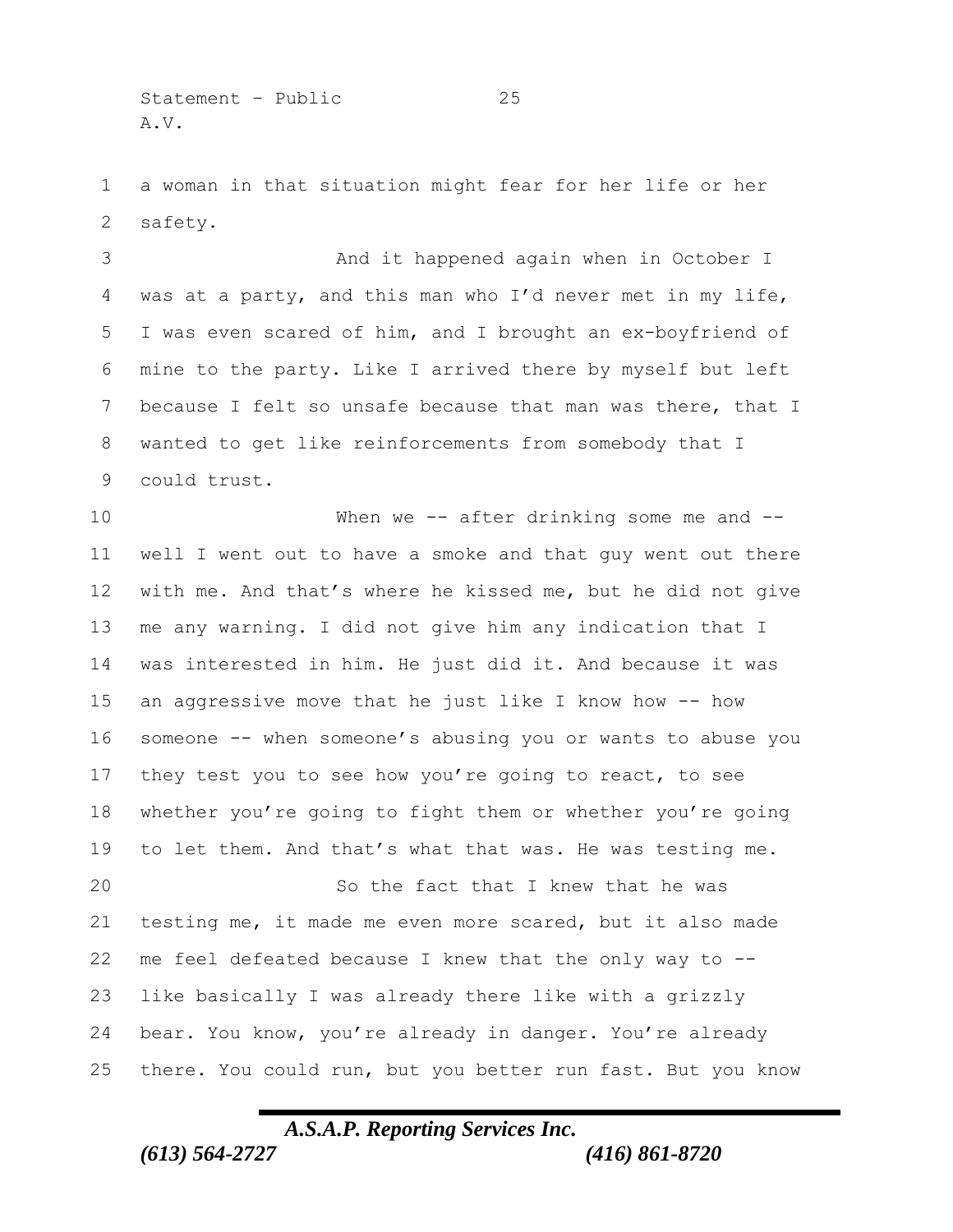Statement – Public 26 A.V.

 they're going to catch you, and that's how I felt. I thought, I can't do this. I thought I can't keep doing this, keep fighting these people off. And I shut down. So instead of running or fighting, I shut down. But even so, even in my I guess psychologically -- psychological state of defeat, of being defeated, I still fought.

 The police asked me: Did you ask him to stop kissing you? And I knew that was a trap because if I said no, then they were going to say, well then he didn't know that you didn't like it. Because no, I didn't ask him to stop kissing me, but what I did do and I said, and I said this on purpose was I stopped the kiss.

 Why do I have to ask him to stop? I can just get away, you know. I didn't appreciate the way that question was worded because that's how you build a case against the woman, not against the man. That's how you build it against the woman.

18 So unfortunately, because of my experience, I knew how to answer that question. And they asked, the police asked me if I'd been drinking, and I said, yes, and I told them how much. But I was not making a claim that I didn't remember anything because alcohol's a double-edged sword. Yes, it can be a defence for being too drunk to consent, but it can also be a defence, well if you're too drunk and you're not remembering, you're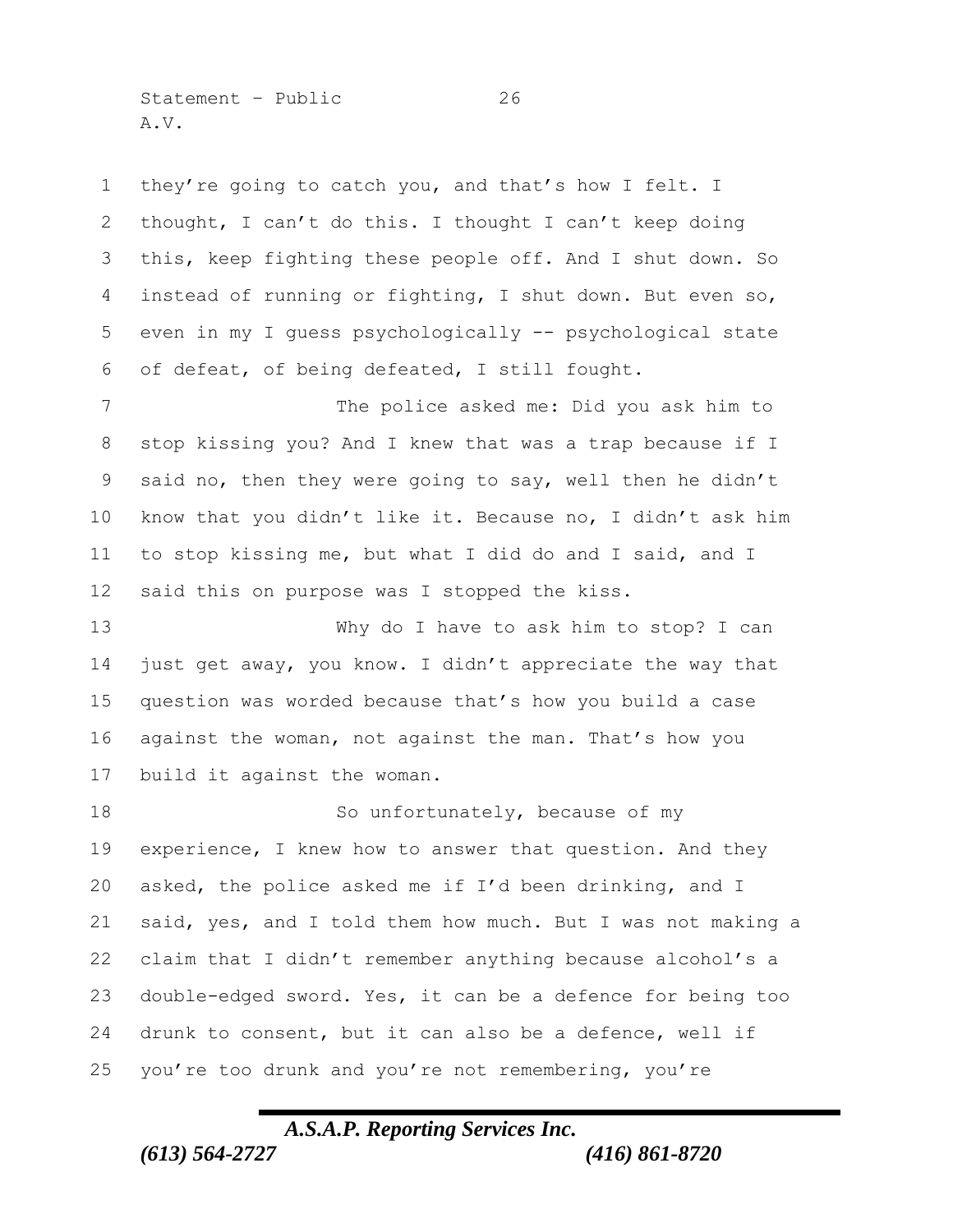Statement – Public 27 A.V.

 blacking out, how do you know you didn't consent? So they're -- I did not black out and I did not -- and I did remember everything. So that's not what I was saying. What I was saying is that it does impair your ability to reason, to have good judgement, and to make good decisions, and decisions that I needed to be making was like to leave the party. 8 I did try to leave the party before things got out of hand, but my ex-boyfriend, he'd actually gone off into a separate room and went to sleep and he didn't -- I couldn't get him to wake up. I couldn't get him to wake up. So I felt stuck and that I couldn't leave the party. This time around the police did not ask me 14 if he threatened me, but he did, and the threat was you're next. That was the threat, those were his words: You're next, it's your turn. Because like I said, I was at a friend's birthday party, and her and him got involved. She took him to a bathroom to do whatever in there, and when he came out he said: You're next. But prior to that when they had started getting sort of intimate in the couch while I was there, they were interrupted by somebody at the door. He came at me and he tried to do things to me, and that's when I pushed him off with my feet, like with my legs because he was kneeling, so I pushed him off, like literally kicked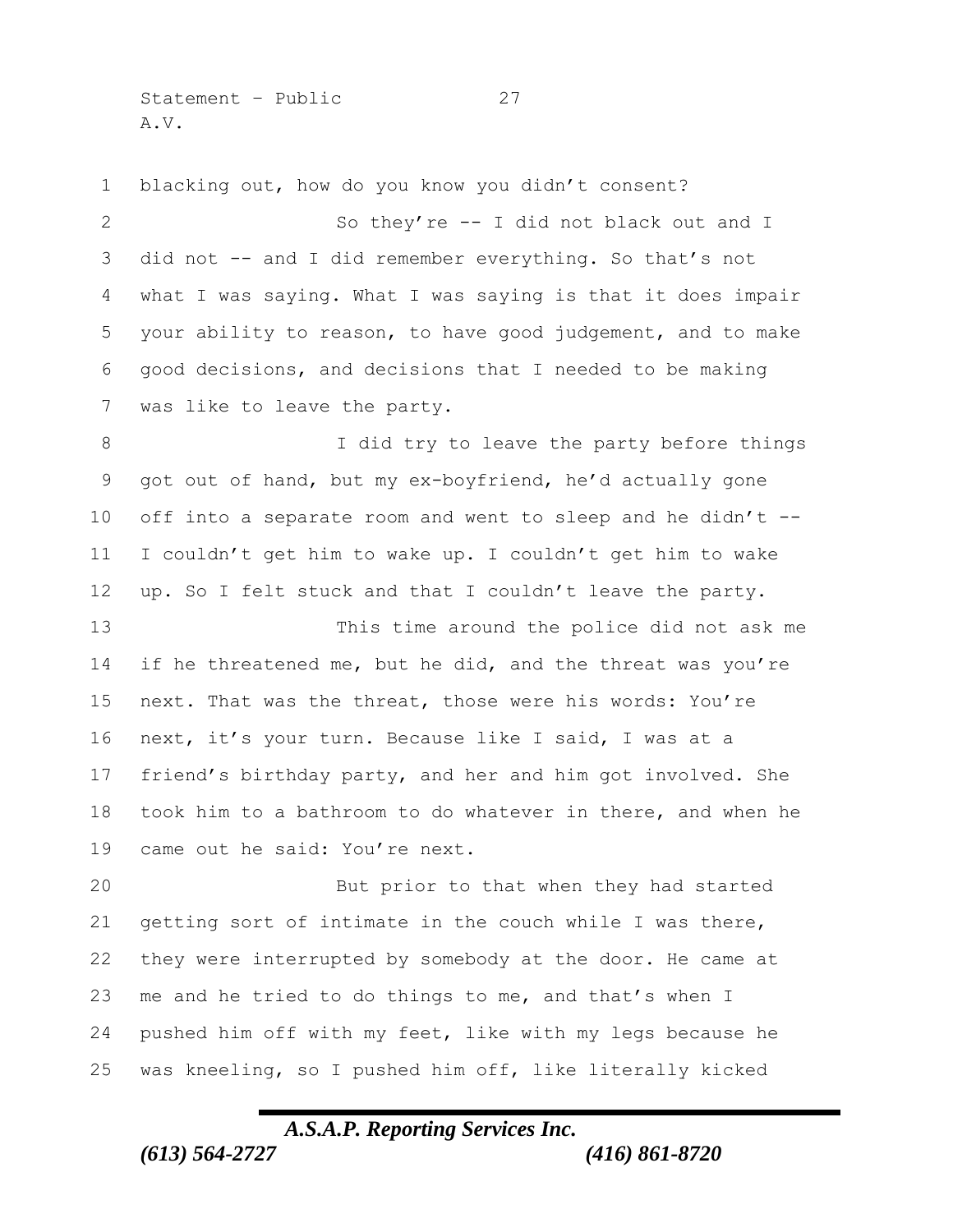Statement – Public 28 A.V.

 him away. I never said no, but kicking somebody in the head to stop him from doing things to you, I think that's -- that's probably more no than no. 4 MS. CAITLIN HENDRICKSON: Hmm-mmm. MS. A.V.: But when he came back the second time and said you're next, and then she didn't know what had happened, she just thought everybody was having fun. 8 She's like, great, yeah, do it, do it, do it! She didn't know that I was not consenting, that I did not want any of 10 that. She didn't -- she was way gone anyways. So inadvertently, she contributed to what 12 he was doing to me, and that's how between -- she sat next 13 to me between the two of them. They trapped me, and I felt trapped, and I felt defeated and I felt like I didn't know what to do to get out of the situation because now, on top of it, I was scared that my ex-boyfriend was going to walk in on everything and think that I was part of it, which I wasn't. 19 But on the other hand, I wanted it to stop, so that would be good too, but then I'd have to deal with him freaking out, and I couldn't deal with that either, so. I tried to push his head away from what he was doing to me, just push him away, but all I kept thinking too was just like -- this doesn't look good at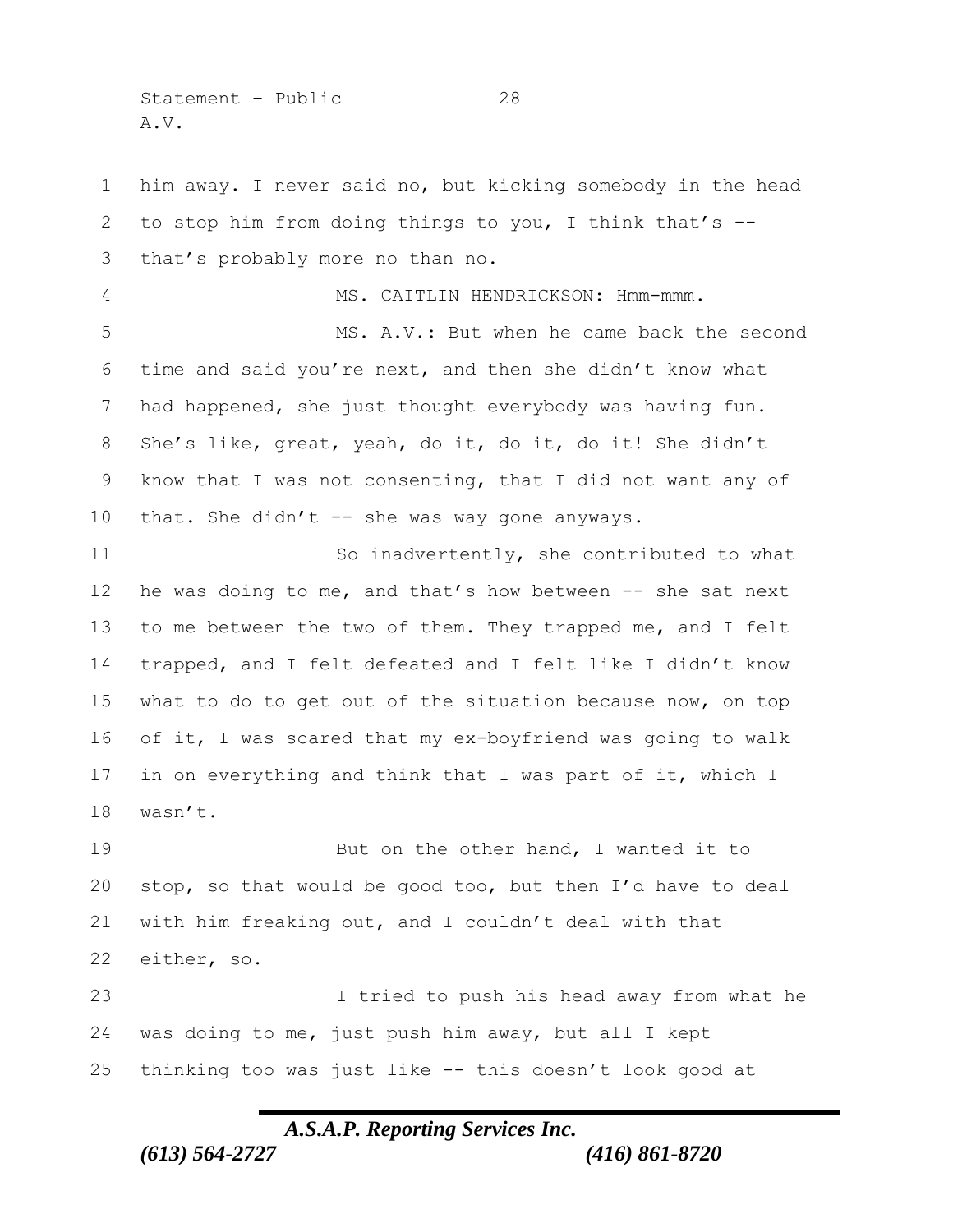Statement – Public 29 A.V.

 all. Nobody's going to believe me that I don't want any of this. Nobody's going to believe me. 3 And that -- and my -- like my previous experience with the police interfered with my ability to protect myself that time as well. So their actions caused actual damage to me seven years later, because they get in your head. 8 MS. CAITLIN HENDRICKSON: Hmm-mmm. 9 MS. A.V.: And instead of protecting me, they disarmed me. Instead of giving me something to protect myself, but they disarmed me by not believing me, my no. And the culture as well that they are basing their, I don't know, judgements or their gut instincts on a culture that's very sexually permissive. Nobody -- I felt like they thought that it was completely plausible that a woman would be all for and ready and available for whatever the guy wants. 18 MS. CAITLIN HENDRICKSON: Hmm-mmm. MS. A.V.: Like that, I felt that, like the myths surrounding women, and I suppose our sexuality or something or -- were sort of used against me because if I say, in 2010 if I say no, I'm not going there to do that, and yet that's the first thing he does when I get there, and the police found it completely plausible that I would switch my mind from the moment I entered the door, like how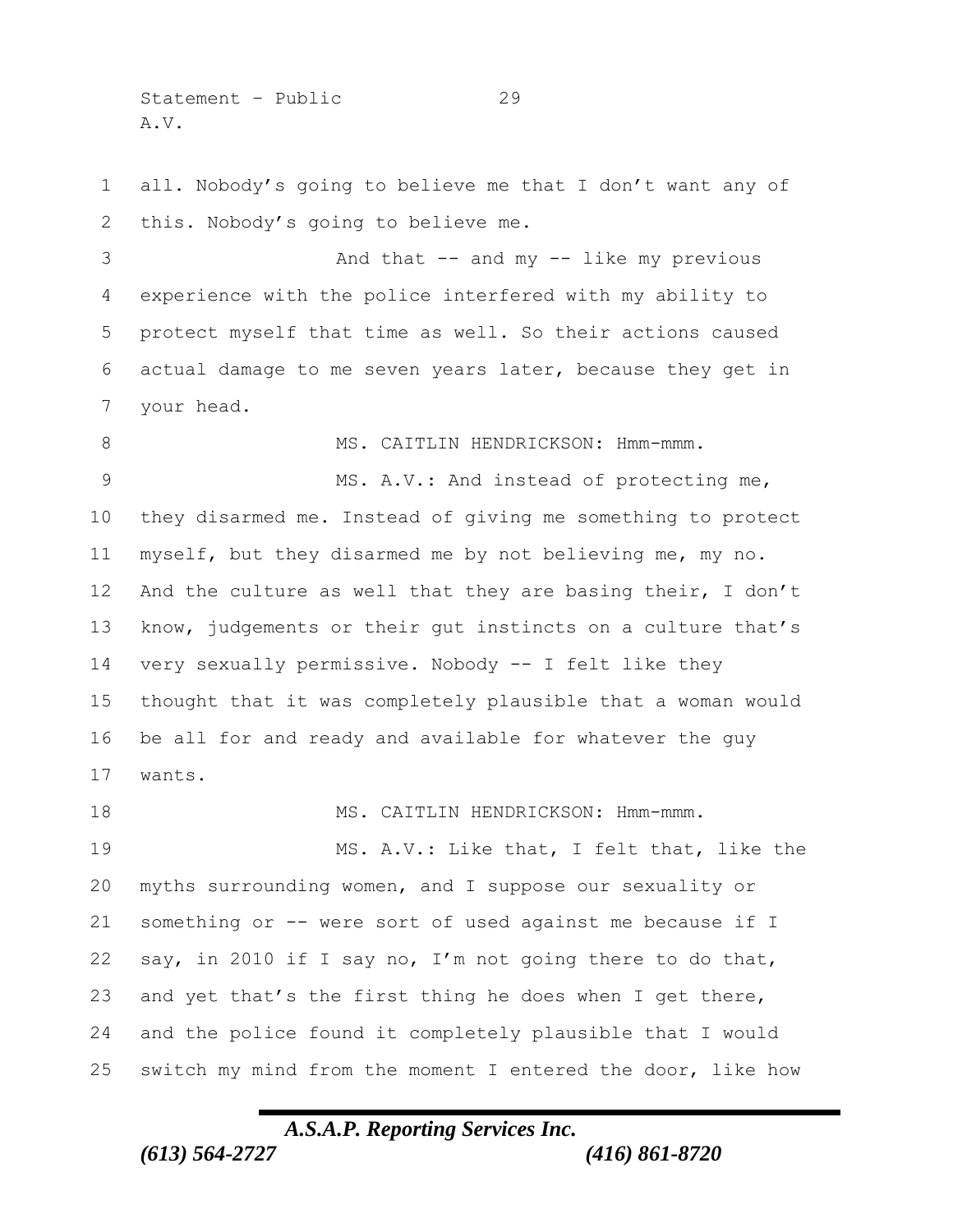Statement – Public 30 A.V.

 does that even make sense? It doesn't. It doesn't make any sense whatsoever. But to them it did. And that's related to, like I said, to myths about how men and women deal with each other, and -- which again are complete myths and also how I suppose women are there for -- to please men. And yet their mind, their mindset was on this is all consensual. But what they don't -- they did not do an unbiased appraisal of the situation because yes, there's a side that says, oh, maybe the guy just wanted to, you know, seduce her or whatever, and because she didn't fight and it was a misunderstanding and they're thinking,

 oh well, it's personal, right? Sure, maybe it could be that. It wasn't, but maybe it could be that.

 Or it could be an actual predator. It could be an online predator who gains the trust of women to find them at a vulnerable spot to finally make his mark. And he knows that when a woman, because he's done this before, he knows when he starts grabbing, touching a woman against her consent, she's going to be all confused and she's not going to be -- because speed is a factor in these things, and he was quick and they're quick. They move very quickly.

 You don't know what's happening, and police in their training should know that this is one way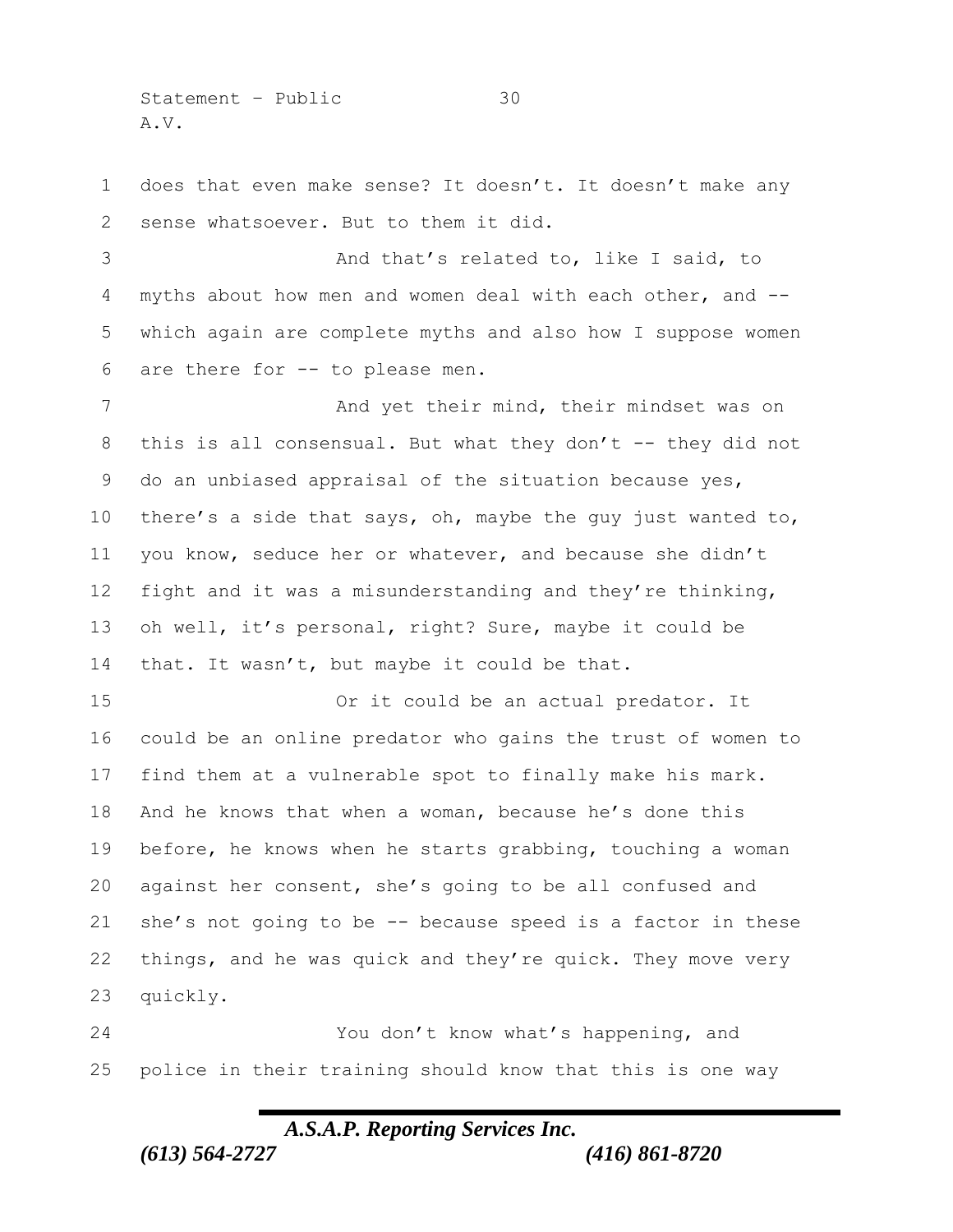Statement – Public 31 A.V.

 that offenders operate. They move very quickly so that the woman doesn't know how to react. She doesn't know what's happening. She doesn't know what to do, and by the time she's sort of figured out what's happening, it's over and done with. He's done what he's needed to do. And that was the reality because that's what this man did. He was an online predator who found women: Facebook, Plenty of Fish, different places. And what he did to them was even worse because I was not the kind of person who was interested in modelling or acting. But what he did to the other women is he presented himself to them with different aliases and he promised them auditions. 13 And for -- whether it was, I don't know, 14 commercials or TV, but he said, mostly porn. And that's how he would get them into -- into sexual situations. And that's -- and he -- so he filmed everything for them, and that's how they were able to catch him because there was proof of what he did to them. MS. CAITLIN HENDRICKSON: Hmm-mmm. 20 MS. A.V.: But so when I presented them -- him to the police, I presented a man who lied about his -- MS. CAITLIN HENDRICKSON: Occupation? MS. A.V.: Occupation. About his name, and the line he used on me is the line he used on all those women. And I knew that he was a fraud, and like I said, I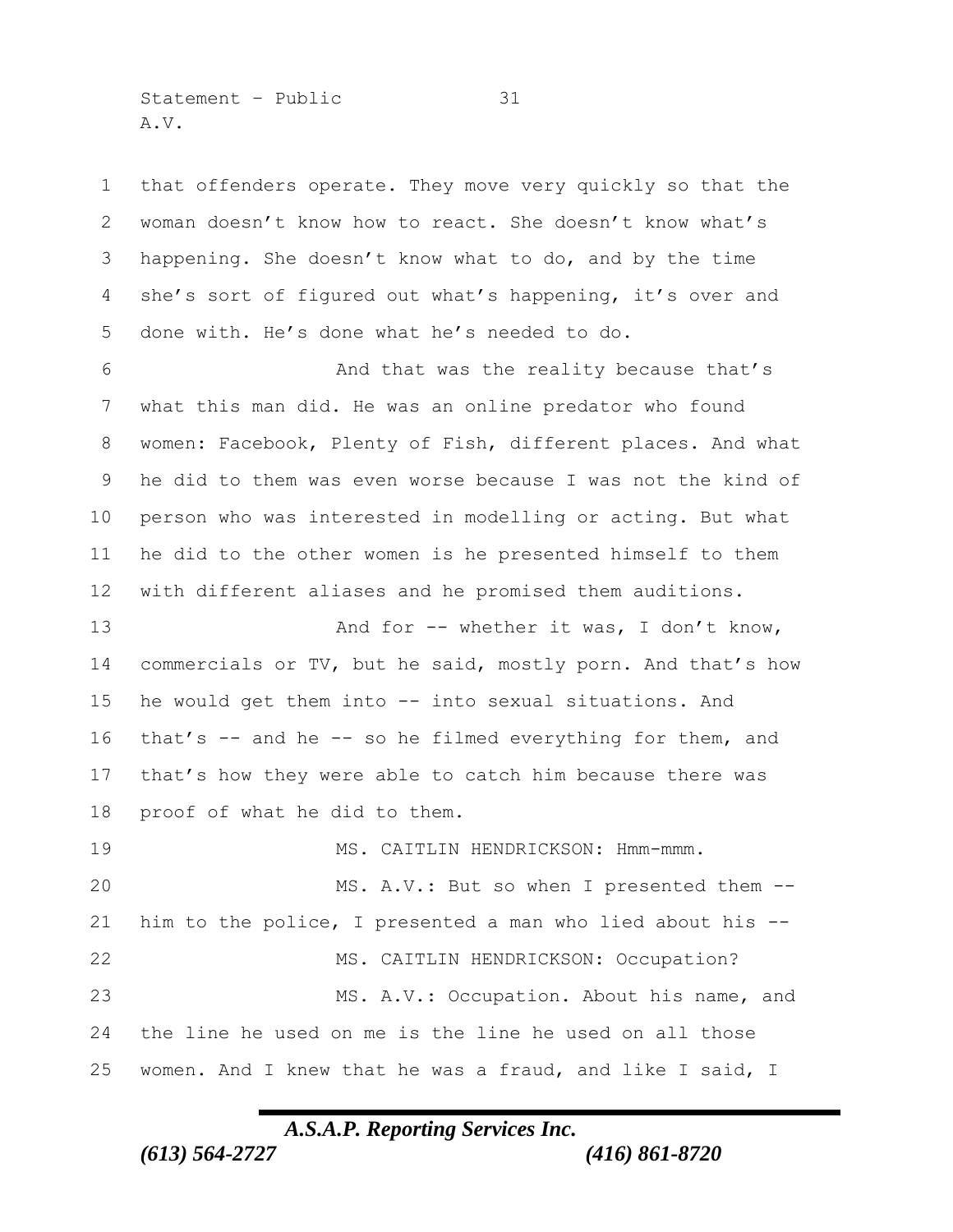Statement – Public 32 A.V.

 had my own issues as to why I continued to be with them, but I'm the victim. They're the police. They're the ones that ought to be like wait a minute, yeah, that's a red flag. That they didn't follow up on his occupation, so they could have caught him on the job lie. They could have caught him on how -- his MO, which was online.

7 And they had every -- like they had the opportunity to examine his online whatever activity. They could have caught him earlier, and then all those other women would have been spared what it was. But at the end of the day I'm only one woman and they don't care about one woman. They only care about catching a guy who's already had a serious history of crime.

 So really I feel like -- well even though he did it to 20 different women than me, they only had enough evidence to convict him on five charges. So that's what they like to do. They like to bundle everything up. So I feel like I'm devalued. I'm worth one-tenth or one- twentieth of a person. Because what they should be doing for one woman they're doing it for 20.

 And in this case, with the Inquiry it's even worse for Indigenous women because it's not 20's not enough, 10's not enough. Maybe that might be for different races, but for Indigenous women it's 50, it's 100, it's 200, and then they'll do something.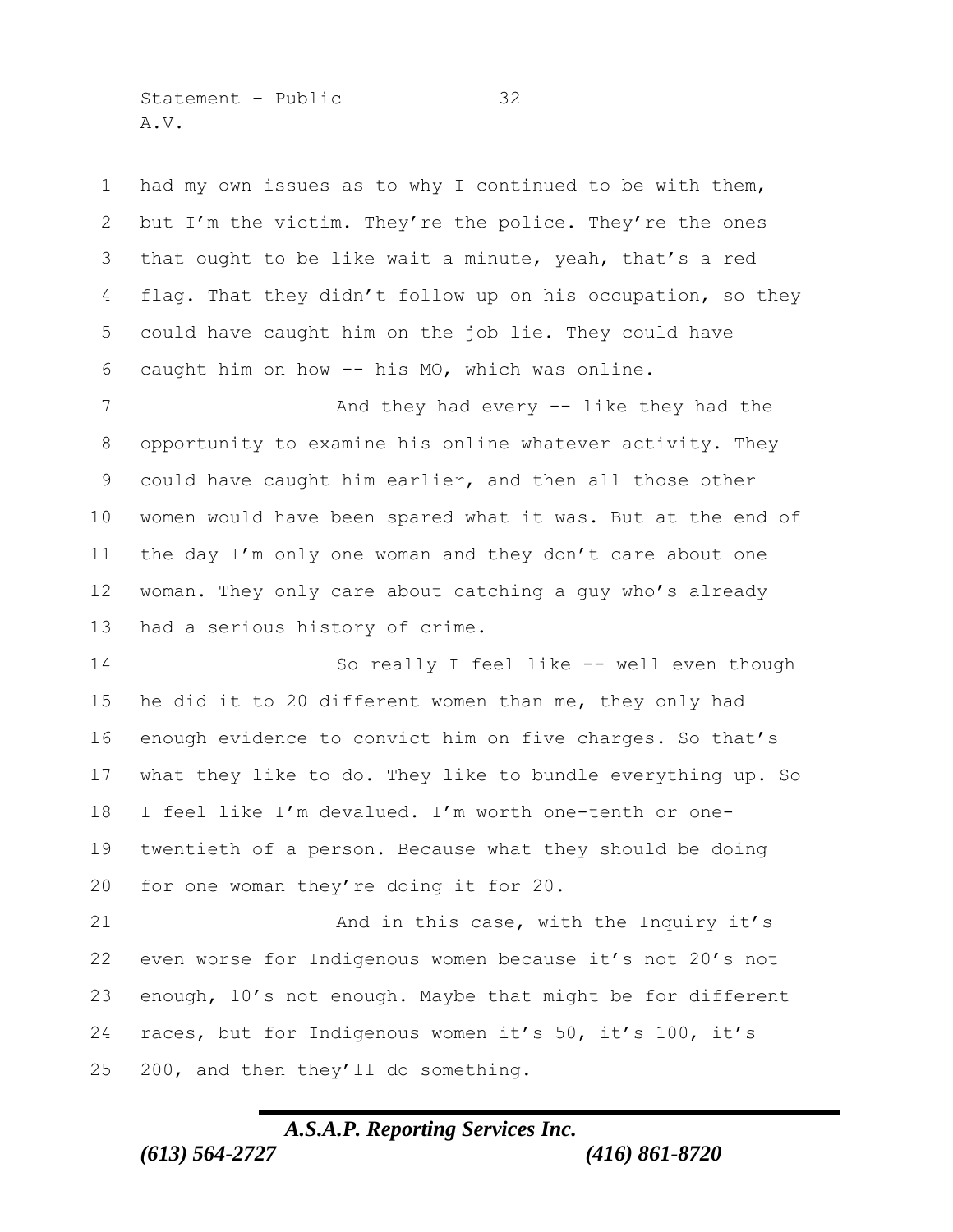Statement – Public 33 A.V.

 And that's the devaluation that -- and that is -- that's how I feel. Like I'm one-twentieth, one- 200th of a person. That's my value to the police, and really that's -- they're the ones out there whose job it is to protect people from violence. It's nobody else's job. MS. CAITLIN HENDRICKSON: Hmm-mmm. 7 MS. A.V.: And I'm scared. You know, after having gone through that in 2010 and then now again, part of me is not sure what my -- what's in my future because I thought I was -- I might be lucky I'm still alive, but the statistics aren't good, you know, for people like me. So I have to keep fighting and I have to keep -- I have to get myself stronger, and I need help to do that. And it's like trying to get blood from a rock to get any help that's meaningful or what you need because that's the other thing: the help that's out there, it's very regimented. 18 MS. CAITLIN HENDRICKSON: Hmm-mmm. 19 MS. A.V.: You know, it's like we'll pay for your eyeglasses, but we won't pay for physiotherapy. Well, what I need is physiotherapy, all right? They won't pay for that. That's not covered by anything or anybody. So I need physical strength so I can last a day at the job, you know. You know, those are all what mental health people call protective factors.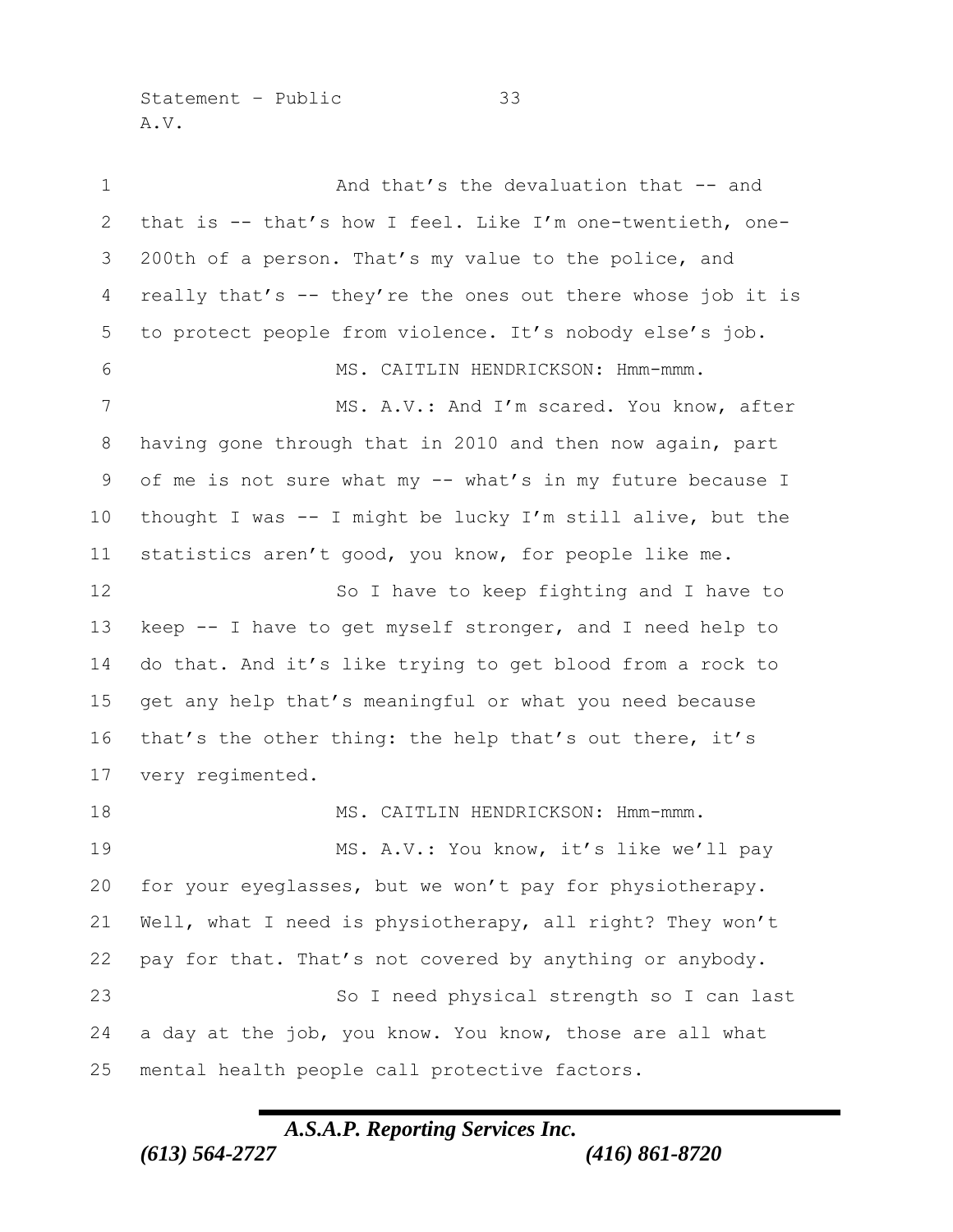Statement – Public 34 A.V.

1 And places like Work B.C., for example, I asked for money there so I could go to a pain clinic and get -- take their programs because it's self-education. It's all self-management. It's not drugs. They can give you money for drugs, but that's not what we need. That's not what I need. I need education on self-management and I need support to do that. And that's not covered by anybody, so I have to pay for it, which again, I can't afford. So when I asked them, look, if I'm physically strong and I can handle my pain, then I might be able to handle a job. And 12 they're like, oh right, well those things are health issues; those are not work issues. We can't pay for that. So they said no. 15 And that's the trap. That's going back to that poverty trap. 17 MS. CAITLIN HENDRICKSON: Would you say that your diagnosis of fibromyalgia came following extensive trauma? 20 MS. A.V.: Yeah. I had -- the worst fibro pain that I had was while I was working. So that would have been 2010 in the middle of all of this. 23 And even before, because like I said, I already have -- like this was sort of like a wake-up call for me in 2010. That was finally the first time that I was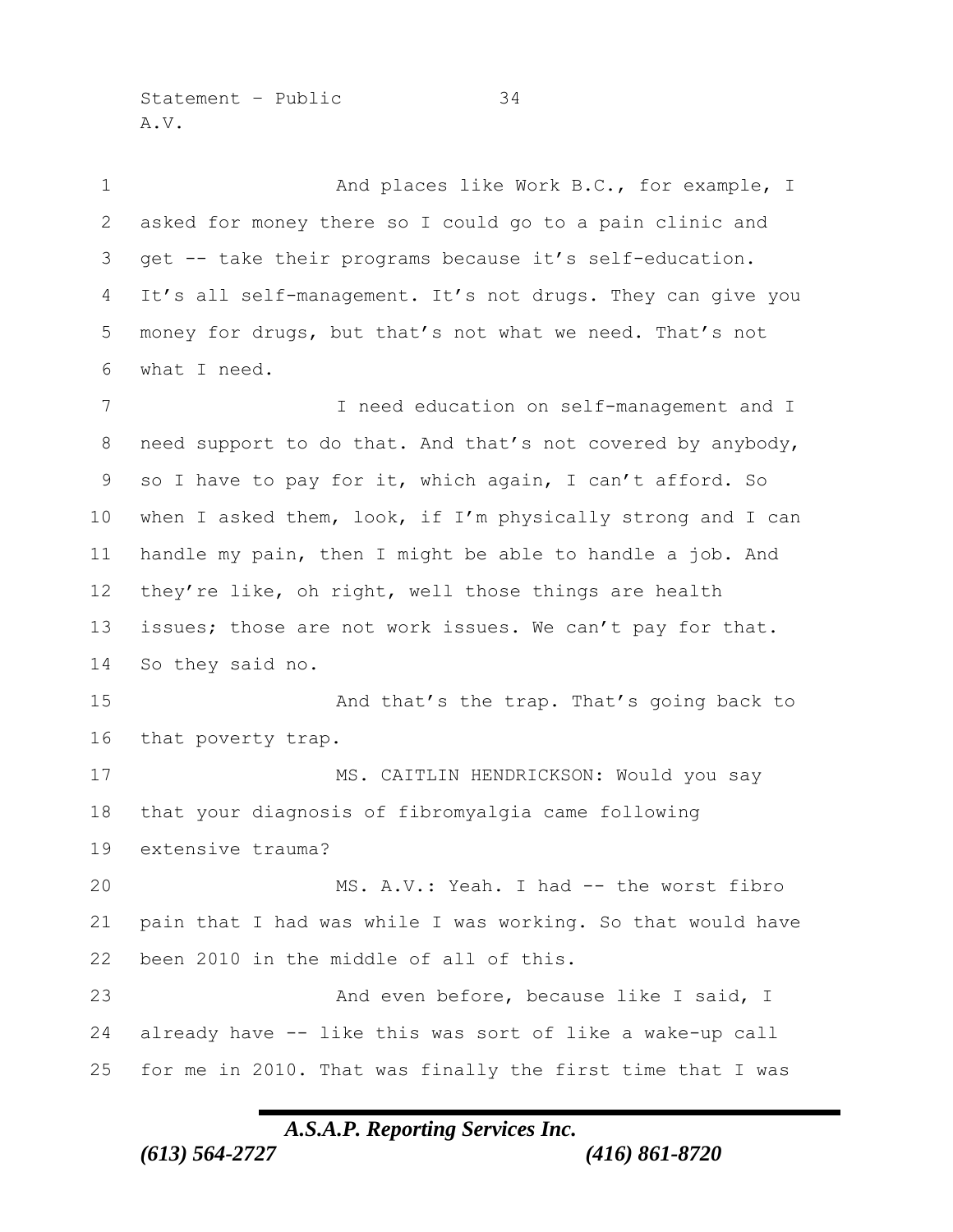Statement – Public 35 A.V.

 able to get some rape counselling, and I understood a lot 2 of the trauma behind that sort of thing.

 But the pain was already there. And as soon as I stopped working the pain subsided, right? Like so now it's more manageable, but that's only because I -- there's no -- well there's no work stress. I sleep a lot. I'm in bed a lot, you know? If I was to have a full-time job and my kid, I'm a single mom, the pain would come back, right? And that's the thing.

10 And it's -- well, the pain's one part of it. You know, suck it up. What I can't suck up is fog, mental fog, right? I can't suck up that. So -- I used to volunteer. I got fired from volunteer positions because I couldn't do that job either. I couldn't show up there on time. I couldn't do the math, simple math, like selling two 16 hot dogs together. I couldn't -- my working memory wasn't there. I'd forget what things cost. And so I couldn't -- yeah, I couldn't do that because the job was supposed to be in the kitchen or -- and I couldn't work with people because I was so sensitive about what they thought of me or they were criticizing me.

22 And that was what I suffered, the trauma I suffered through at work because they were male bullies, and they scrutinized me literally to death, and then they fired me. So after seven years of exemplary work there they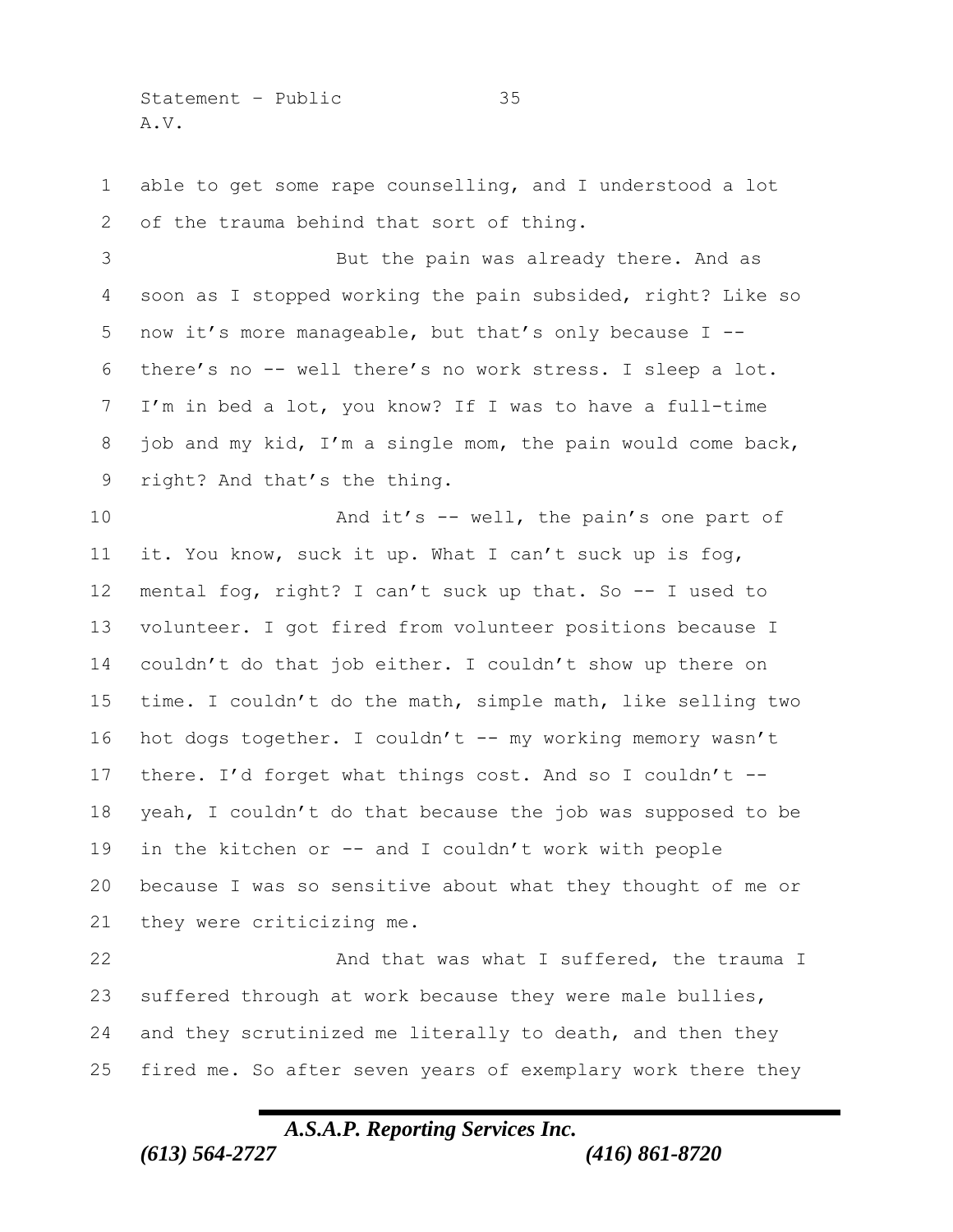Statement - Public 36 A.V.

 just -- They're like, yeah, we're done with you. You're no good.

 So it's been a real uphill battle, and I feel like this past year, it's just gone down again. And now that I can't even live with my son, like I said, he's gotten into trouble. And because of his issues that I don't really want to get into too much, I'll just say that I can't live with him. And the reason I can't live with him is because he's not allowed to live with me in my building. If I lived somewhere else, I could be with him. It's just not –- he just can't be in that building. MS. CAITLIN HENDRICKSON: Is it a no go on the address? MS. A.V.: Yeah. 15 MS. CAITLIN HENDRICKSON: Okay. That's all I need. MS. A.V.: Yeah. 18 MS. CAITLIN HENDRICKSON: How old is your son? MS. A.V.: He's 15. MS. CAITLIN HENDRICKSON: Okay. So he's with your grandparents -- or your parents? 23 MS. A.V.: His -- yeah. Yeah, my mom, so his grandma. And I go back to -- the only reason I can't live with my son is because I'm poor. If I had enough money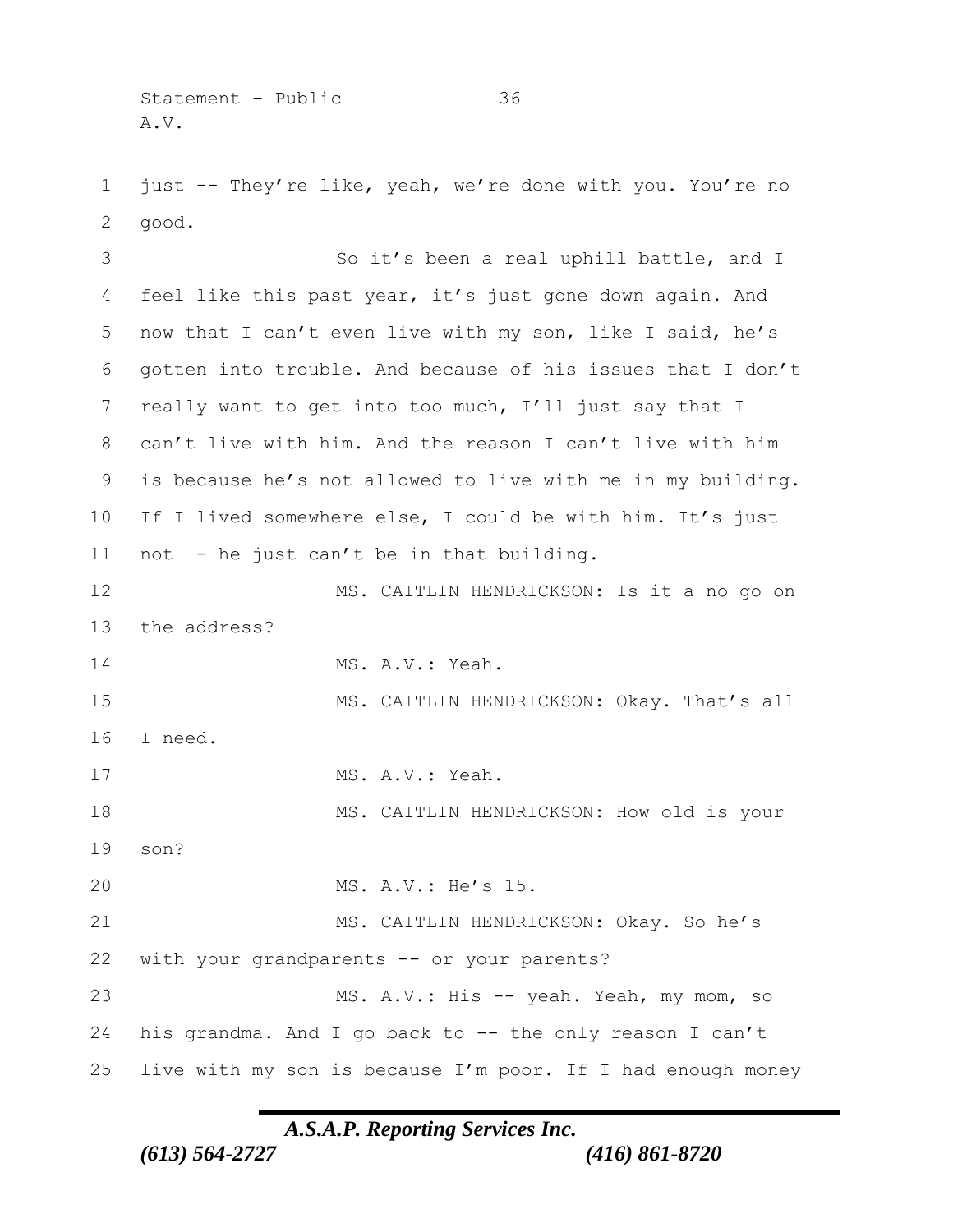Statement – Public 37 A.V.

 to pay for market rent I'd just move out and be with my baby, right? He's 15, but he's still my baby. MS. CAITLIN HENDRICKSON: Hmm-mmm. 4 MS. A.V.: And -- but it's that whole poverty issue. MS. CAITLIN HENDRICKSON: Yeah. 7 MS. A.V.: Right? And with the whole housing crisis now, it's even worse because even if I had 9 the money I don't even know if there's rentals out there. There's so much discrimination, you know. There's so much discrimination against people who don't work or who have disabilities or who are on income assistance. 13 And the way that system's set up, it's a nightmare because you have to disclose to them all these private things. You have to get an intent to rent. You have to get your landlord to sign all of this stuff. And there's a lot of logistics that I haven't been able to figure out how to get a lawyer, or not a lawyer, a landlord to not rent it to somebody else while I go get the Ministry things set up. Like -- 21 MS. CAITLIN HENDRICKSON: It's very deficit based system. 23 MS. A.V.: What's that? MS. CAITLIN HENDRICKSON: It's a deficit based system, and it's hard to get anyone outside of that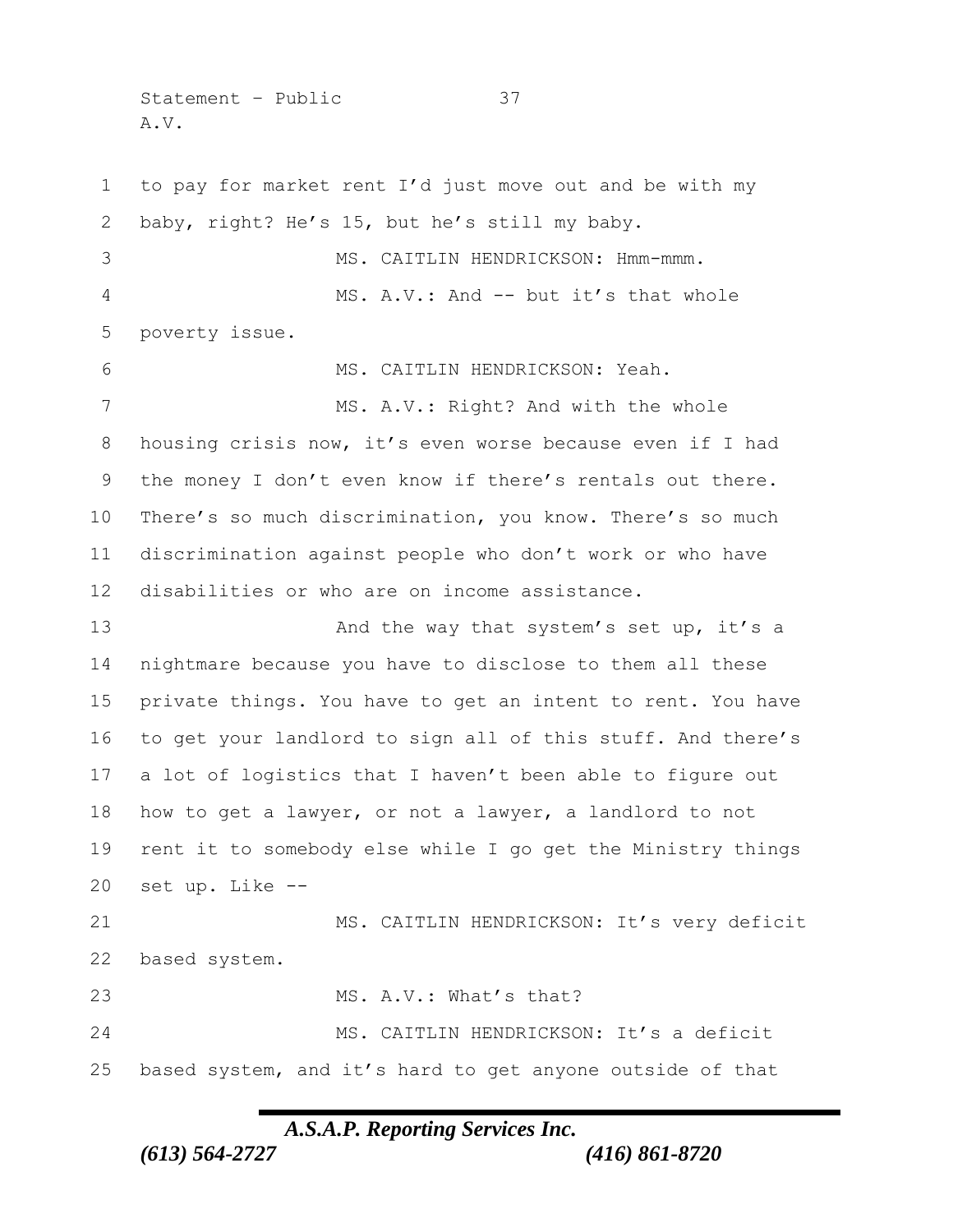Statement – Public 38 A.V.

 system to work with you. 2 MS. A.V.: And, you know, part of me doesn't blame the landlords. Who wants to deal with the Ministry? I don't want to deal with the Ministry, right? It's not -- And yeah, I'm, because of what happened I am in danger of being evicted. The landlords where I am are nice. I don't -- they may be not aware of my situation or they've got other fish to fry, but I feel like I'm on borrowed time. MS. CAITLIN HENDRICKSON: Are you in subsidized housing right now? And is there a time limit or do you have long-term housing with, is it B.C. Housing? 13 MS. A.V.: No, it's [Housing Organization]. 14 MS. CAITLIN HENDRICKSON: Okay. 15 MS. A.V.: So -- so -- like they -- they have grounds to kick me out. Don't tell them that, but they do. And like I said, they haven't like because they just haven't, right? MS. CAITLIN HENDRICKSON: Do you want me to remove that name from the record? 21 MS. A.V.: Sure. 22 MS. CAITLIN HENDRICKSON: Yeah. Do you have a police file number for when you made the report in October 2017? MS. A.V.: Oh. I can get it. I don't right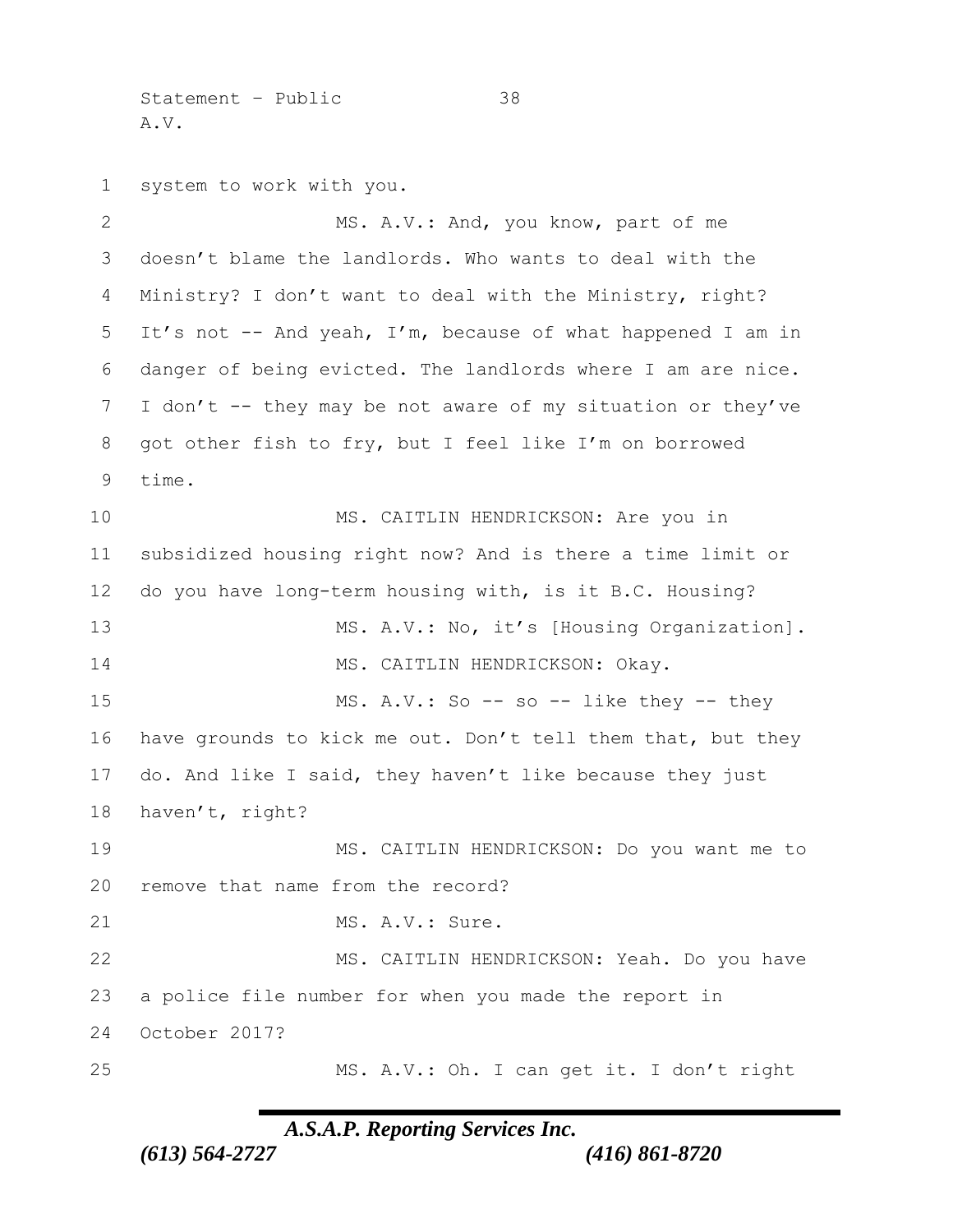Statement – Public 39 A.V.

now, but I can get it.

2 MS. CAITLIN HENDRICKSON: That's okay. It's good information to have should I flag this with our legal team and they look further into things because then they can like actually look at what the police may have done from now.

 One thing I would like to get you information for is the family information liaison unit because they might be able to lend you some support as well in contacting the police and seeing like have they actually done any work in terms of any of what you've already reported? You said that you went to the hospital. You did all of the investigative, the rape kit and everything. So I want to get you connected with them so that they can help you with that.

16 One thing I just, I wanted to make a comment on is you said that you wanted, you need help to get stronger. First of all I want to acknowledge how strong I think you already are because every word that's come out of your mouth in this session has been so eloquent.

 You even talked about like how very educated you are. It's very clear. And you've kind of made your story come out in such a flow that, you know, really, I acknowledge like the way you just -- it rolls off of you. And that only comes from really, really deep inner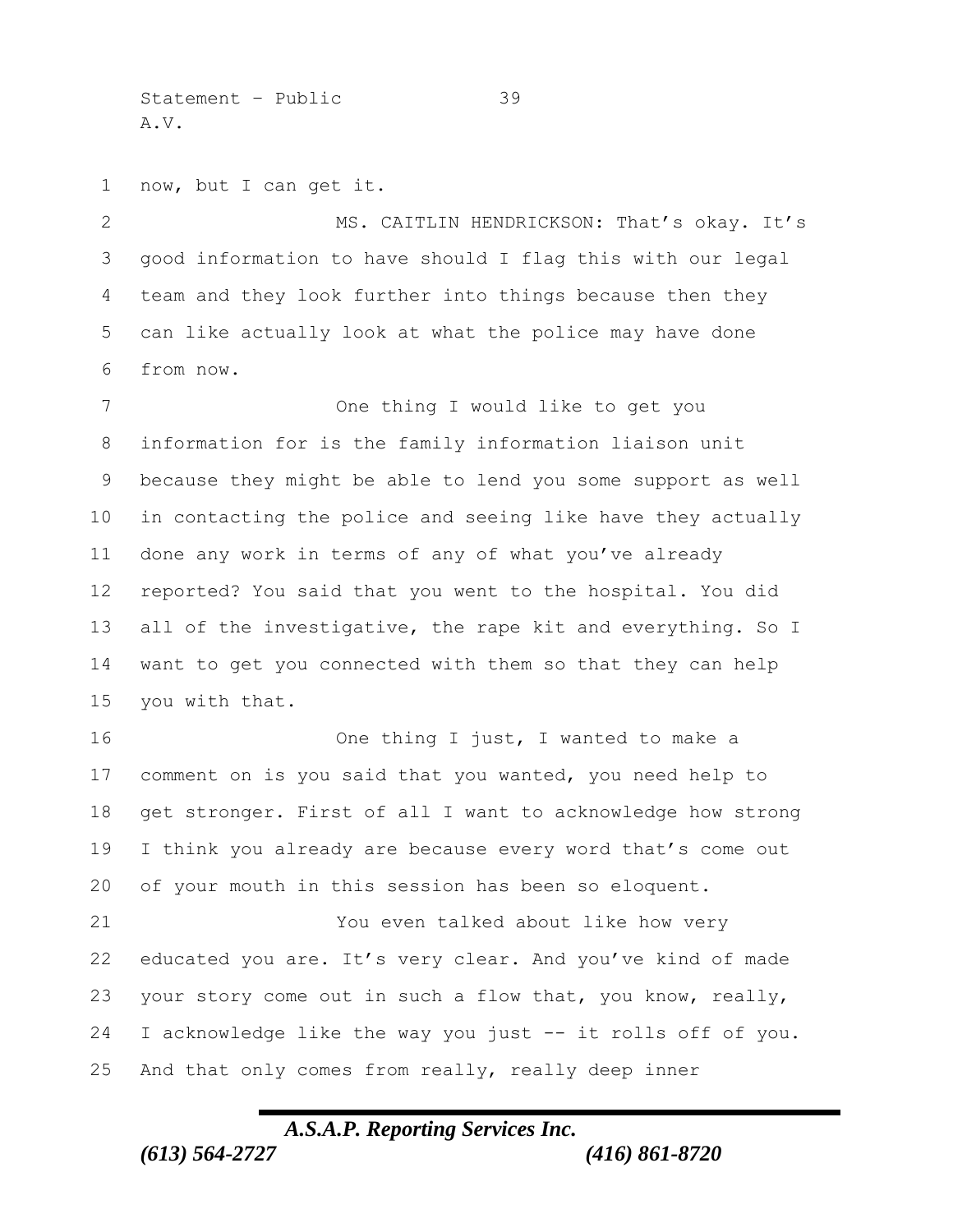Statement – Public 40 A.V.

 strength, and so I wanted to acknowledge it. 2 MS. A.V.: Thank you. Thank you. MS. CAITLIN HENDRICKSON: So in terms of getting stronger, what do you think that you need to do that? MS. A.V.: Well I mean definitely the -- What my plan was, like I said, it was because I contacted a pain clinic, and I did -- I took all their recommendations from the free stuff that they could give me, but we reached a point where the rest of their recommendations were for me to take their paid classes and also physiotherapy so I could learn how to do the non-pain causing exercises. 13 I got depressed again, and so I had -- there's still some courses I could take that were free, but I was so depressed I couldn't even make it to the sessions, and then they started to bill me. Like if you miss a session they still bill you like \$75 or whatever. And I'm like, no, I should just cancel that because I can't afford 19 it, and they were nice enough and they waived that. So it was -- you could tell that that clinic named Change Pain, they're phenomenal. I love them. MS. CAITLIN HENDRICKSON: What is it called? MS. A.V.: Change Pain. So they've been very good to me and they've helped me out a lot with, like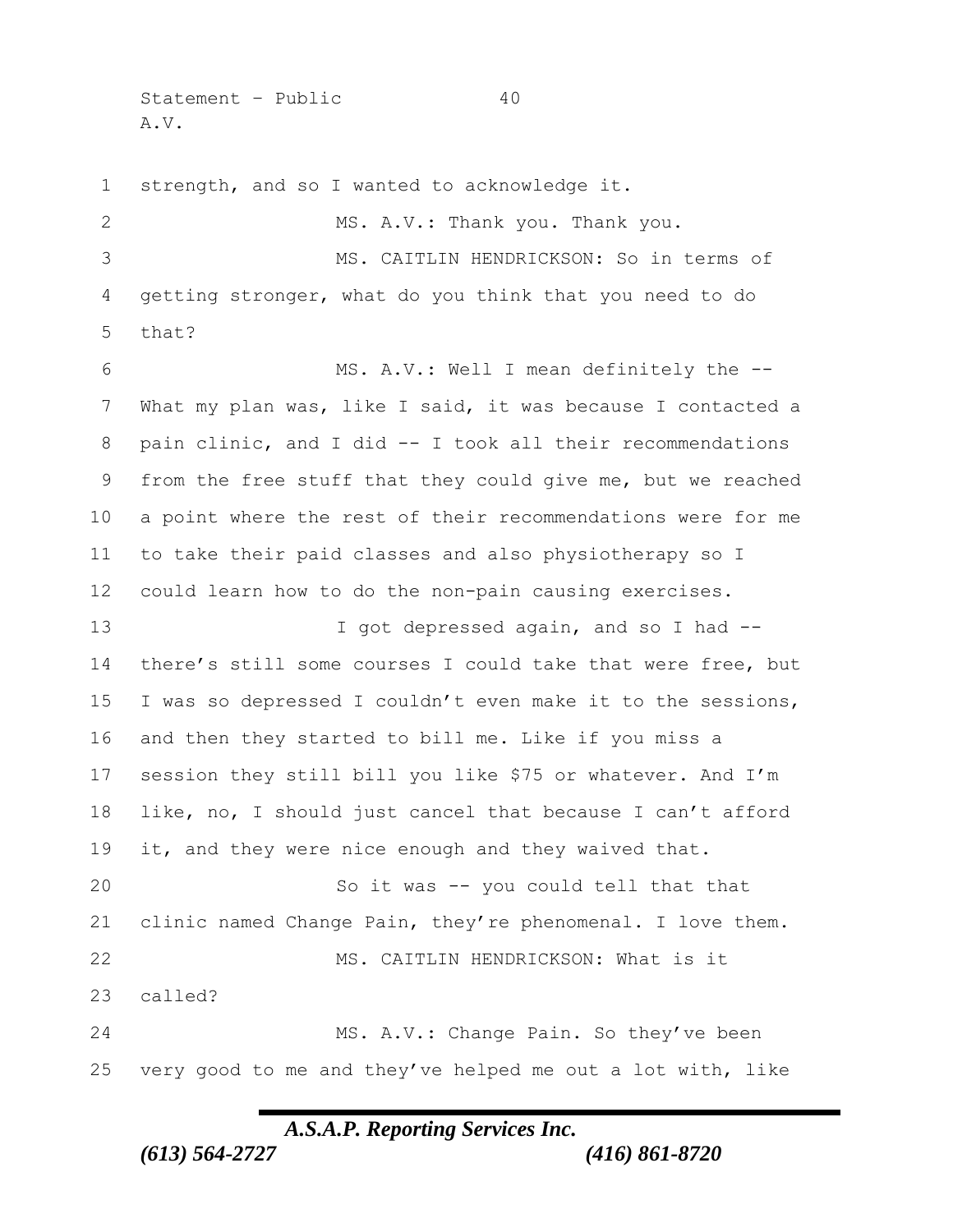Statement – Public 41 A.V.

 I said, everything that they've -- It's sort of like a new thing in B.C., and they're trying to advocate a lot for pain management. So they're doing literally business not as usual. And that's sort of what needs to happen in so many ways.

 And for me, part of my healing -- part of what I need to sort of move forward and just put all of this behind, I feel like I need closure with this issue, with my previous police statements, and now this one. And when I was going through initially I went through a period -- You talk about me being educated. A lot of -- I am not - - I do not have a university degree. I just self-educate through the Internet and whatever research and library I can find.

 But in the library I found zero information on how police conduct sexual assault cases. I found one book, which is outdated. There was a new version 18 of it, and my case was right there, like literally my case was -- if they'd gone by the book they might have caught him, but they didn't even go by the book. 21 MS. CAITLIN HENDRICKSON: Hmm-mmm.

 MS. A.V.: Anyway, so I requested that the Vancouver Public Library get the updated version, so I didn't check back to see if they did or didn't, but they took a note of that.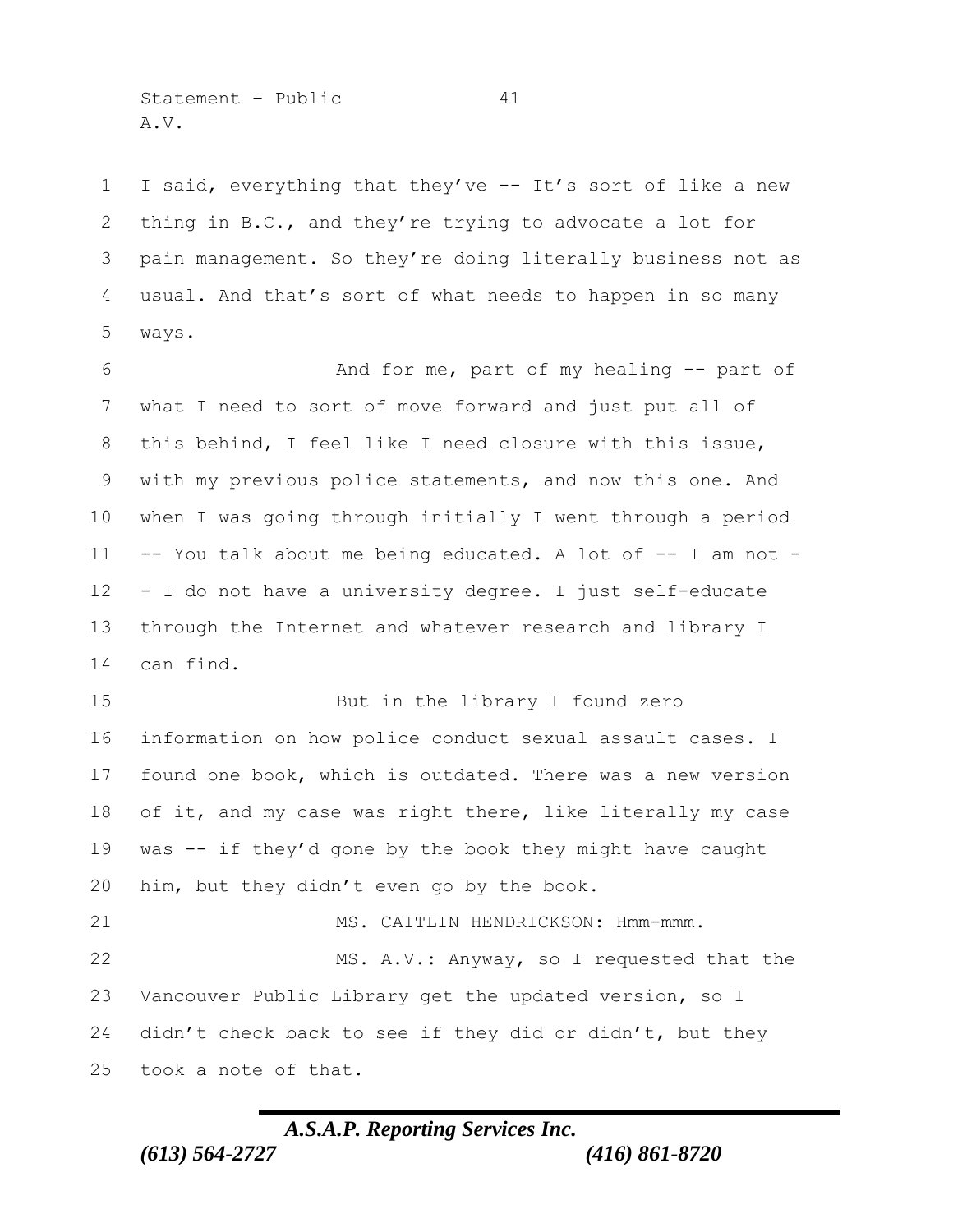Statement – Public 42 A.V.

1 And I -- part of me holds onto this anger against the specific people that handled my case because it was their personal biases and myths and whatever training or non-training that they received that have caused this. I wish that there was a way to hold individual public servants accountable, like -- and what I wish there was because when I tried to Google them, the constable and the inspectors, there's some information on, like for example police complaints or if they're named in news articles you see that. 11 MS. CAITLIN HENDRICKSON: Hmm-mmm. 12 MS. A.V.: But what I wish there was was like the way doctors have it. They're registered in their College of Physicians. You have where they went to school, who accredited them, where they worked, and blah, blah, blah. Just a public profile, right? They have that for doctors. Well, police people are public servants, and when they mess up my case so much I want -- I want accountabilities. Like who trained who? What -- like and what did they teach you and why didn't you use what they taught you? MS. CAITLIN HENDRICKSON: Hmm-mmm. It's a good recommendation. 24 MS. A.V.: Like just -- like -- And also, I want to know that you've actually solved actual cases. Like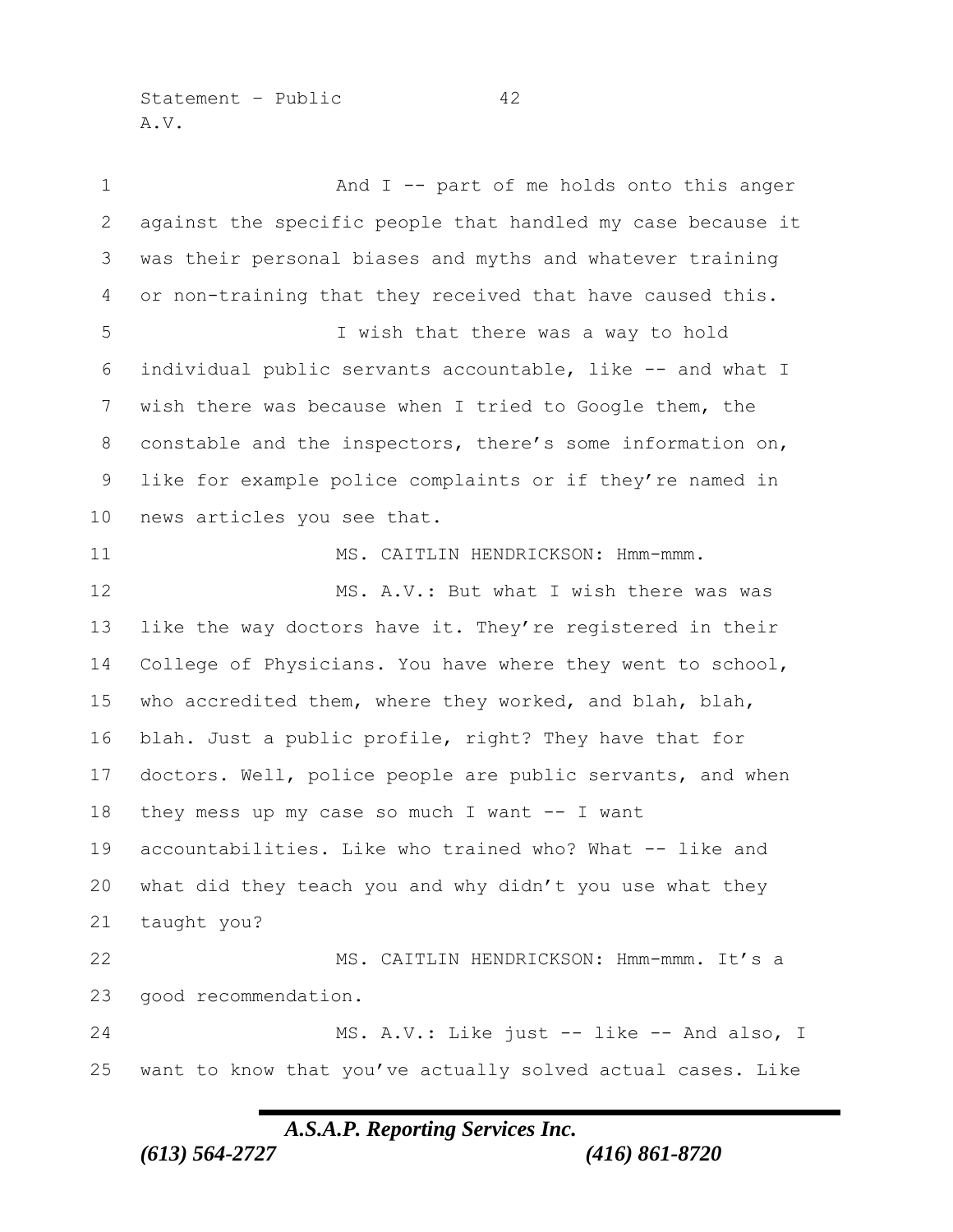Statement – Public 43 A.V.

 what are the cases, because it's a public record for -- when you've convicted people.

 You know, I was able to go online and download the oral decision from the judge that convicted this man in 2016. And everything's all on there obviously. I don't know whether the names of the police people are in there or not, but obviously whoever did work on that, that belongs, they contributed to bringing that to -- to justice. So good. List all the stuff, all your accolades and all the cases you've -- all the people you've put away. You know, like I want to know that you're good at your job because you did not do a good job with mine. So that was one thing that I really wished I had access to. I wish I had access to a lawyer. And even now I want a lawyer right now because I still think that -- I want justice. I do. But I don't know, I do not want to face them myself because of the way they hurt me already when I went to them on my own, I don't want to put myself through that again. I need somebody to protect me from the protectors, so I want a lawyer -- 21 MS. CAITLIN HENDRICKSON: Hmm-mmm. MS. A.V.: -- to advocate for me, someone that knows what they -- what the police people's job are and what the laws are and what my rights are because, yeah, I could do this myself maybe, but it would take me forever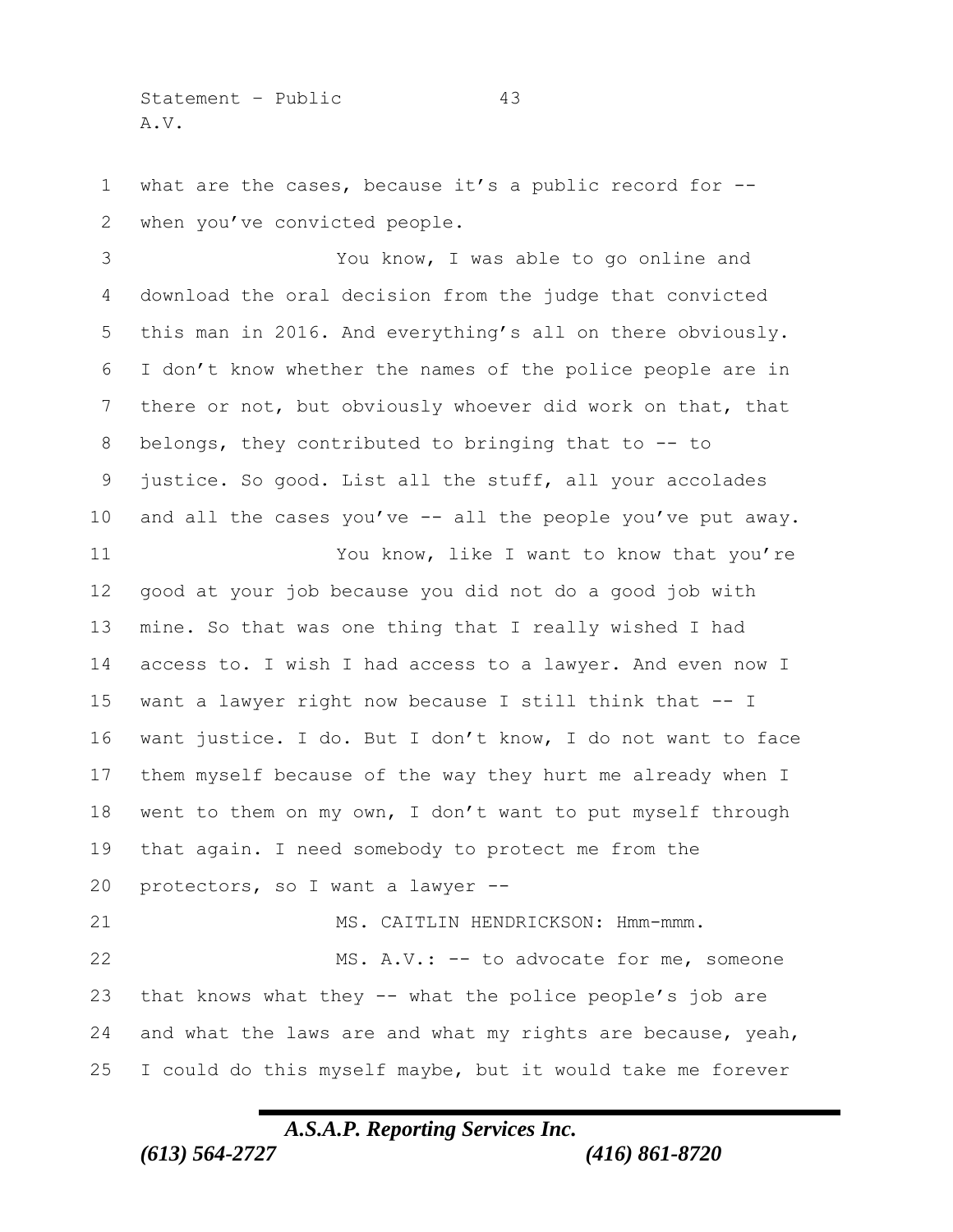Statement – Public 44 A.V.

 and how am I going to go to work, right? MS. CAITLIN HENDRICKSON: Hmm-mmm. MS. A.V.: That's not my job to be a lawyer for myself, if I want to be protective in society. So that's one thing I found missing like in a grand scale. No woman ever gets legal advice before making a police report for their violence, whatever violence was done to them. 8 And the other thing that of course I don't get access to, because I did a freedom of request for information, I got a redacted copy of my own statement, which kind of pisses me off because it was my information that I gave them and I'm not allowed to have it, the complete version of that. So it's all any time where I said anything 15 about the offender that got bleeped out, any private information about him. And it's -- and for me I find that so offensive because here he is, he violated my personal integrity, but we're worried about his privacy. The other thing too, part of holding the police accountable is what exactly did they ask him? You know, nobody wants to tell me what his answers were, fine. But I do want to know what the police asked him because it just doesn't seem like they did a proper test to see whether or not he fit the profile of a serial rapist. You know, I think that any time a man gets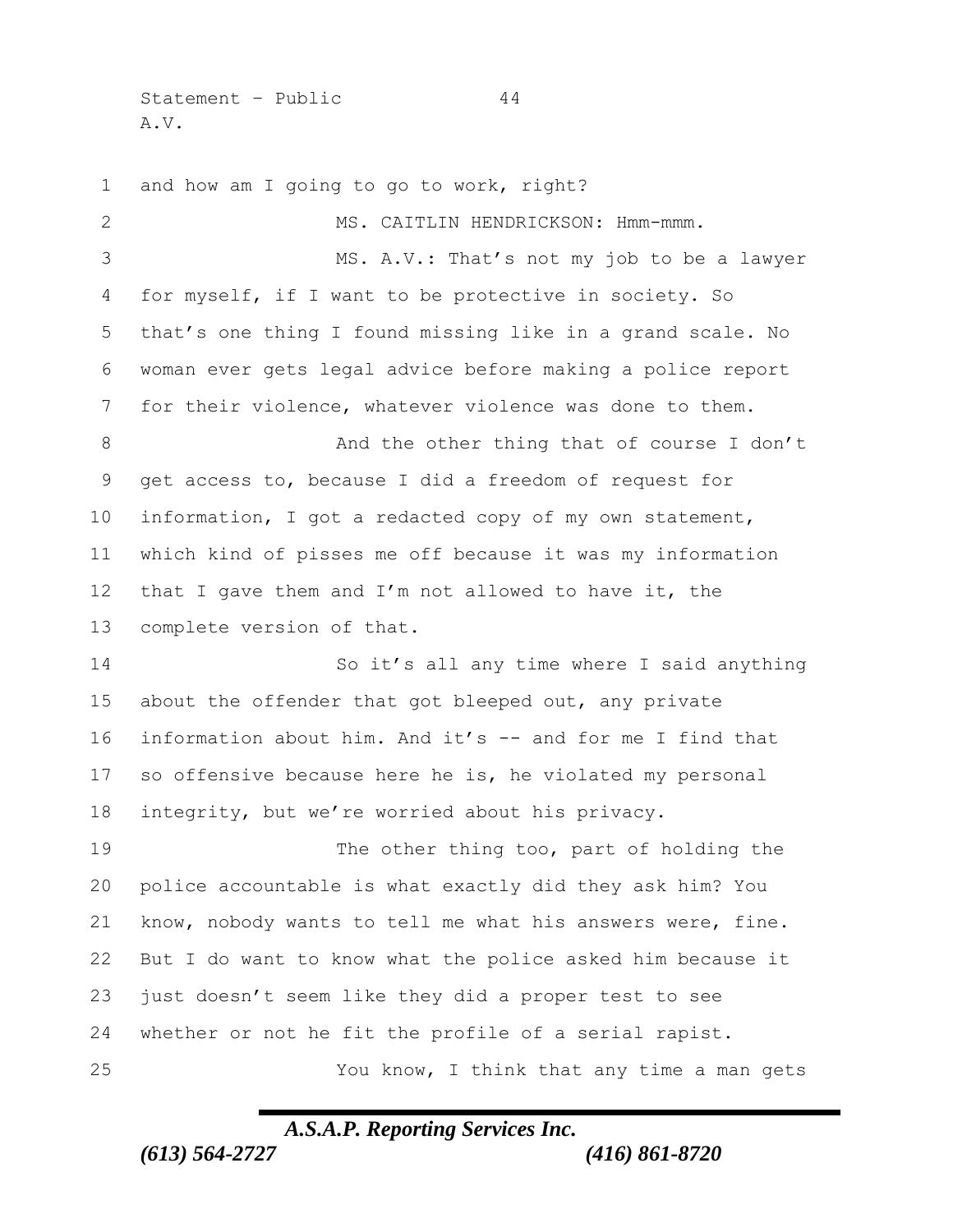Statement – Public 45 A.V.

 accused, he should be tested to see if he fits a profile. Instead they -- he is supposed to be treated as he's innocent before proven guilty, but at the same time he's potentially a very dangerous person. So you can't -- when you're investigating you actually do have to play the devil's advocate and you do have to see does this man -- does this man's actions match up with offenders -- typical offenders' actions?

 It's like the MO online predator, yeah, that does. That's one way to doing it. Gaining trust and then turning it around. Yeah, that does it. You know, being asked -- being -- having -- making requests and ignore them? Yeah, that matches up, too. Right? Lying about who you are? Okay. Yeah, that's one. These are all facts that were there in my case. Maybe, you know, if somebody said to me, well, even after we looked at your case there's some legal problems so that we couldn't go forward with it, I'd understand that. But I would still want them to say we screwed up. We had enough to get him here because of the way he  $-$ 

 He had already raped women by that point. You know? They should have built a case. They should have had something ongoing on him. They should have talked to women that he talked to. But yeah, they screwed up, and that's what I want. I want them to acknowledge that they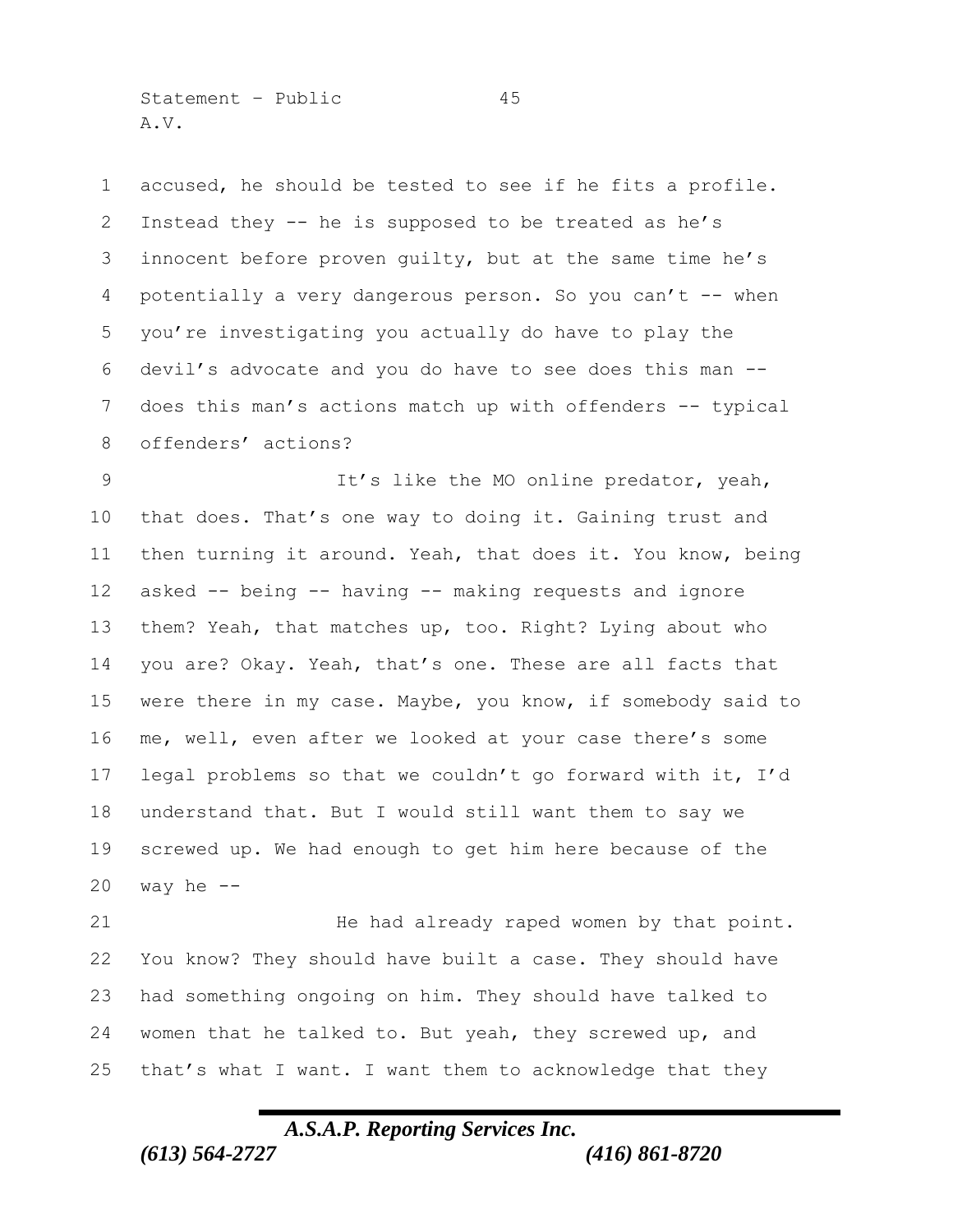Statement – Public 46 A.V.

 screwed up. They had him and they let him go. So all those things weigh -- weigh on me. And my -- my lovely friends tell me, well why can't you just forget about it? I said, look, I did. I forgot about it. I never even healed from it. I just buried it, but look what happened. The news come up and it says oh, look here, here's the big face of your rapist splattered all over TV and the news. And that just shook my world and it -- Two weeks later I got raped again. And, you know, so there's just some things that even though you try to forget, you move on, you just say, well let karma deal with it or whomever, they come back until they're properly dealt with. And that was initially what my plan was. 15 I wanted to properly deal with everything, put everything behind me, put everything to bed and then get on with my life and building all those protective factors that doctors say I need to do with having a social system around me, friends, family, work, activities. But that all takes time because every single time I deal with somebody and they break your trust, it makes it difficult. MS. CAITLIN HENDRICKSON: Do you have any

 other recommendations that you think the commissioners should know? I think you've given some really solid ones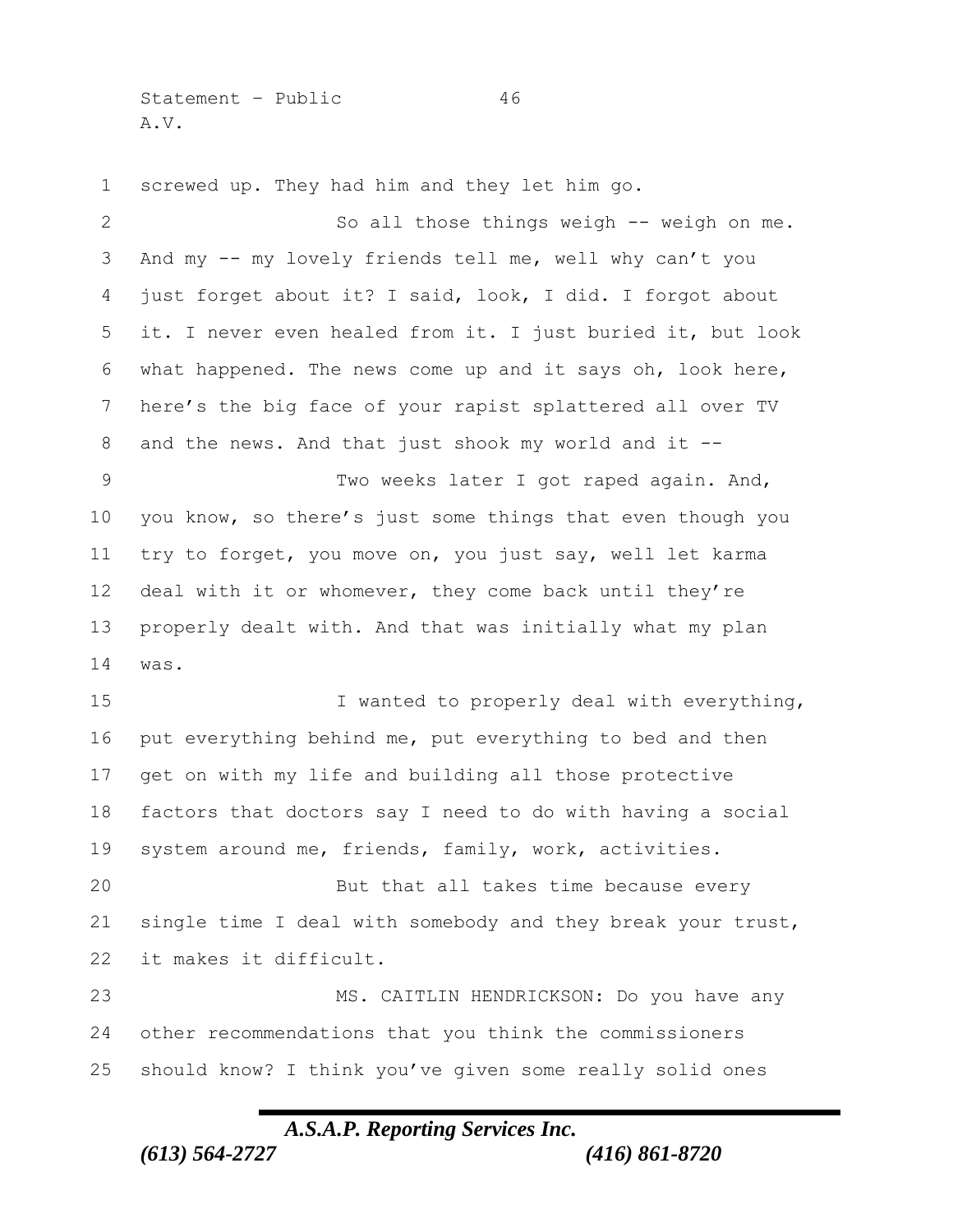Statement – Public 47 A.V.

about the police and the accountability.

2 MS. A.V.: Yeah, there's -- yeah, there is one other one. MS. CAITLIN HENDRICKSON: Sure. MS. A.V.: One of the things that made me really, really upset were some of the numbers thrown around 7 about the -- what do they call it -- the conviction rate, right? They say it's like three per cent or something like that. 10 That's -- that's very embarrassing. It's - - it's intolerable. You take a murder conviction rate, it's higher than that. It needs to -- that needs to be brought up. And just literally whether by law or mandate, I don't care what they have to do, they need to bring it up equal to that murder rate -- conviction rate and because all -- all you ever hear from police, whether it's the RCMP or whether it's the city police, it's like oh well, it's he said, she said. Oh, it's tough to investigate. There's so many excuses. But what there really isn't is a will to hold themselves to a higher standard. 21 Like if  $-$  if I had a three per cent closing rate in my job as sales when I was doing sales, I'd be fired. MS. CAITLIN HENDRICKSON: Hmm-mmm. MS. A.V.: You know, there's a minimum

*A.S.A.P. Reporting Services Inc.*

*(613) 564-2727 (416) 861-8720*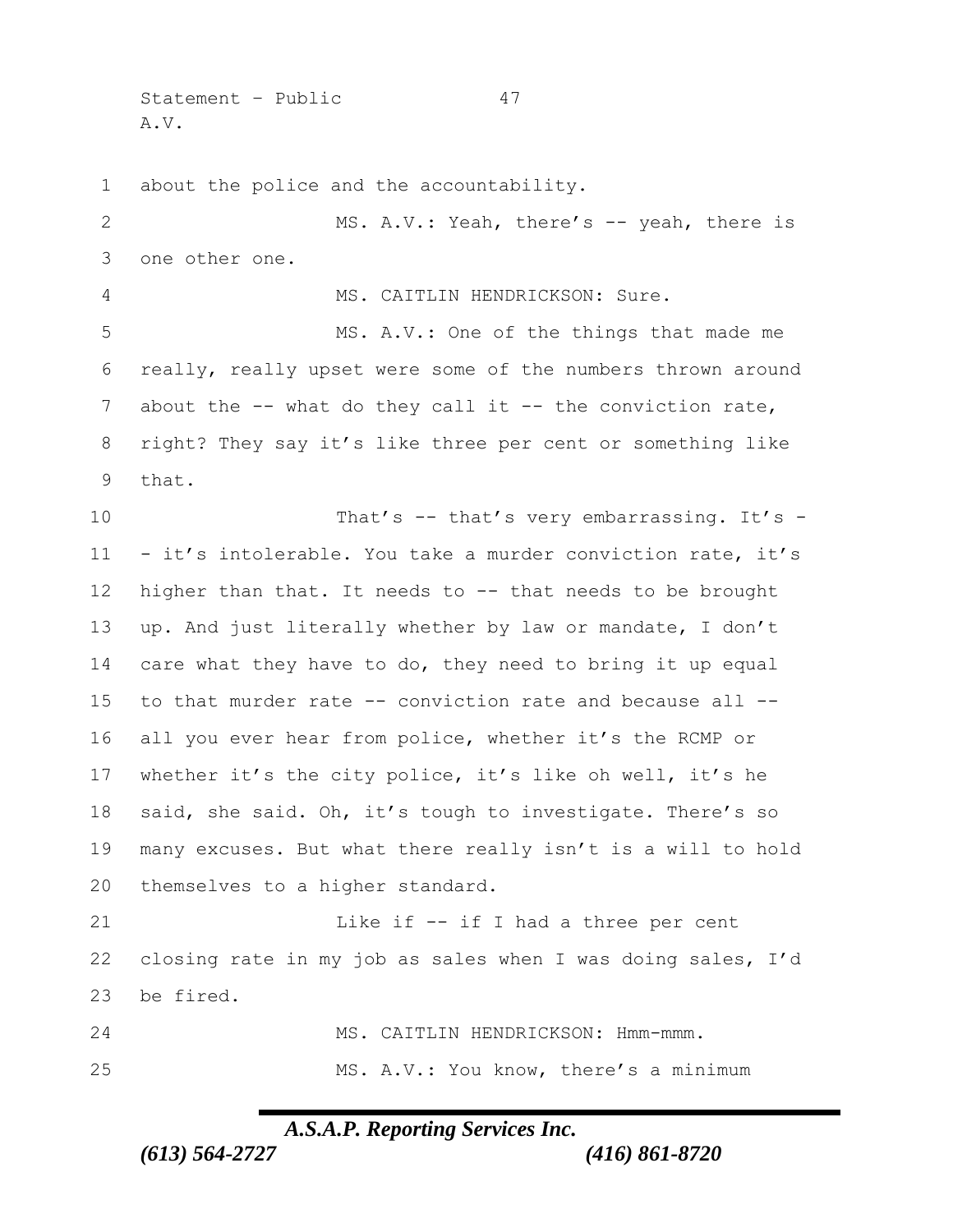Statement – Public 48 A.V.

 level of productivity that's required out of every worker. There's -- just they're failing, and I just -- Even to just say it and then not do it it's a beginning because it's -- no one ever bitches, goes, yeah, I know, it's sad. Yeah, it's bad. But nobody actually makes it be a mandate. Even if they fail at their mandate I would take that, but at least have it be a mandate first, right? 8 MS. CAITLIN HENDRICKSON: Hmm-mmm. MS. A.V.: That's a first step. Then work it up, right? So that's what I would like to see. I would like that -- all those conviction rates mandated to be at an equal level as the murder ones. 13 But for that, for the police definitely, 14 that's the violence part of it, and then the other part of it is the housing side of things where -- that's a big stumbling block in the poverty, in the poverty trap because like I said, in my case right now I feel like how can I focus on -- on building like a life with a job and things like that when, you know, my housing security is in danger, and I can't even live with my own kid? Like his well-being is a priority and it's affecting him that he can't be with me. So that, I need to prioritize that, and like you know, make my own housing first policy, right, my personal housing first policy. And that system is very gated. It's very -- aside from the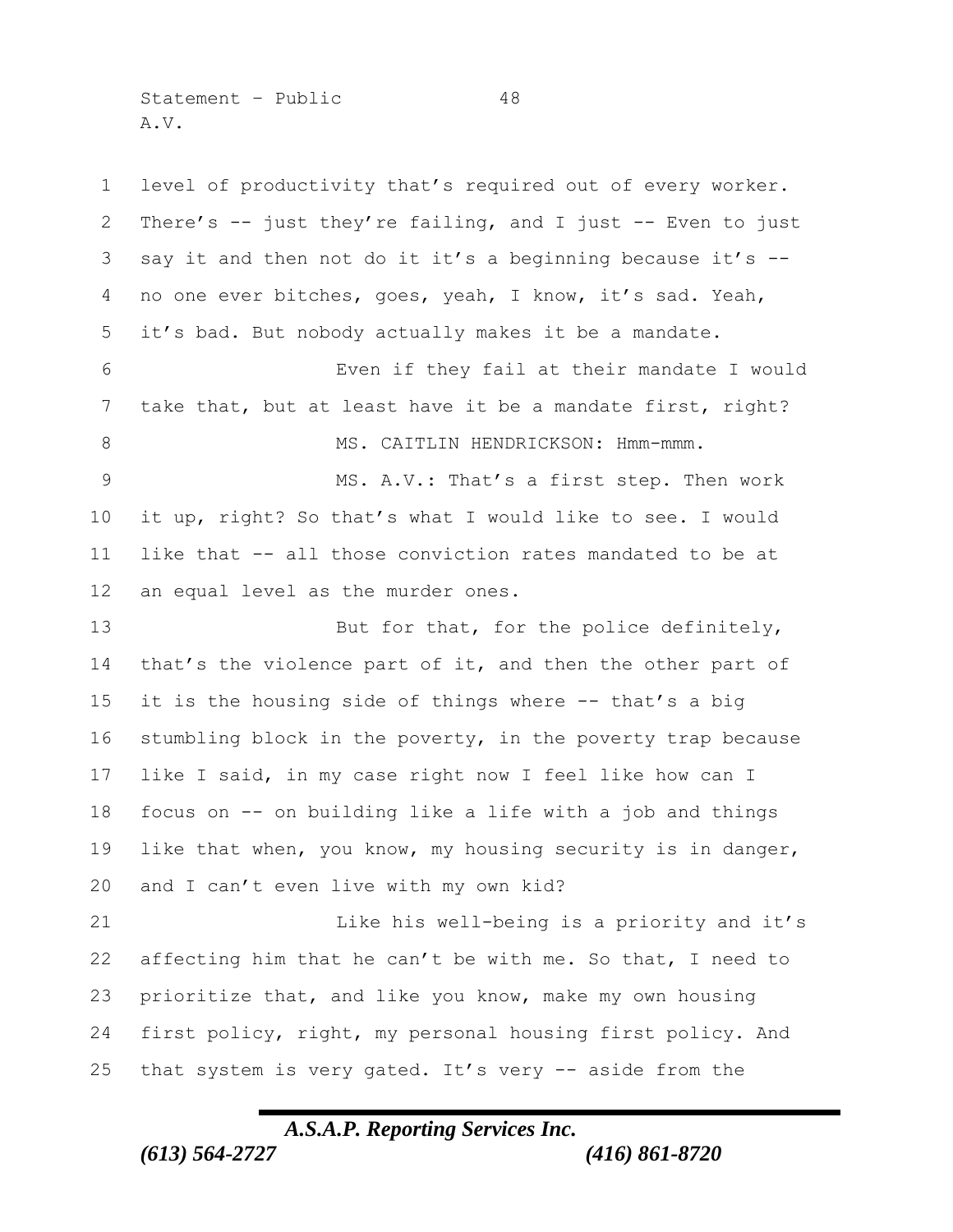Statement – Public 49 A.V.

 housing crisis that there's nowhere to live for anybody and it's too expensive, you can't even advocate yourself with building managers or know what their rules are because everybody has different rules and they don't even follow their own rules.

 And they sort of, B.C. Housing just sort of treats -- treats you like a number, an application, and that's it. And nobody actually takes the time to look at each person and see how to house them. Nobody does that. Yet they have the information who needs housing. But nobody -- it's nobody's job to see where we can fit you, right?

12 I have a transfer request, so from my building, and what needs to happen is somebody somewhere needs to move out so then I can get their place. But there's like all these other homeless people that don't even have a place to live and they are probably going to get that spot.

18 MS. CAITLIN HENDRICKSON: Hmm-mmm. MS. A.V.: In the meantime there's like hundreds of us who are waiting for transfers. And I just want somebody to look at the transfer people and just say 22 let's switch you. We don't need to wait. I mean, we don't - - Because those are open spaces that can't be opened or unoccupied because there's something else going on here, which has nothing to do with us.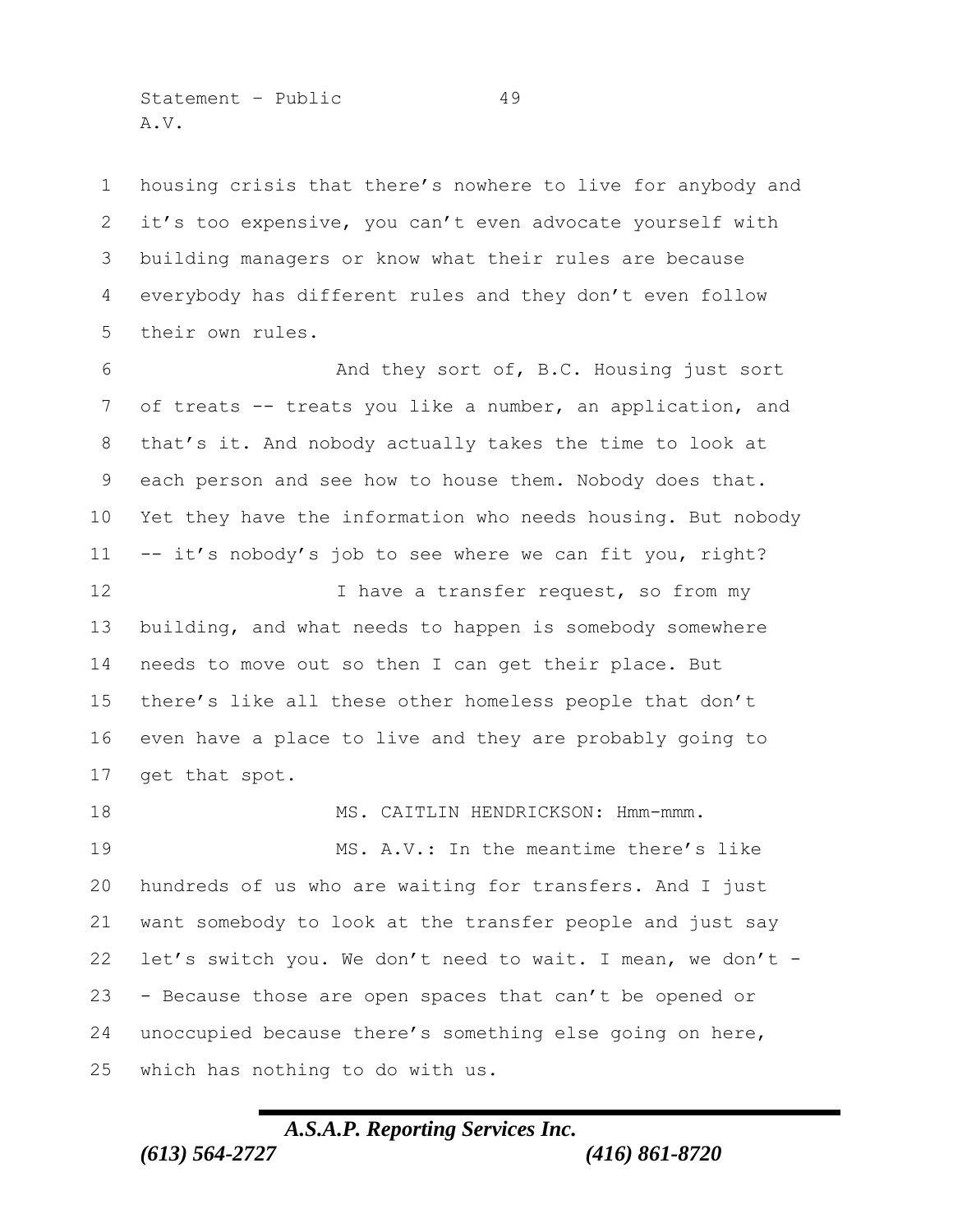Statement – Public 50 A.V.

 MS. CAITLIN HENDRICKSON: Yeah. MS. A.V.: But it's nobody's job right now to do that, to say, oh look, in B.C. Housing here's a registry of hundreds of people who are just waiting to move. Let's just switch them with amongst all the buildings, and then that waiting list is going to go down. 7 MS. CAITLIN HENDRICKSON: That's pretty solid, yeah. Look, there are a lot of things that make 10 so much sense, and you're just wondering why -- why isn't it happening? 12 MS. A.V.: You know, my thing is look, just 13 give me access. I'll do it myself. And that was -- that's my other thing. I just wish that the whole Freedom of Information was there, was -- and not as gated as it is because -- Maybe I don't need to know the building manager's name, but it'd be sure nice to know their email, like building manager at this building dot com. Right? MS. CAITLIN HENDRICKSON: Yeah. MS. A.V.: And so I say, look, this is who I am. This is me and my kid. This is our life. This is, you know, what our life is like. Please, if you have something come up, remember us. That's all I'm asking for. MS. CAITLIN HENDRICKSON: Hmm-mmm. 25 MS. A.V.: So -- So -- anyway, so I was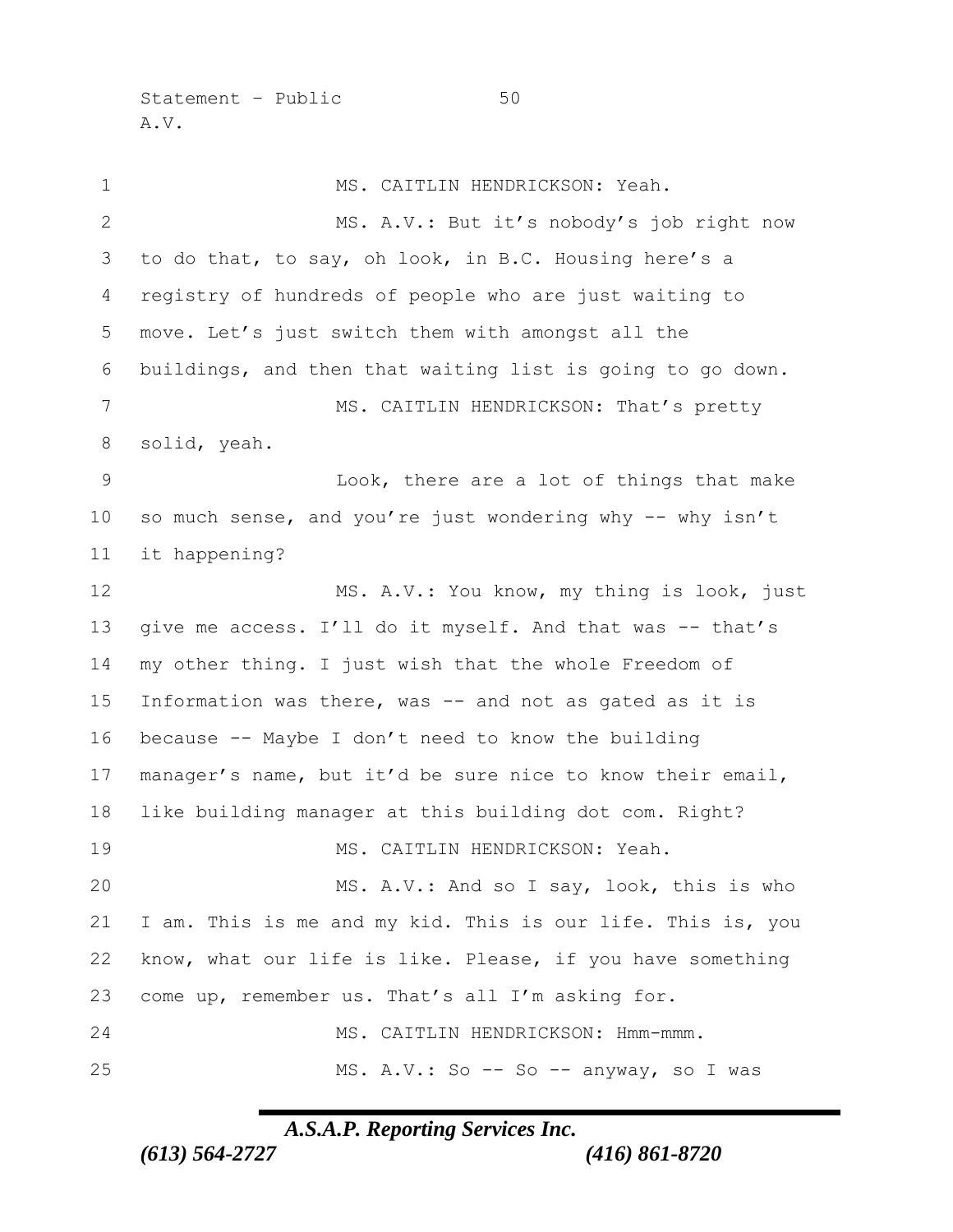Statement – Public 51 A.V.

 just -- with some of the services that I connect with, you know, I float around some ideas. Like well how about a housing fair, just so that everybody can meet each other? Like the people who are offering housing meet, or give the people an opportunity to advocate for themselves with the people that make the decisions and have some movement that way. So that idea's already gone out there. 8 MS. CAITLIN HENDRICKSON: Hmm-mmm. MS. A.V.: Right? But what I'm dealing with right now in addition to my own stuff, I'm helping, as I was saying before, I'm helping my friend [A.] who's given a statement already. 13 And her situation is that she's homeless and she's been staying with me until something happens, but she -- that situation's getting sort of to the end of its - - its sustainability there because I'm not allowed to have her over. I'm in subsidized housing. 18 MS. CAITLIN HENDRICKSON: Guests can only stay for so long. 20 MS. A.V.: That's right. MS. CAITLIN HENDRICKSON: And it could put your housing at jeopardy to have her there. MS. A.V.: Well, that's what I mean. That's what I mean. I already qualify for that, if they figure it out and if they decide to do something about it.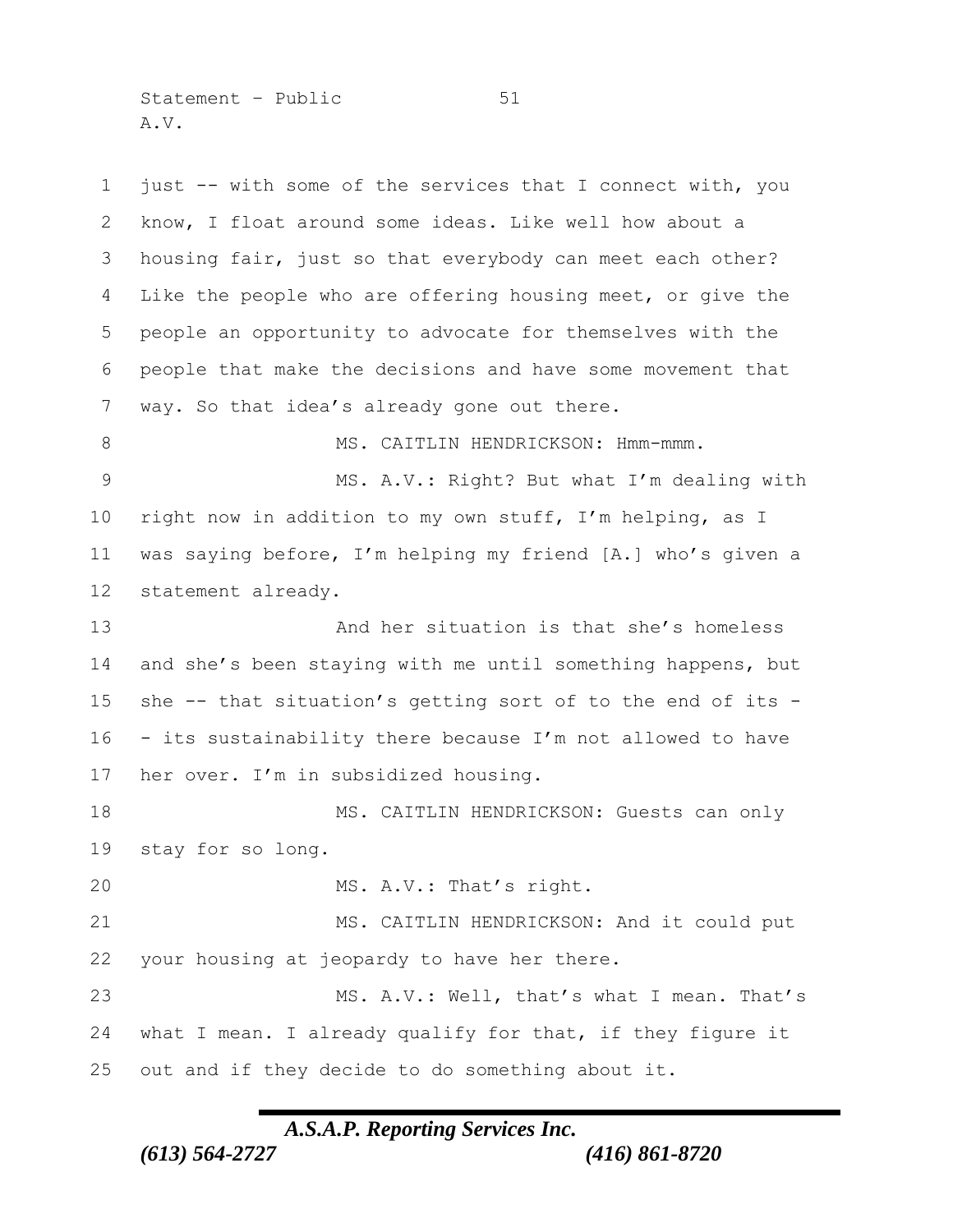Statement – Public 52 A.V.

 MS. CAITLIN HENDRICKSON: Yeah. 2 MS. A.V.: Right? So not only is she homeless, I'm already in danger of becoming homeless. Not just because of her situation but because of my other stuff that I have going on. So it's combined. Now there's multiple things. 7 MS. CAITLIN HENDRICKSON: Hmm-mmm. 8 MS. A.V.: And I've been helping her to advocate for herself because her situation, she's in crisis right now, and her human rights were violated. And what I've noticed about her is that her ability to find housing for herself is -- it's being obstructed by the injustice, the weight of the injustice of what was done for her. 14 MS. CAITLIN HENDRICKSON: Hmm-mmm. MS. A.V.: So the fact that it's so difficult for her to get some peace on the justice side of it, she hasn't been able to devote as much time or energy into asking for housing because every time you ask for a house, every time I try to make an appointment for her there's a chance she might not show up because she's too angry, too tired. She's got disabilities and like basically her disabilities are my disabilities. We have the same similar -- that's why we get along so well. 24 And -- yeah -- it's -- it's been hard for me as well, and like I've noticed some of the flaws in the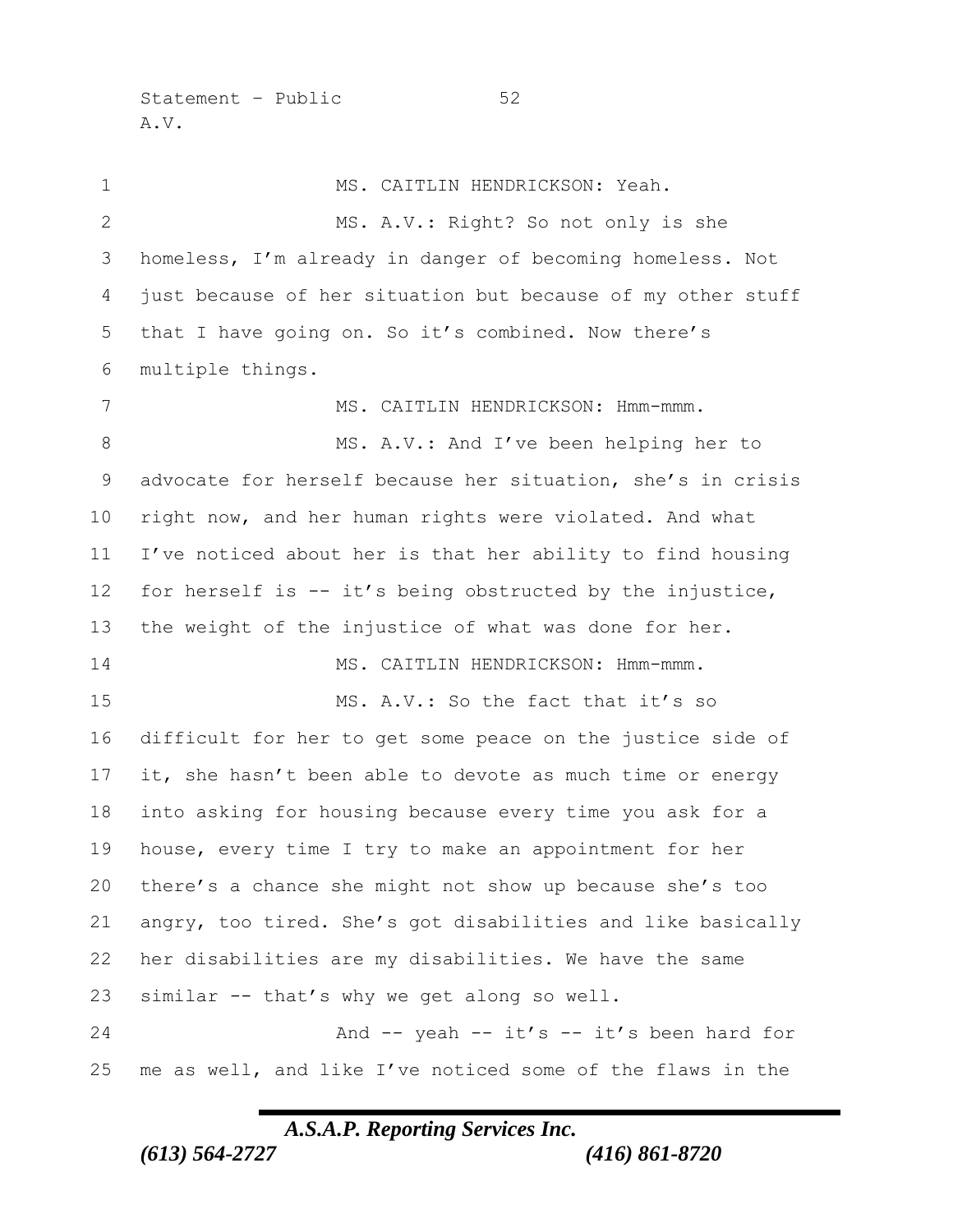Statement – Public 53 A.V.

 system, like more so with her with regards to housing than with anything because, you know, my situation's I need a transfer, but I have a home. Well, she's in absolute homelessness, and there's not even room in the shelters for her. And they're not willing to pay for a hotel for her either.

 So how is she going to survive on the streets with her kids? And then that's the other part, they're going to take them away if she's homeless for long and in the streets. So. And this was all created by housing people already in the system. This wasn't created by some 12 random guy in, you know, whatever.

13 13 It was -- it was created by the people at V.N.H. And the lady there that kicked her out, she had no oversight. When we asked for oversight we were denied. I went there. [A.] just stormed off. She was just crying. It was too much for her. So I had to speak for her, and I sat there and I talked to other property managers who are equal to that property manager. But they have no oversight. They can do whatever they want and nobody tells them. They don't have a superior or a supervisor or whoever that is doesn't care or got fired or I don't know what happened. But they are unwilling to make themselves accountable as well. 24 And -- and I found that very scary because that really opened up my eyes to the fact that anybody in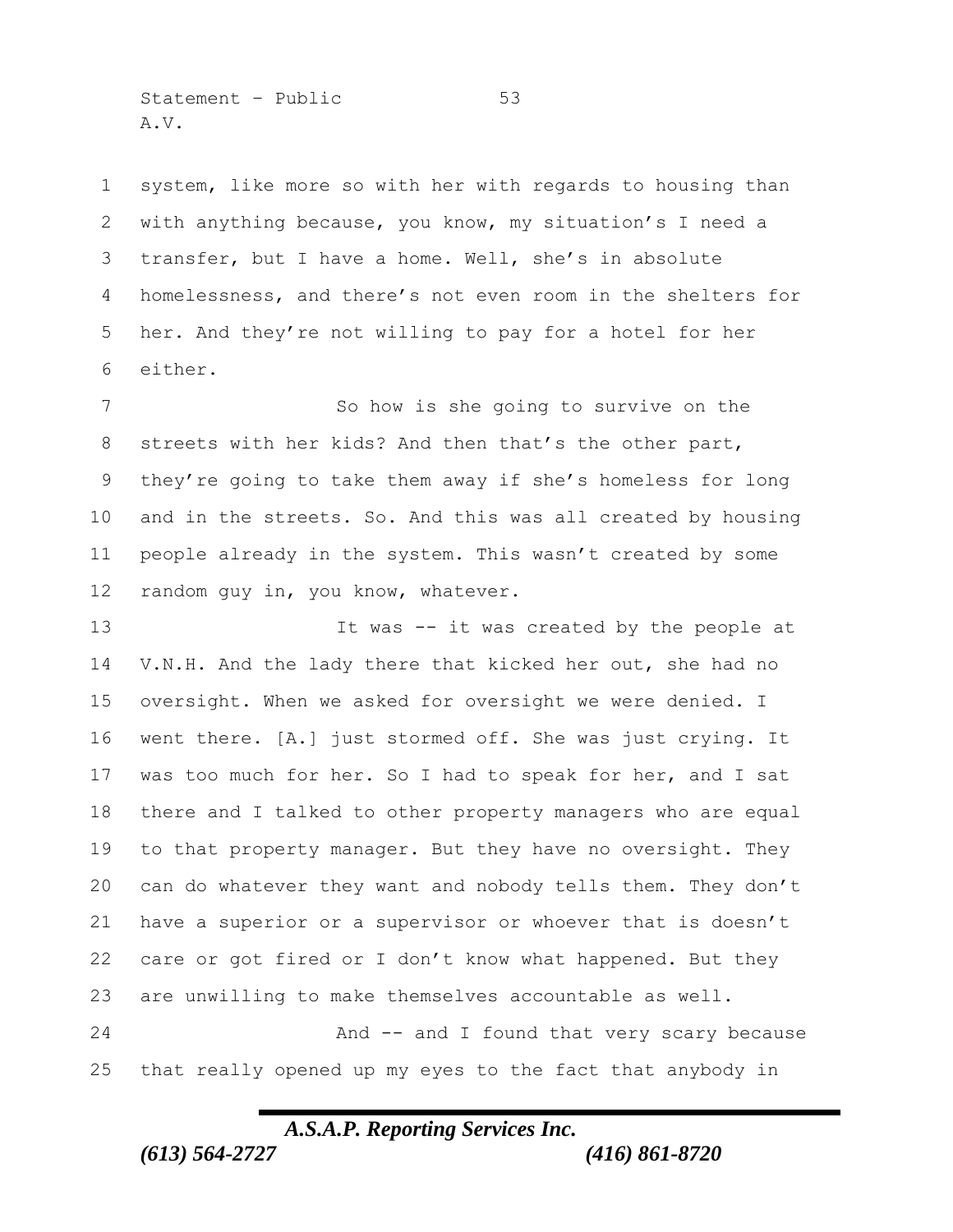Statement – Public 54 A.V.

 the system for the B.C. Housing and the affordable housing, we think that we have security housing, but it's not because anybody could come in and kick them out for any reason whatsoever. They can make things up. They could do whatever they want, which is what happened here. And to pump up numbers perhaps, you know, to say oh, we've housed 7 all these people, you know, to --8 It's no use if somebody's there 15 years. It's like we don't care about helping one person for 15 years. We prefer to house hundreds of people every two years. 12 MS. CAITLIN HENDRICKSON: Hmm-mmm. 13 MS. A.V.: That looks better. Right? 14 MS. CAITLIN HENDRICKSON: But they're not looking at the statistics of where they've moved on to. 16 MS. A.V.: Or why or what happened to them after. 18 MS. CAITLIN HENDRICKSON: Hmm-mmm. MS. A.V.: So what's happening in that situation is people are getting evicted without them already having new housing, and they're being put into homelessness. And -- and it's not just people, it's families because I know of two families that -- not just my friend [A.], but I know of another -- another. And then [A.] told me about one -- somebody else, so that's three

## *A.S.A.P. Reporting Services Inc.*

*(613) 564-2727 (416) 861-8720*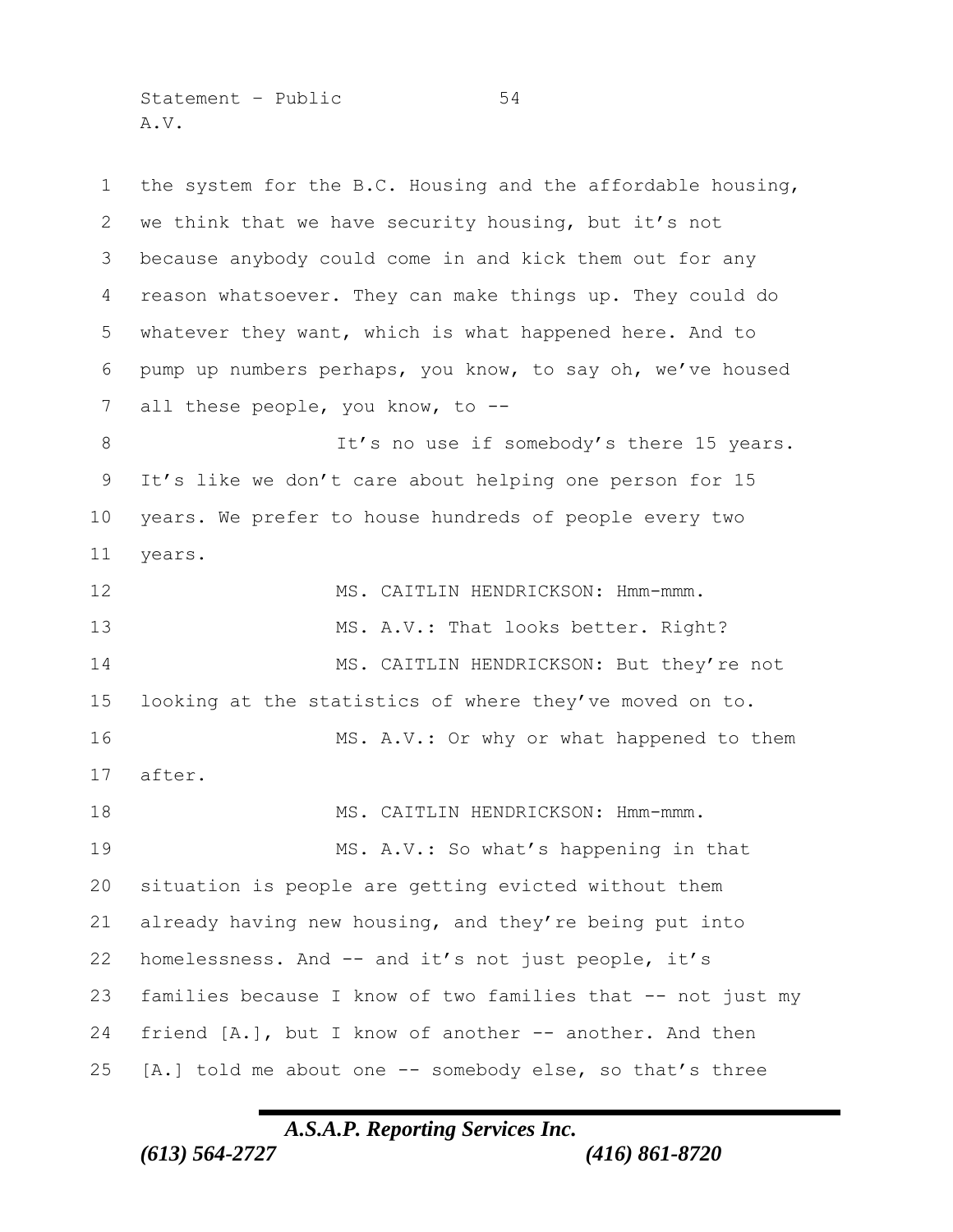Statement – Public 55 A.V.

 families that I know of now personally who were all of them evicted without already having somewhere else to go. And I'm just thinking that should just be illegal. You cannot evict somebody into homelessness. No reason. Zero. Zero reason whatsoever. Especially families. So that's the biggest issue that we have here besides the issues that this -- this is a federal commission? 8 MS. CAITLIN HENDRICKSON: Hmm-mmm. 9 MS. A.V.: Well, housing is a local issue. So when the federal government isn't paying attention to what the local municipalities do in terms of providing housing for its people, there's an issue there as well. 13 MS. CAITLIN HENDRICKSON: Hmm-mmm. 14 MS. A.V.: Because yes, I know this is Vancouver and yes, there's B.C., but then there's the federal and if the federal government cares about individual people, then that does mean having to deal with the local governments. MS. CAITLIN HENDRICKSON: Hmm-mmm. MS. A.V.: And if the City of Vancouver can't pay for my friend [A.] to have somewhere to live, I mean I'm not talking about this commission per se, but -- and if between all the governments, between the city and the province and the federal government, they all need to figure out a place for her to not be there in the streets.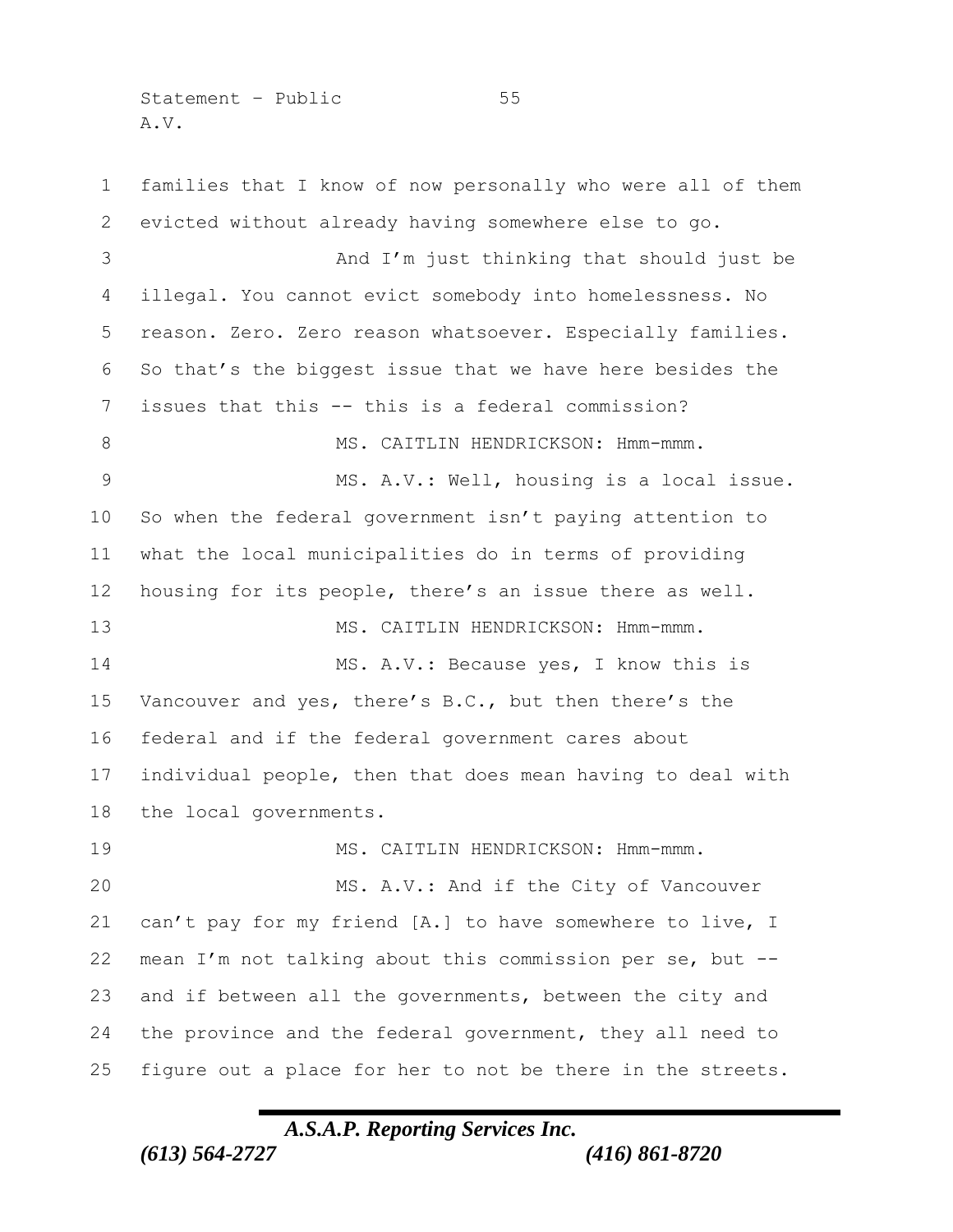Statement – Public 56 A.V.

 This is Canada. She got evicted in a snowy, snowy time. MS. CAITLIN HENDRICKSON: Hmm-mmm. MS. A.V.: Yeah, it's -- I don't understand how that's allowed to happen at all. And you know, that's the worst part, it didn't even need to happen. All you have to do is prevent people from evicting people into homelessness and you've saved yourself that headache. 8 In the meantime, yeah, I don't know what we're going to do because -- this is the other part, and this is how it's affected me. When she got evicted, and immediately I said, no, I need to help you. I can't stand to have people that I know be homeless because I've lost my house so many times, not just through the immigration. Like I was a kid. I didn't ask for it. I lost all my stuff there. I lost my house again in 2010 and then I had to move out of my expensive three-bedroom. Now I might lose this place. Like I know what it means to lose your home. And so it really hit home, you know, what this means, what this means for her. So I wanted to help her. We had one day -- she was evicted on a Thursday. On Saturday we called the Ministry of Children and Families to help us house her for a night because at the time I was thinking I can't put myself and my son in risk of losing the one place we have.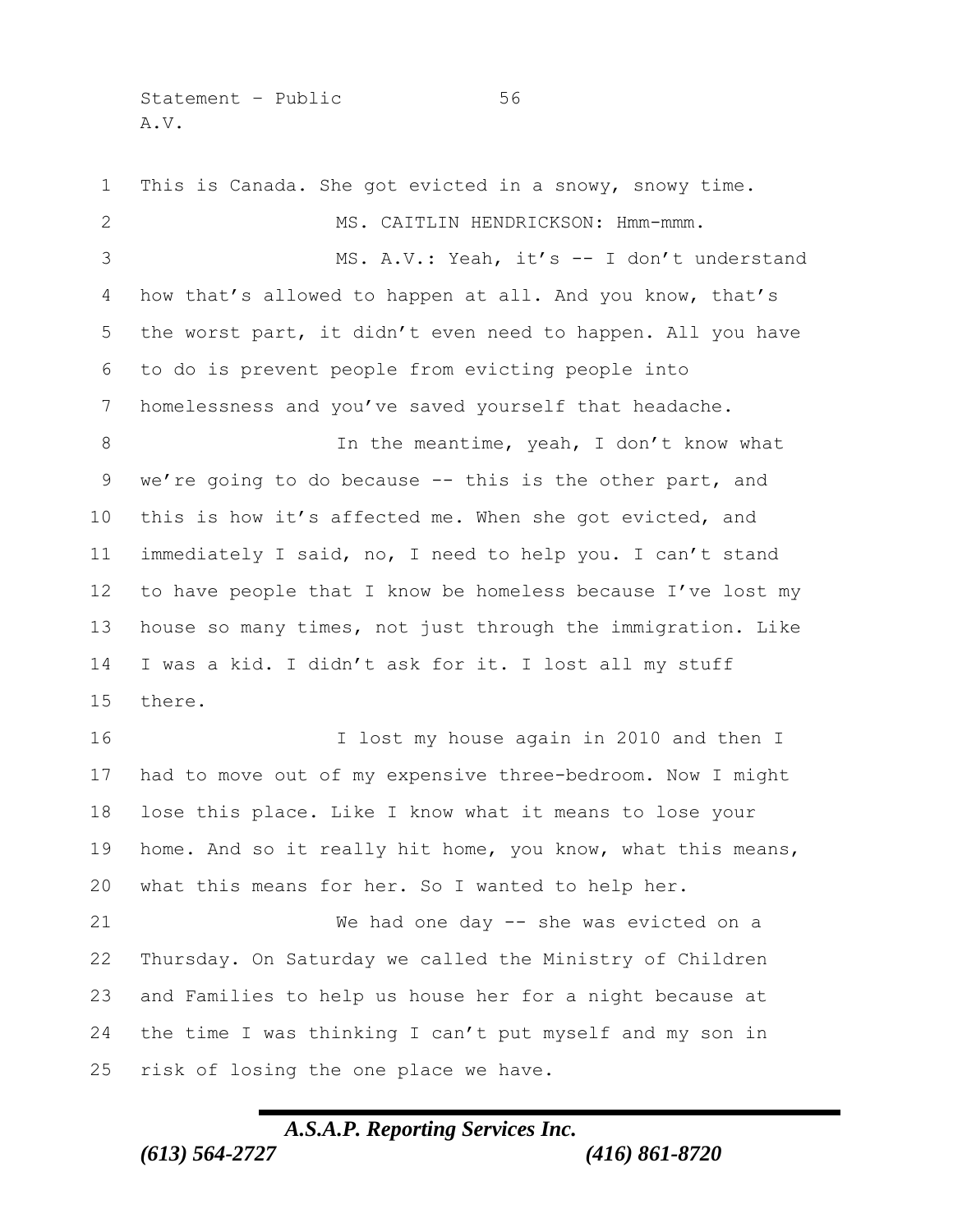Statement – Public 57 A.V.

| $\mathbf 1$  | So at that time I was just like, you know,                  |
|--------------|-------------------------------------------------------------|
| $\mathbf{2}$ | I can't really have them come here, but you know, maybe     |
| 3            | we'll call, we'll get help. And innocently I just thought   |
| 4            | they'd help us. They refused to help. They just said, oh,   |
| 5            | we'll just put you in shelters, but because of [A.]'s       |
| 6            | family makeup, she can't be separated from her adult child. |
| 7            | MS. CAITLIN HENDRICKSON: Yes.                               |
| $\,8\,$      | MS. A.V.: And they did not care. And they                   |
| 9            | made it look like she was being difficult when she actually |
| 10           | wasn't. She's preventing probably -- she's probably saving  |
| 11           | his life is what she was doing. Like they would never dream |
| 12           | of saying to a mom we're going to have to separate you from |
| 13           | your three year-old. He's going to have to go into some     |
| 14           | adult men homeless because he's a boy.                      |
| 15           | Like that doesn't make sense, but when you                  |
| 16           | have somebody with a cognitive disability and other mental  |
| 17           | health issues the way her son was, and especially with the  |
| 18           | way he's being protected, because she's taken really good   |
| 19           | care of him, he wouldn't last, so. So but anyway, so they - |
| 20           | - they said to her, no, we won't help you. We only help you |
| 21           | by putting you into the shelter.                            |
| 22           | I called back and I said, look, right now                   |
| 23           | she just came to my house to use the phone so we could get  |
| 24           | help. You guys said no, but now you're putting me in        |
| 25           | danger, okay? So now it's not just one family; now it's two |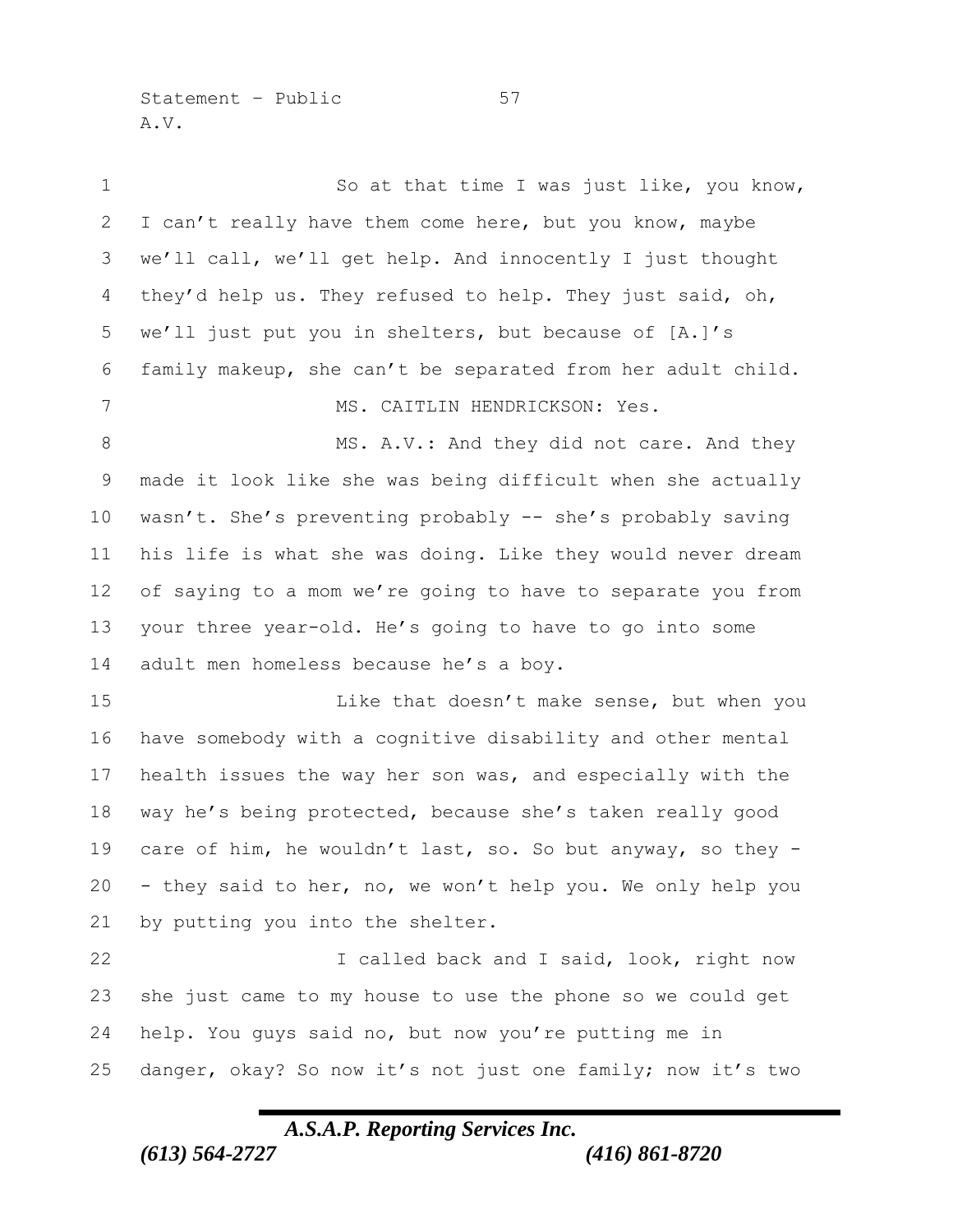Statement – Public 58 A.V.

 families because she's there, and if she has nowhere to go I'm not going to tell her, well leave, and literally leave her in the sidewalk. And the lady's like, oh, well you just need to call the police then. 5 And I just thought, are you insane? Because even the police couldn't get [A.] out of her original home when she was being evicted. They had to call the Ministry for help because they weren't allowed to do that. Even the police are not allowed to take somebody physically out of where they live. 11 MS. CAITLIN HENDRICKSON: Hmm-mmm. 12 MS. A.V.: So the only way they actually managed to get [A.] to leave her apartment was to call the Ministry of Children, have them find her room at the Y, and then she left. But this -- this government lady expected me to do it as well from my house, so it's not just repeating the trauma, but she expected me to do something 19 that even the police themselves couldn't do it -- or sorry, couldn't do because they're not heartless. I'm not heartless. But her answer to me really -- like -- well, after I got off the phone with her I cried for an hour because of how she treated me. Right? And this isn't even about [A.] anymore. This is about how this lady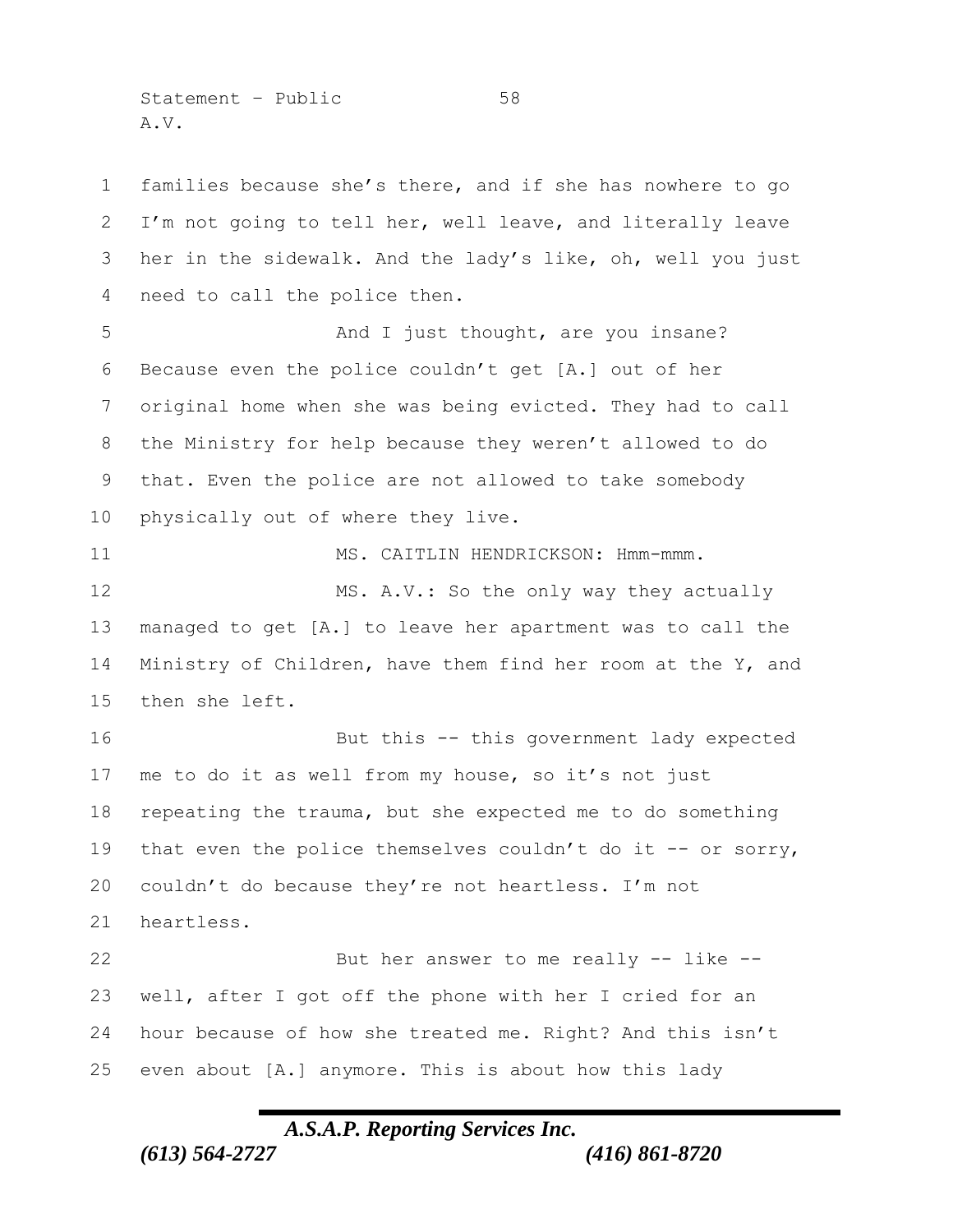Statement – Public 59 A.V.

 treated me. I called her for help and I said I have this -- I have this problem, you know. I can't offer my home. I wish I could, but I can't, not at this time. And she's like, oh, well if you don't want her there call the police. And I'm somebody with mental health issues. So if I did that and something happened to [A.], what would happen to me and my mental health and the guilt? 9 MS. CAITLIN HENDRICKSON: And your previous interactions with the police. 11 MS. A.V.: And -- well then there's that. Like how could she say that to me? 13 MS. CAITLIN HENDRICKSON: Hmm-mmm. 14 MS. A.V.: And like seriously is the government so hard up for money? All we asked for was one night. Are they so hard up for money that they can't give a homeless person \$150 so they can have somewhere warm to sleep? And not just a person; a family with children. MS. CAITLIN HENDRICKSON: Hmm-mmm. Yes, and she just told me about her situation. MS. A.V.: That's right, so it impacted my ability to help her because when I was treated that way, I felt powerless. I felt dismissed, little, like I couldn't do anything. And I didn't help her for a whole week or two. I had to recover. And in the meantime she's floundering,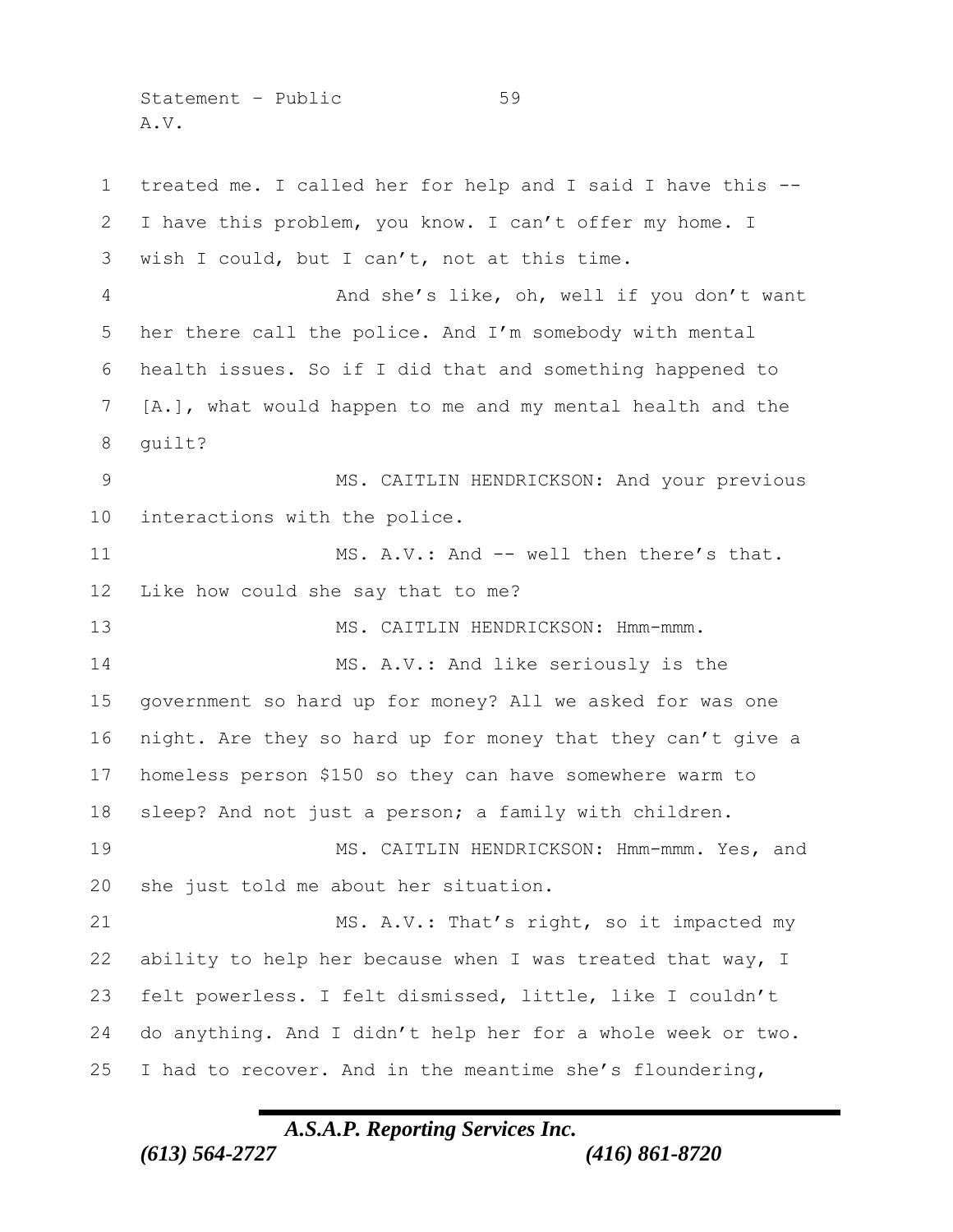Statement – Public 60 A.V.

 struggling with her things and whatever, and she had to do it alone because I couldn't even help her. Like the one support she had got shot down by the people -- MS. CAITLIN HENDRICKSON: Well that's the Catch-22, right? Like you know exactly what she's going through, and so you're there saying let me help you, but it takes a toll on you. And -- 8 MS. A.V.: That's right. It does -- well I'm happy with the toll if the toll wasn't that people saying stupid things to you or refusing to help when they know they can. And that's -- that's where the injustice is, right? 13 MS. CAITLIN HENDRICKSON: Hmm-mmm. 14 MS. A.V.: And so that was, both of them, it was MCFD and Income Assistance who together that weekend kind of took us down both. 17 MS. CAITLIN HENDRICKSON: Yeah. 18 MS. A.V.: Right? And then the last part 19 that I noticed was with VACFSS. When -- we thought, again, innocently that Vancouver Aboriginal Family Services would actually help out Aboriginal families. We thought that they were educated and sensitive on the issues that Aboriginal families go through. And yet the help they offered my friend was to place his son -- her son in temporary placement.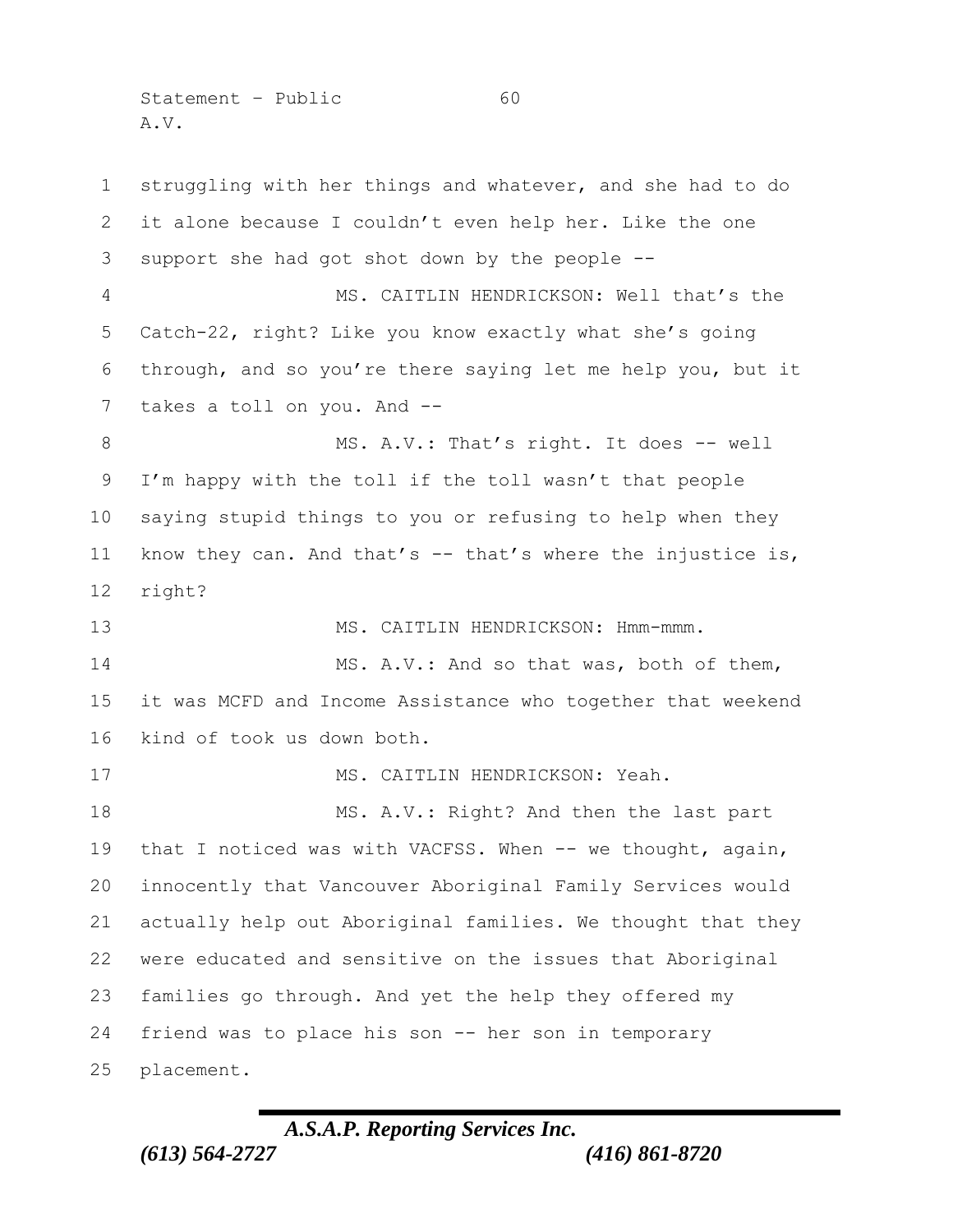Statement – Public 61 A.V.

1 MS. CAITLIN HENDRICKSON: Hmm-mmm. MS. A.V.: And as far as I'm concerned that's equivalent to saying to -- somebody from Jewish descent, would you like to shower in my gas chamber because the trauma and the genocide that's happened to Indigenous families is that. They themselves call it baby snatching. And there's been, the federal cases that have been won because of all the advocacy that's been done and there's all these apologies. There's reconciliation. There's been recognition that -- 11 And even in B.C. there was just recently a case, right, where the Ministry took a baby away. Now they have to give it back because they did it for no reason at all. And the help that they're willing to offer my friend is to take her kid away? Like it just -- Of course she hung up on her, but the impact of that, and this is what [A.] may not have told you, is that now she cannot use that as a resource anymore. Those -- what she was supposed to -- what they were supposed to do for her is actually help her find housing. Her problem wasn't that she couldn't take care of her kid or her kid took up so much of her time that she couldn't find housing or that she needed to put him somewhere. That was not her problem. Her problem is I just

*A.S.A.P. Reporting Services Inc.*

need somewhere to be. But she no longer could use them as a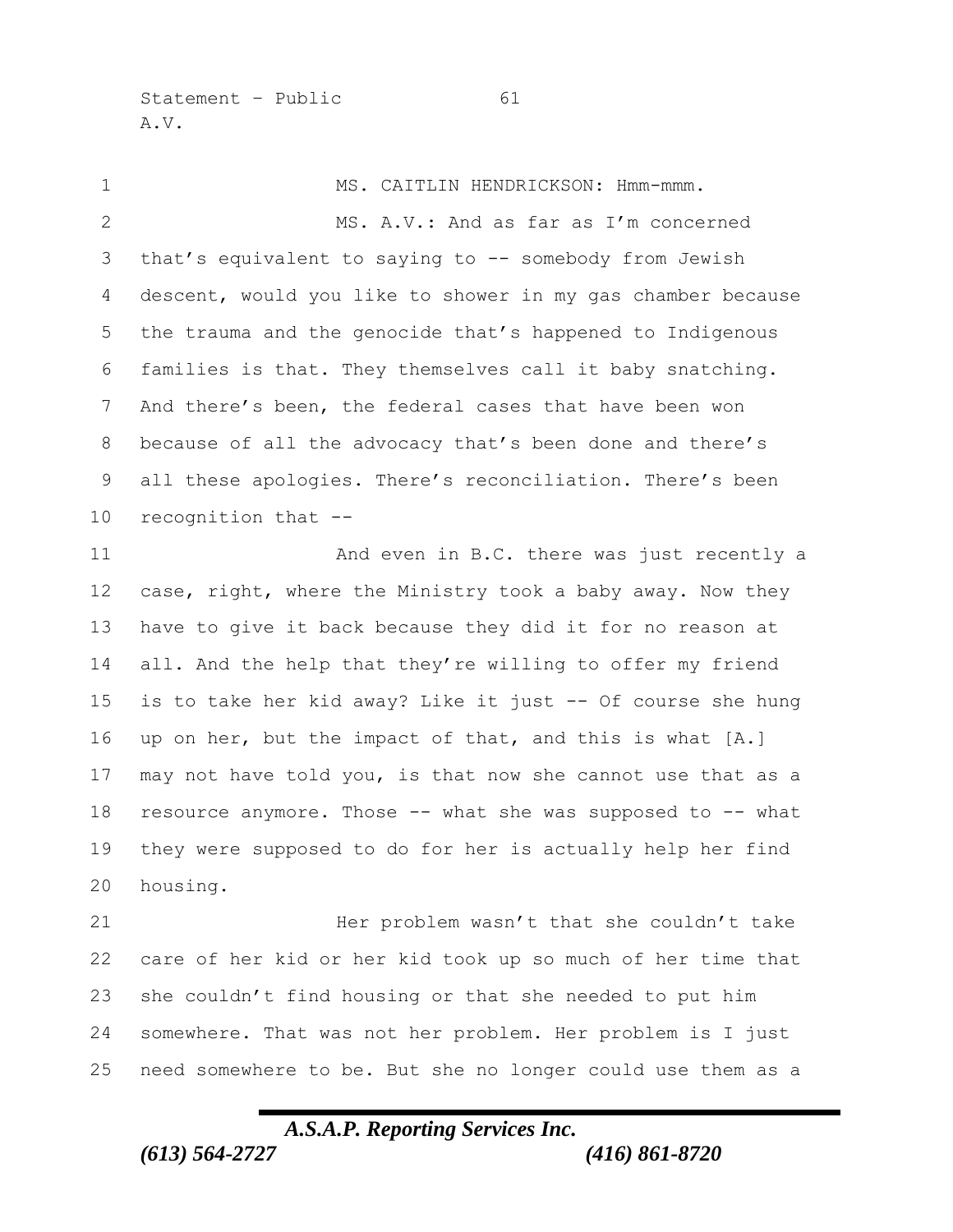Statement – Public 62 A.V.

resource.

2 So a huge thing that I needed help -- like I need help to help her. I couldn't even go to them on her behalf because then she would probably flip me off for trying to go back to them. Right? I don't even know where that came from, why they would offer to take her kid away from her. Like as help. And then to frame it as somehow being helpful. You just don't do that from a -- not from a practical or rational perspective and certainly not from a historical sensitive healing perspective. You don't do it in any way, shape or form. 13 So luckily that's -- she's been homeless now for two months and that was over a month ago. So I said, look, every time she calls for a shelter she cries because they say no. She can't call 20 shelters and cry every single day until she finds -- and you know -- And I 18 can't do it either because they say, well no, the client has to call. I'm nobody. They treat me as nobody. MS. CAITLIN HENDRICKSON: Yeah. 21 MS. A.V.: I'm not an advocate, even though I'm advocating. So I say, you know what? Go back to VACFSS. I was finally able to create a situation where I could safely say go back to VACFSS, Get them to do the hard work for you because this is hard on you.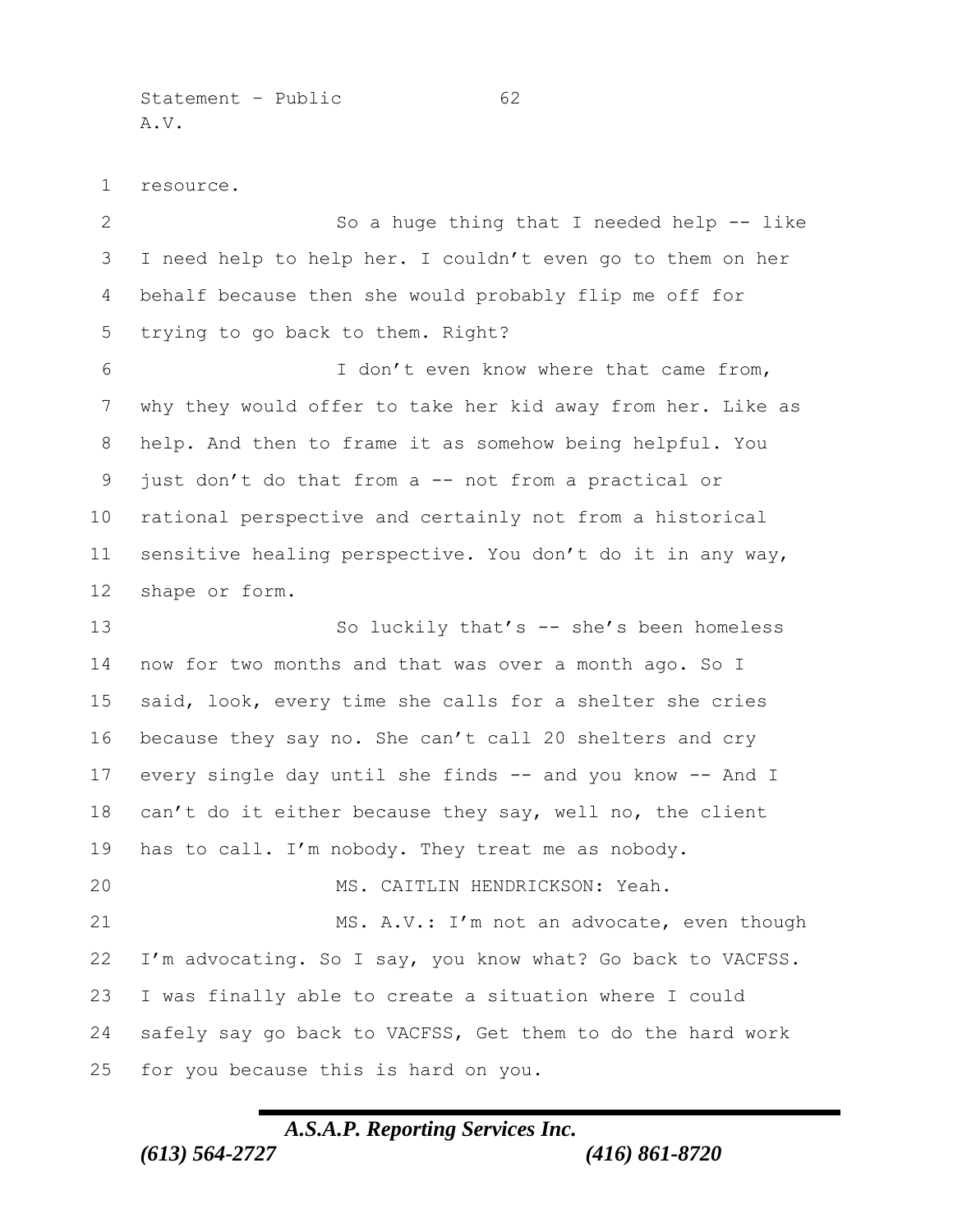Statement – Public 63 A.V.

1 MS. CAITLIN HENDRICKSON: Hmm-mmm. MS. A.V.: Right? So she did. But she just left a message and they probably haven't called back. They 4 haven't done anything. It's the weekend. They probably won't do anything until Monday anyways. But that is something that's systemic. So she's connected to specifically aboriginal entities that are supposed to help her. But they all together put her in this situation. And it's -- she's homeless because of the system, right? Yeah, so yeah. So anyways, so she's homeless because of the system, not because of any mistake she made. And that's -- those are my observations and corroboration to her account. 14 MS. CAITLIN HENDRICKSON: Hmm-mmm. 15 MS. A.V.: So anyways, I quess that's pretty much the -- the majority of what I wanted to let the commissioners know, and my sincere hope is that they actually care about doing something differently. 19 MS. CAITLIN HENDRICKSON: Hmm-mmm. Well one thing that I can do too is I'm going to give you my card so that you have my contact information. And if you have anything else that comes up, like the file number that I've asked you for -- 24 MS. A.V.: Oh, yeah. MS. CAITLIN HENDRICKSON: If I have any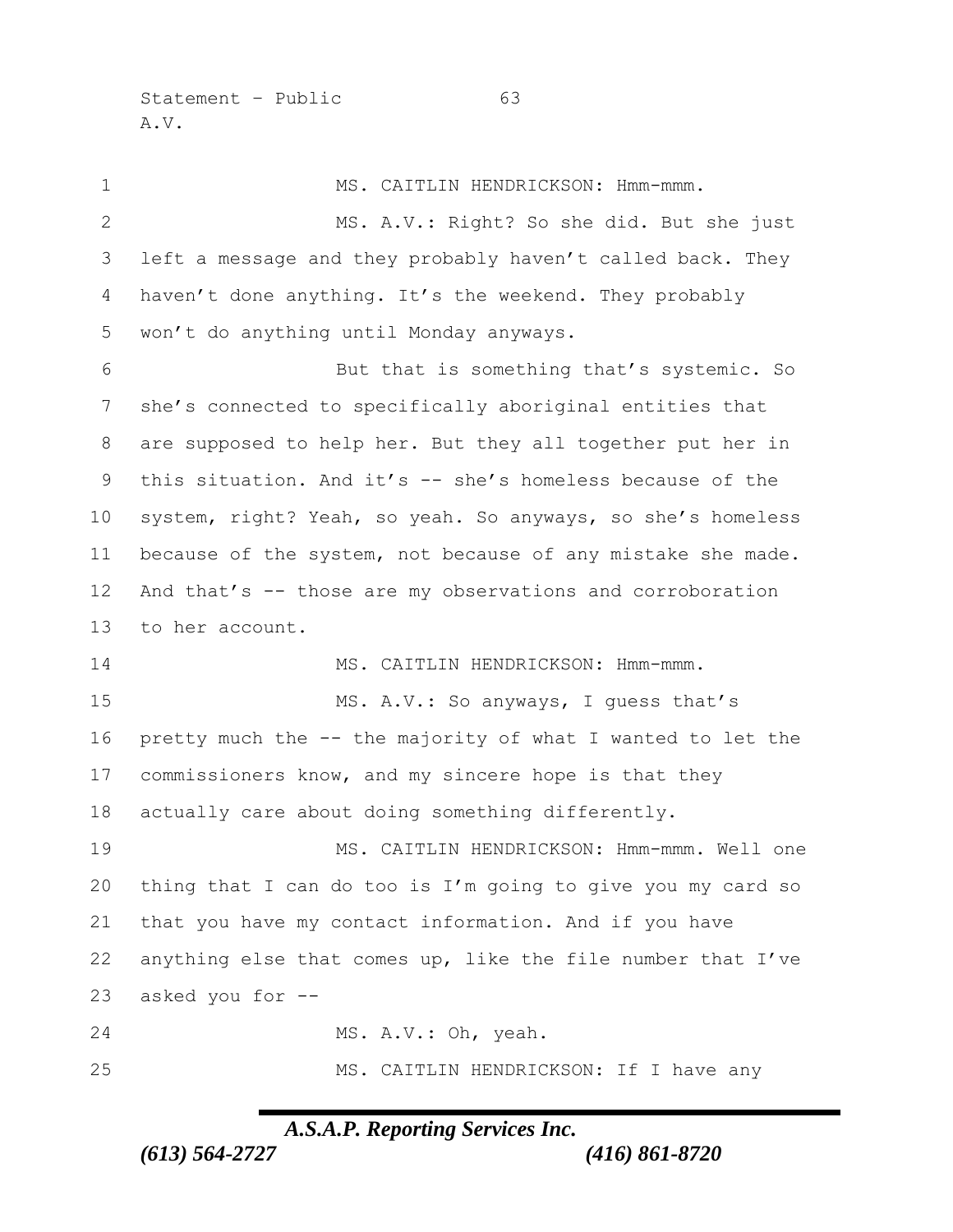Statement – Public 64 A.V.

 other information that I might need to get from you, because I'm probably going to just send this to my boss just to review it to see if there's anything that we should be looking deeper into, because you've brought up a lot of serious issues that you faced. And it can be -- MS. A.V.: Yeah, but a lot of different government places, like they all work together to keep you down. MS. CAITLIN HENDRICKSON: Yeah. And well, we're not part of the government. We're funded by them, but we're independent from the government in this Inquiry. So I'm hoping that they can look at some of what you've had to say because, like I said, it's very eloquently delivered 14 and I think you have a lot of profound things to say, so I hope that -- like it's going to be reviewed by commissioners no matter what, but I think it needs to have a closer look taken at it too. 18 So I want to say thank you for what you've shared today. Is there anything else that I haven't asked you? 21 MS. A.V.: Yeah, probably at this time I don't think so. I think -- I just wanted to make sure that I had my say about [A.]'s situation because it's -- it's -- I think like when you talk about profound things, my philosophy is that family is really the best place to --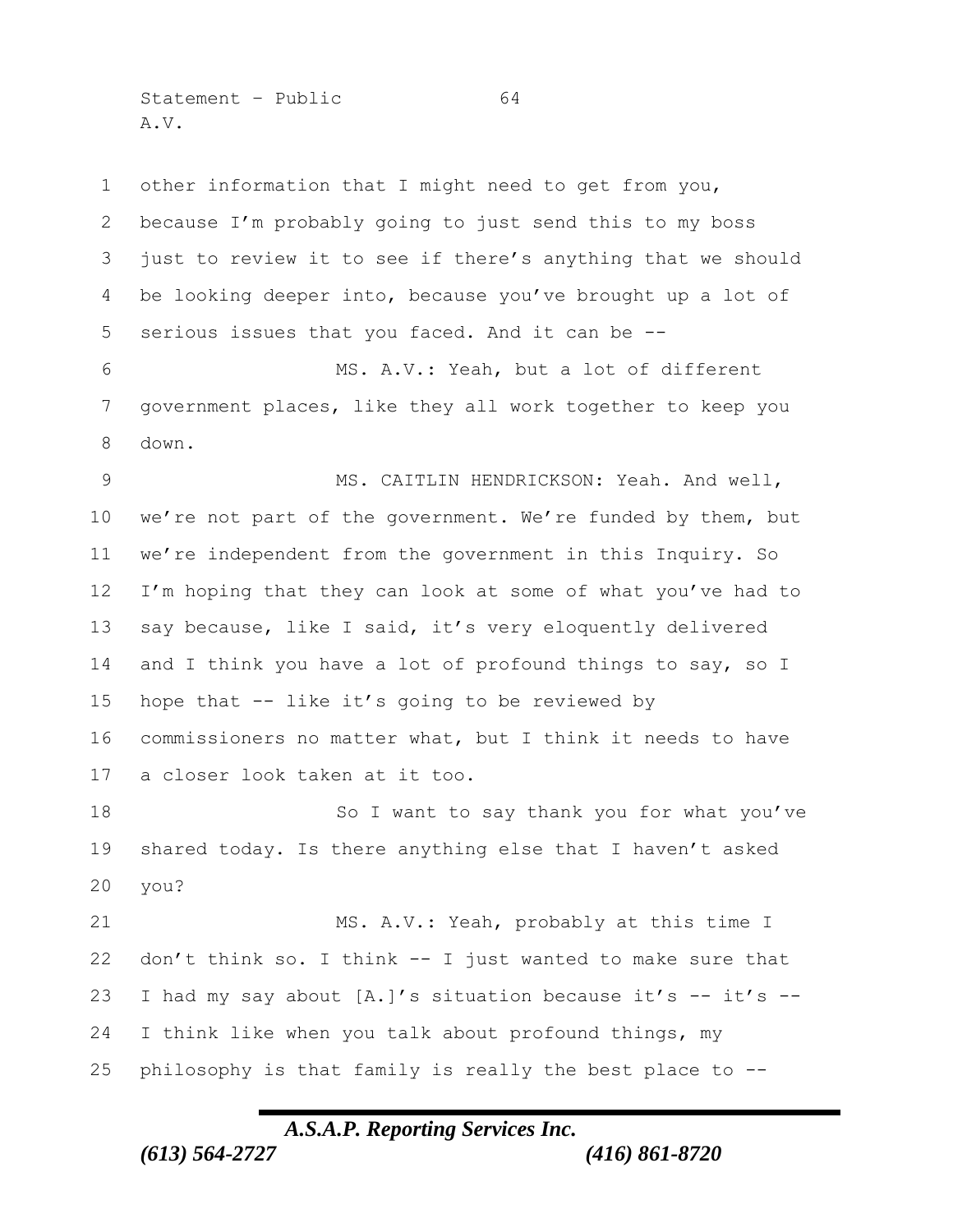Statement – Public 65 A.V.

 for people to go to for help. MS. CAITLIN HENDRICKSON: Hmm-mmm. MS. A.V.: Unfortunately a lot of people don't have the families, right, that they need to have. Like I am so blessed. My mom and my brother, they -- I wouldn't be here today if it wasn't for them. And when I see my friend with lots of family but not 8 the kind of family that can help her, I can't -- I put myself there as that because families cross office hours. MS. CAITLIN HENDRICKSON: Yeah. MS. A.V.: They cross needs. It's not just housing or just money or just a food card, you know, or just pay for this. Families do it all, you know? And -- No, families help do it all and they're really the primary care for every single person out there. So supporting families remains the -- and in this case, families in kind, like what you guys were saying, helping people help themselves is great. So that's why there's a lot of frustration. If like -- just let me in your office. I'll do the work myself. I'll fix things and then I'll go away, right? I'm not here to cause trouble for anybody. I'm not here to make work for anybody. I'm just here to -- and like there's the myths that people want to be in their situation and that they don't want to help themselves. It's that their people won't let them. They put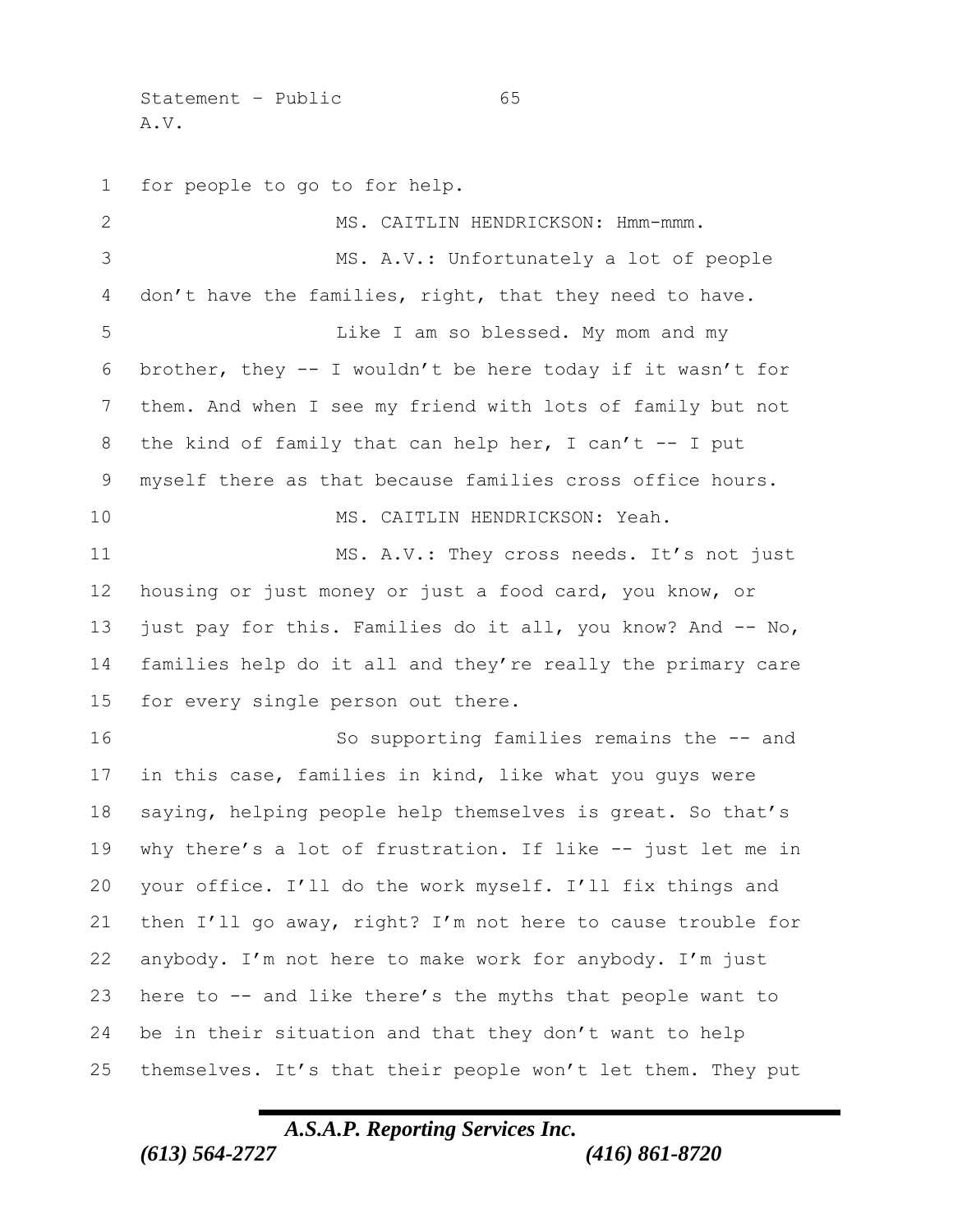Statement - Public 66 A.V.

 barriers for what they need to do. So -- I just want to reiterate that, that it's people, and people and their families and their support network -- MS. CAITLIN HENDRICKSON: Hmm-mmm. 5 MS. A.V.: -- that really feeds people's souls, right, and keeps them going. Yeah. But no, that's it. 8 MS. CAITLIN HENDRICKSON: Okay. Well again, thank you very much for everything that you've had to share and for sharing so candidly. It's very much appreciated on behalf of the National Inquiry. 12 It's 5:51. I'm going to shut off the camera. --- Whereupon the statement concluded at 5:51 p.m.